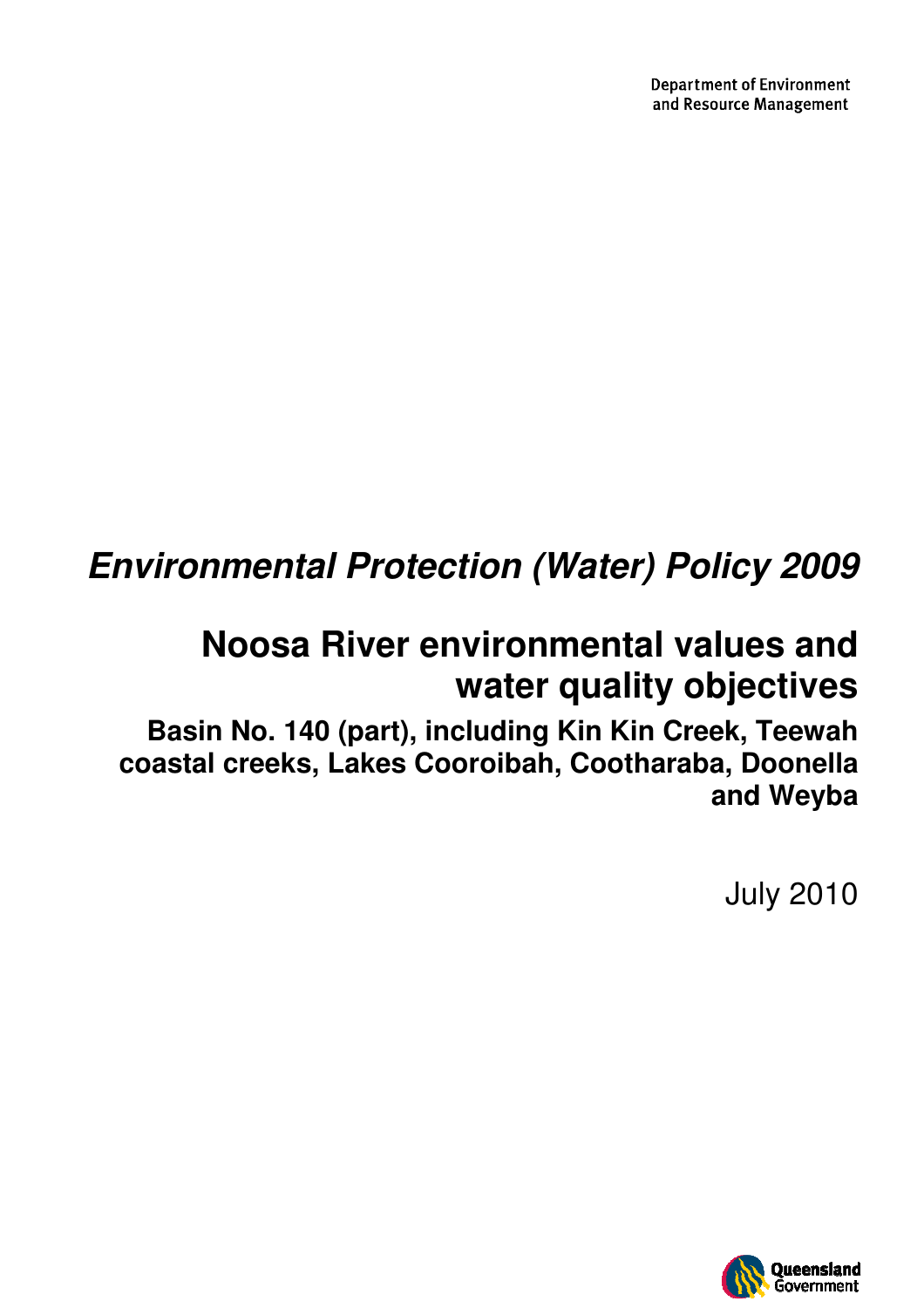Prepared by: Water Quality & Ecosystem Health Policy Unit Department of Environment and Resource Management © State of Queensland (Department of Environment and Resource Management) 2010

The Department of Environment and Resource Management authorises the reproduction of textual material, whole or part, in any form, provided appropriate acknowledgement is given.

This publication is available in alternative formats (including large print and audiotape) on request.

Contact (07) 322 48412 or email <library@derm.qld.gov.au>

July 2010

Document Ref Number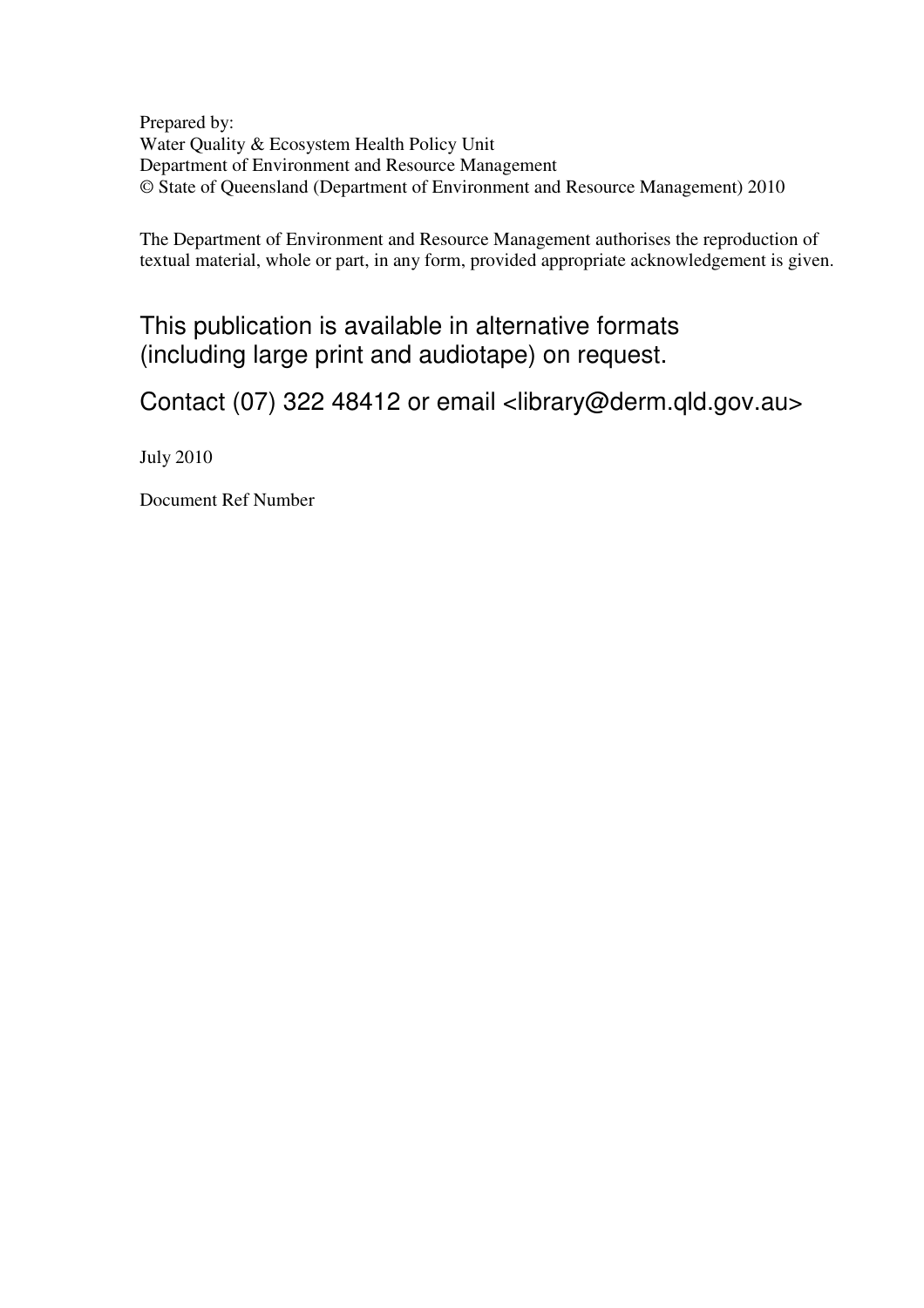

### **Main parts of this document and what they contain**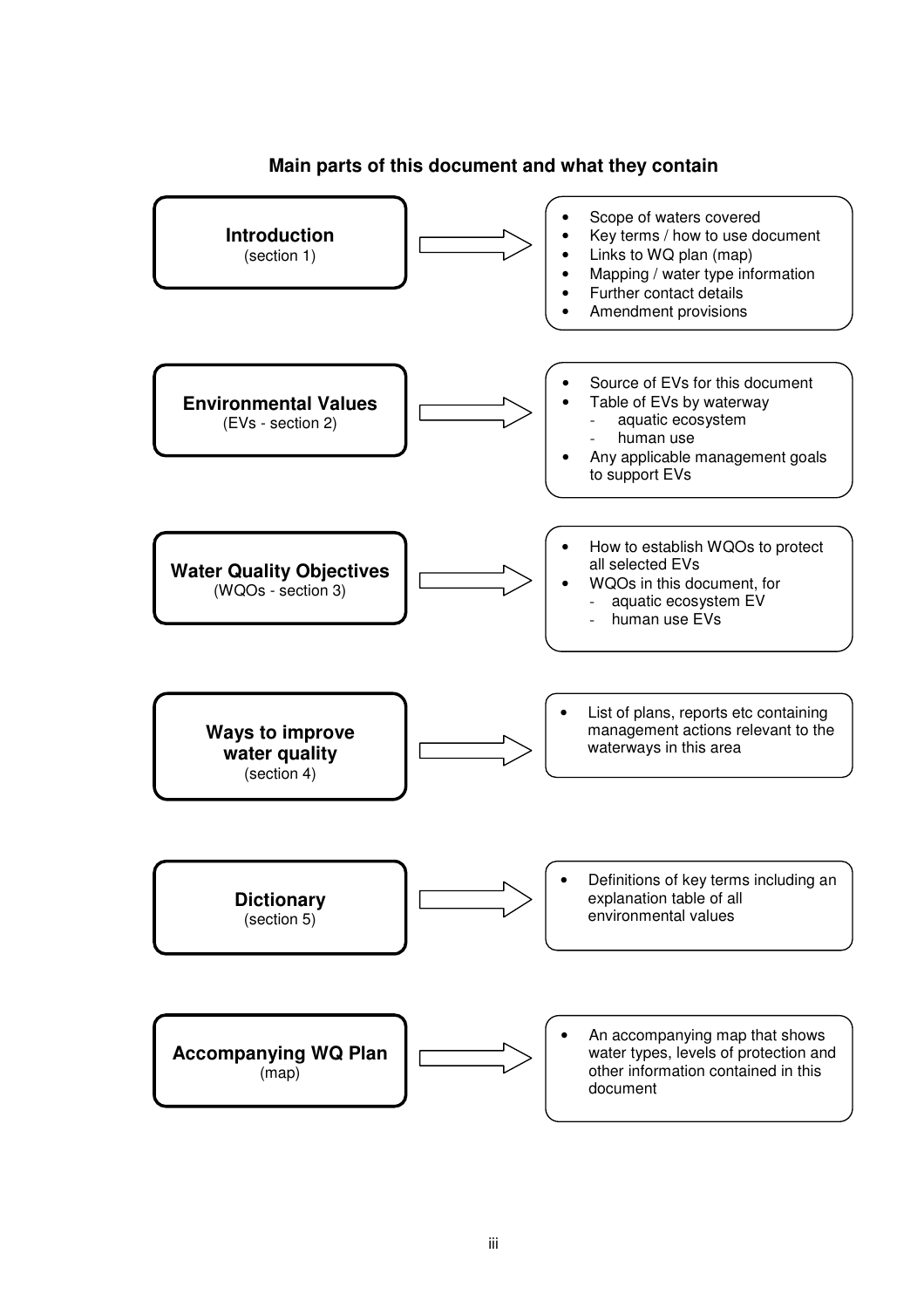### **CONTENTS**

| $\blacksquare$ |                                                                                                                    |  |
|----------------|--------------------------------------------------------------------------------------------------------------------|--|
|                | 1.1<br>12<br>1.2.1<br>1.2.2                                                                                        |  |
|                | 1.2.3<br>1.3<br>14<br>1.4.1                                                                                        |  |
|                | 1.4.2<br>1.5                                                                                                       |  |
| $\overline{2}$ |                                                                                                                    |  |
|                | 2.1<br>2.2                                                                                                         |  |
| 3              | WATER QUALITY OBJECTIVES (WQOS) TO PROTECT ENVIRONMENTAL VALUES 10                                                 |  |
|                | WATER QUALITY OBJECTIVES (WQOS) TO PROTECT AQUATIC ECOSYSTEMS 11<br>3.1<br>3.1.1<br>3.1.2<br>3.1.3<br>3.1.4<br>3.2 |  |
| 4              |                                                                                                                    |  |
| 5              |                                                                                                                    |  |

### **List of Tables**

| Table 1 Environmental values (EVs) for Noosa River and Teewah Sands catchment waters  8<br>Table 2 Water quality objectives to protect aquatic ecosystem environmental value (refer to Plan |    |
|---------------------------------------------------------------------------------------------------------------------------------------------------------------------------------------------|----|
|                                                                                                                                                                                             | 12 |
| Table 3 Aquatic ecosystem EV: Biological water quality objectives for freshwater streams (refer to Plan                                                                                     |    |
|                                                                                                                                                                                             |    |
| Table 4 Water quality objectives to protect human use environmental values 21                                                                                                               |    |
| Table 5 Primary contact recreation EV: Water quality objectives for management of cyanobacteria in                                                                                          |    |
|                                                                                                                                                                                             |    |
|                                                                                                                                                                                             |    |
| Table 7 Aquaculture EV: Water quality objectives for optimal growth of particular species in freshwater                                                                                     |    |
| Table 8 Aquaculture EV: Water quality objectives for optimal growth of particular marine species  26                                                                                        | 25 |
| Table 9 Irrigation EV: Water quality objectives for thermotolerant (faecal) coliforms in irrigation waters                                                                                  |    |
|                                                                                                                                                                                             | 27 |
| Table 10 Irrigation EV: Water quality objectives for heavy metals and metalloids in agricultural irrigation                                                                                 |    |
| water – long-term trigger value (LTV), short-term trigger value (STV) and soil cumulative contamination                                                                                     |    |
|                                                                                                                                                                                             |    |
| Table 11 Stock watering EV: Water quality objectives for tolerances of livestock to total dissolved                                                                                         |    |
|                                                                                                                                                                                             | 29 |
| Table 12 Stock watering EV: Water quality objectives (low risk trigger values) for heavy metals and                                                                                         |    |
|                                                                                                                                                                                             | 29 |
| Table 13 Drinking water EV: Priority water quality objectives for drinking water supply in the vicinity of                                                                                  |    |
|                                                                                                                                                                                             |    |
|                                                                                                                                                                                             |    |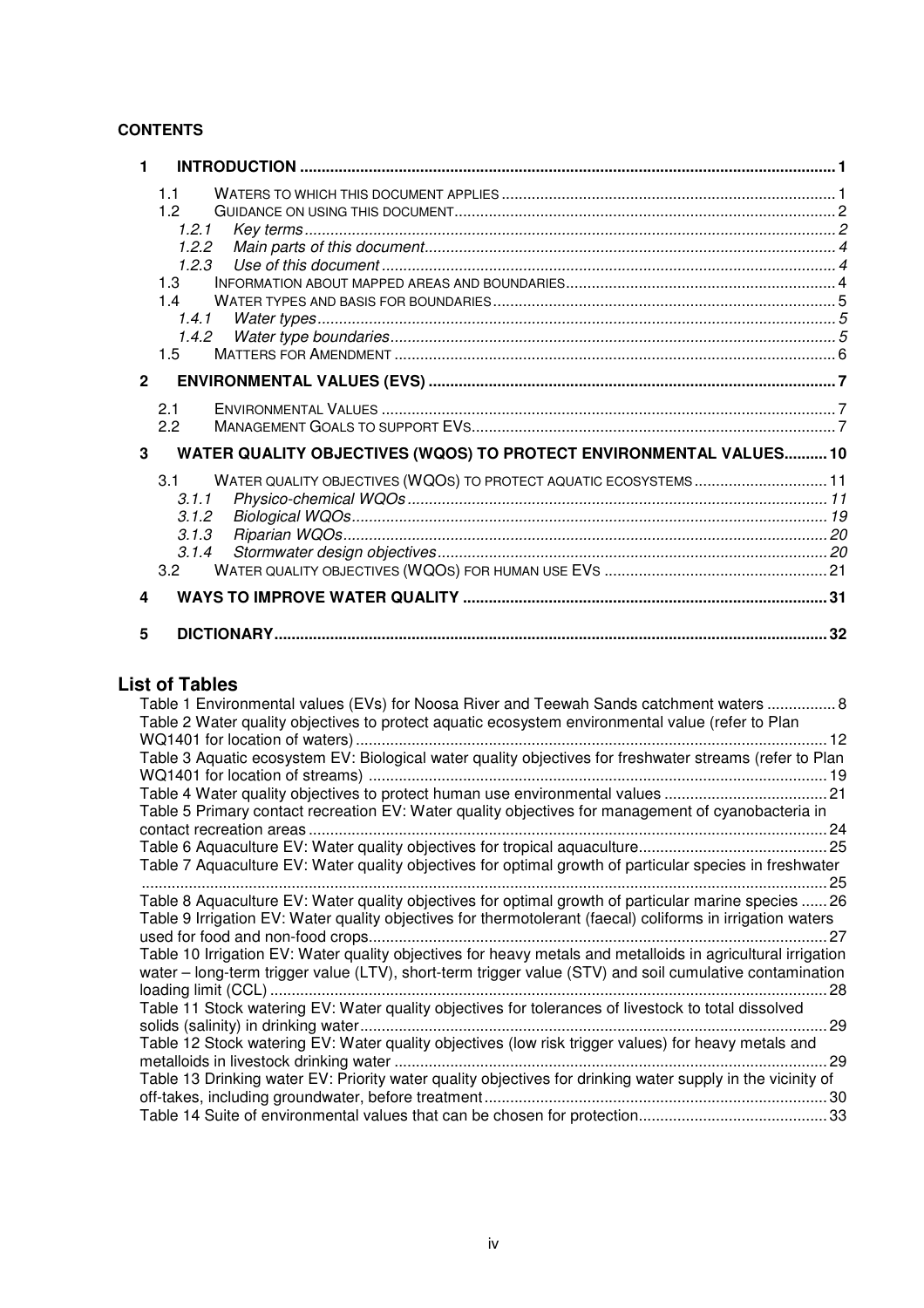## **1 Introduction**

This document is made pursuant to the provisions of the **Environmental Protection (Water) Policy 2009** (the EPP [Water]), which is subordinate legislation under the *Environmental Protection Act 1994*. The EPP (Water) provides a framework for:

- identifying environmental values for Queensland waters, and deciding the water quality objectives to protect or enhance those environmental values; and
- including the identified environmental values and water quality objectives under Schedule 1 of the EPP (Water).

This document contains environmental values and water quality objectives for waters in the Noosa River and Teewah Sands catchment, and is listed under schedule 1 of the EPP (Water).

## **1.1 Waters to which this document applies**

This document applies to fresh, estuarine and marine surface waters and ground waters draining the catchment of Noosa River and Teewah Sands, as indicated in the accompanying plan  $(WQ1401)^1$ . These waters fall within the broader Noosa basin (basin 140)<sup>2</sup>.

Waters covered by this document include:

- Noosa River;
- Lakes Cootharaba, Cooroibah, Weyba and Doonella;
- other fresh and estuarine waters within the Noosa River and Teewah Sands catchment;
- open coastal (oceanic) waters adjoining the Noosa River and Teewah Sands catchment;
- tidal canals, constructed estuaries, marinas and boat harbours;
- wetlands; and

 $\overline{a}$ 

ground waters.

The geographical extent of waters addressed by this document is shown in the plan (WQ1401), and is broadly:

- north to the boundary of the Noosa River and Teewah Sands catchment with the Great Sandy Strait/Tin Can Inlet catchment;
- west to the boundary of the Noosa River and Teewah Sands catchment with the Mary River catchment;
- south to the boundary of the Noosa River and Teewah Sands catchment with the Maroochy River catchment; and
- east to the boundary of Queensland waters with Commonwealth waters.

<sup>&</sup>lt;sup>1</sup>This document and the accompanying plan are available in electronic form from the **Environmental Values** web page on the Department of Environment and Resource Management (DERM) website: http://www.derm.qld.gov.au/. The boundaries in the accompanying plan WQ1401 are indicative only. The water types and management intent depicted in the accompanying plan are stored in electronic form as part of the SEQ Environmental Values Schedule 1 Database July 2010 and held at the DERM offices at 41 George Street Brisbane. Database regions are based on the regions established in the Queensland water quality guidelines. For further information on accessing the database, please contact DERM by email at epa.ev@derm.qld.gov.au.

<sup>2</sup> *Australia's River Basins 1997 – Product User Guide*. Published by Geoscience Australia. Canberra, ACT (3rd edition, 2004).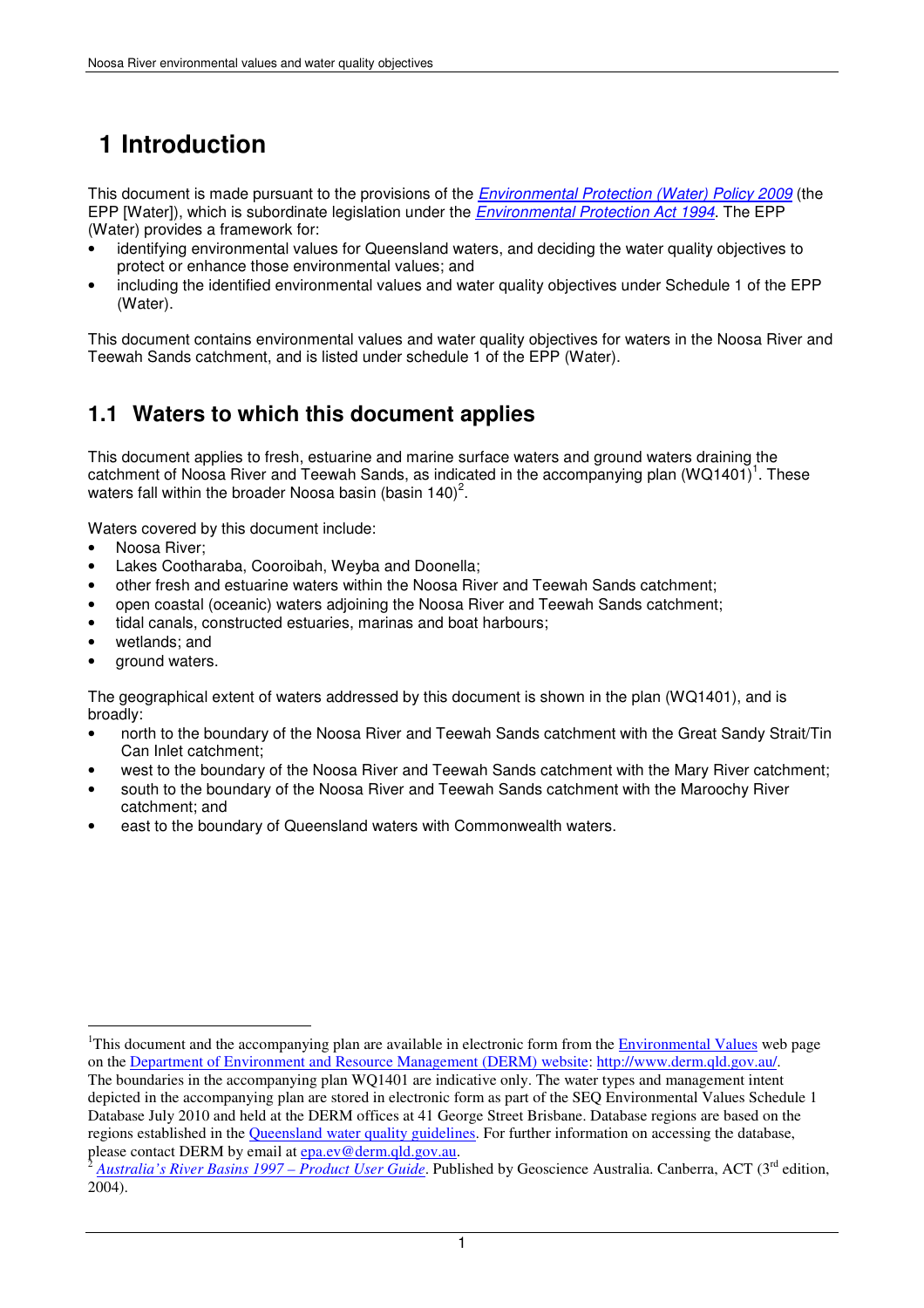## **1.2 Guidance on using this document**

### **1.2.1 Key terms**

Key terms used in this document are explained below. Additional detail is provided in the dictionary at the end of the document:

**ADWG**: means the Australian drinking water guidelines (2004), prepared by the National Health and Medical Research Council (NHMRC) in collaboration with the Natural Resource Management Ministerial Council  $(NRMMC)^3$ .

**AWQG**: means the Australian and New Zealand guidelines for fresh and marine water quality (October 2000), prepared by the Australian and New Zealand Environment and Conservation Council (ANZECC) and the Agriculture and Resource Management Council of Australia and New Zealand (ARMCANZ)<sup>4</sup>.

**Environmental Values (EVs) for water**: means the EVs specified in Table 1 of this document for the corresponding water.

EVs for water are the qualities of water that make it suitable for supporting aquatic ecosystems and human water uses. These EVs need to be protected from the effects of habitat alteration, waste releases, contaminated runoff and changed flows to ensure healthy aquatic ecosystems and waterways that are safe for community use. Particular waters may have different EVs. The range of EVs and the waters they can potentially apply to are listed below, and further details are provided in the dictionary (refer Section 5).

### **List of EVs and applicable waters**

| <b>Environmental Value (EV)</b>                                                                                                                                                                                                                                                                                                                     | Potentially applicable to: |                             |  |  |  |
|-----------------------------------------------------------------------------------------------------------------------------------------------------------------------------------------------------------------------------------------------------------------------------------------------------------------------------------------------------|----------------------------|-----------------------------|--|--|--|
|                                                                                                                                                                                                                                                                                                                                                     | <b>Tidal waters</b>        | Fresh (non-tidal)<br>waters |  |  |  |
| Protection of aquatic ecosystems (Aquatic ecosystem EV)                                                                                                                                                                                                                                                                                             |                            |                             |  |  |  |
| Protection or enhancement of aquatic ecosystem values, under four<br>possible levels of ecosystem conditions:<br>High ecological value (effectively unmodified) waters;<br>Slightly disturbed waters;<br>Moderately disturbed waters; and<br>Highly disturbed waters.<br>[suitability for seagrass and wildlife habitat have also been specifically |                            |                             |  |  |  |
| identified for some waters as a component of this EV]                                                                                                                                                                                                                                                                                               |                            |                             |  |  |  |
| EVs other than aquatic ecosystem EV (called human use EVs)<br>Suitability for human consumers of wild or stocked fish, shellfish or<br>crustaceans [suitability for oystering has also been specifically<br>identified for some waters]                                                                                                             |                            |                             |  |  |  |
| Suitability for primary contact recreation (eg swimming)                                                                                                                                                                                                                                                                                            | ✓                          |                             |  |  |  |
| Suitability for secondary contact recreation (eg boating)                                                                                                                                                                                                                                                                                           |                            |                             |  |  |  |
| Suitability for visual (no contact) recreation                                                                                                                                                                                                                                                                                                      |                            |                             |  |  |  |

 $\overline{a}$  $3$  The Australian drinking water guidelines (2004) can be downloaded from the following website: http://www.nhmrc.gov.au/publications/synopses/eh19syn.htm

 $4$  The AWQG (2000) can be downloaded from the following website: http://www.mincos.gov.au/publications/australian\_and\_new\_zealand\_guidelines\_for\_fresh\_and\_marine\_water\_quality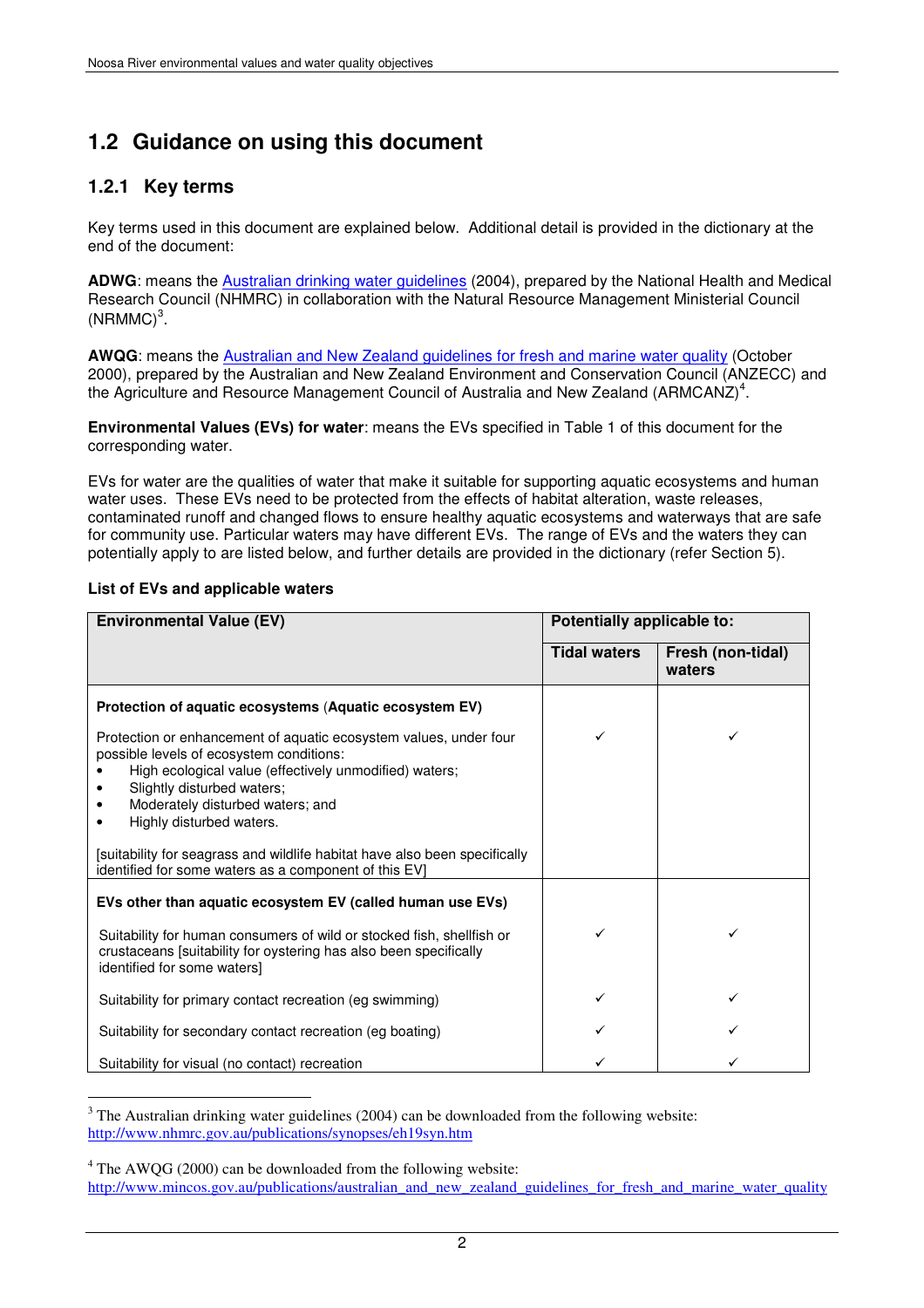| <b>Environmental Value (EV)</b>                                                             | Potentially applicable to: |                             |  |  |  |  |
|---------------------------------------------------------------------------------------------|----------------------------|-----------------------------|--|--|--|--|
|                                                                                             | <b>Tidal waters</b>        | Fresh (non-tidal)<br>waters |  |  |  |  |
| Protection of cultural and spiritual values, including Traditional Owner<br>values of water |                            |                             |  |  |  |  |
| Suitability for industrial use (including manufacturing plants, power<br>generation)        | ✓                          | ✓                           |  |  |  |  |
| Suitability for aquaculture (eg red claw, barramundi)                                       | ✓                          | ✓                           |  |  |  |  |
| Suitability for drinking water supplies                                                     |                            | ✓                           |  |  |  |  |
| Suitability for crop irrigation                                                             |                            | ✓                           |  |  |  |  |
| Suitability for stock watering                                                              |                            | ✓                           |  |  |  |  |
| Suitability for farm supply/use                                                             |                            |                             |  |  |  |  |

**Level of protection for a water (aquatic ecosystem EV**): means the level of aquatic ecosystem condition specified in Table 2 of this document that the corresponding water quality objectives for that water are intended to achieve (refer to management intent definition below for further information).

**Management goal**: means the goals (if any) stated in section 2 of this document to support the EVs for waters identified in Table 1.

**Management intent (level of protection) for a water ( aquatic ecosystem EV**): means the level of aquatic ecosystem condition specified in Table 2 of this document that the corresponding water quality objectives for that water are intended to achieve. For example, the intent for high ecological value waters is that their effectively unmodified condition is maintained.

QWQG: means the **Queensland water quality guidelines**, prepared by the Department of Environment and Resource Management (2009)<sup>5</sup>.

**Water quality guidelines** (defined in the EPP [Water]): are numerical concentration levels or statements for indicators that protect a stated environmental value. Under the EVs setting process contained in the EPP (Water), water quality guidelines are used as an input to the development of water quality objectives.

**Water quality indicator (for an EV)**: a property that is able to be measured or decided in a quantitative way. Examples of water quality indicators include physical indicators (e.g. temperature), chemical indicators (e.g. nitrogen, phosphorus, metals), and biological indicators (e.g. macroinvertebrates, seagrass, fish).

**Water quality objectives (WQOs)**: means the WQOs specified in Tables 2–13 of this document to support the EVs for waters identified in Table 1.

WQOs are long term goals for water quality management. They are numerical concentration levels or narrative statements of indicators established for receiving waters to support and protect the designated EVs for those waters. They are based on scientific criteria or water quality guidelines but may be modified by other (eg social, cultural, economic) inputs.

Examples of WQOs include:

- total phosphorus concentration <20 micrograms per litre  $(\mu g/L)$ ;
- chlorophyll a concentration <1 µg/L;
- dissolved oxygen between 95% and 105% saturation;
- family richness of macroinvertebrate > 12 families; and
- exotic individuals of fish  $< 5\%$ .

 $\overline{a}$ 5 The Queensland water quality guidelines can be downloaded from the DERM website at: http://www.derm.qld.gov.au/environmental\_management/water/queensland\_water\_quality\_guidelines/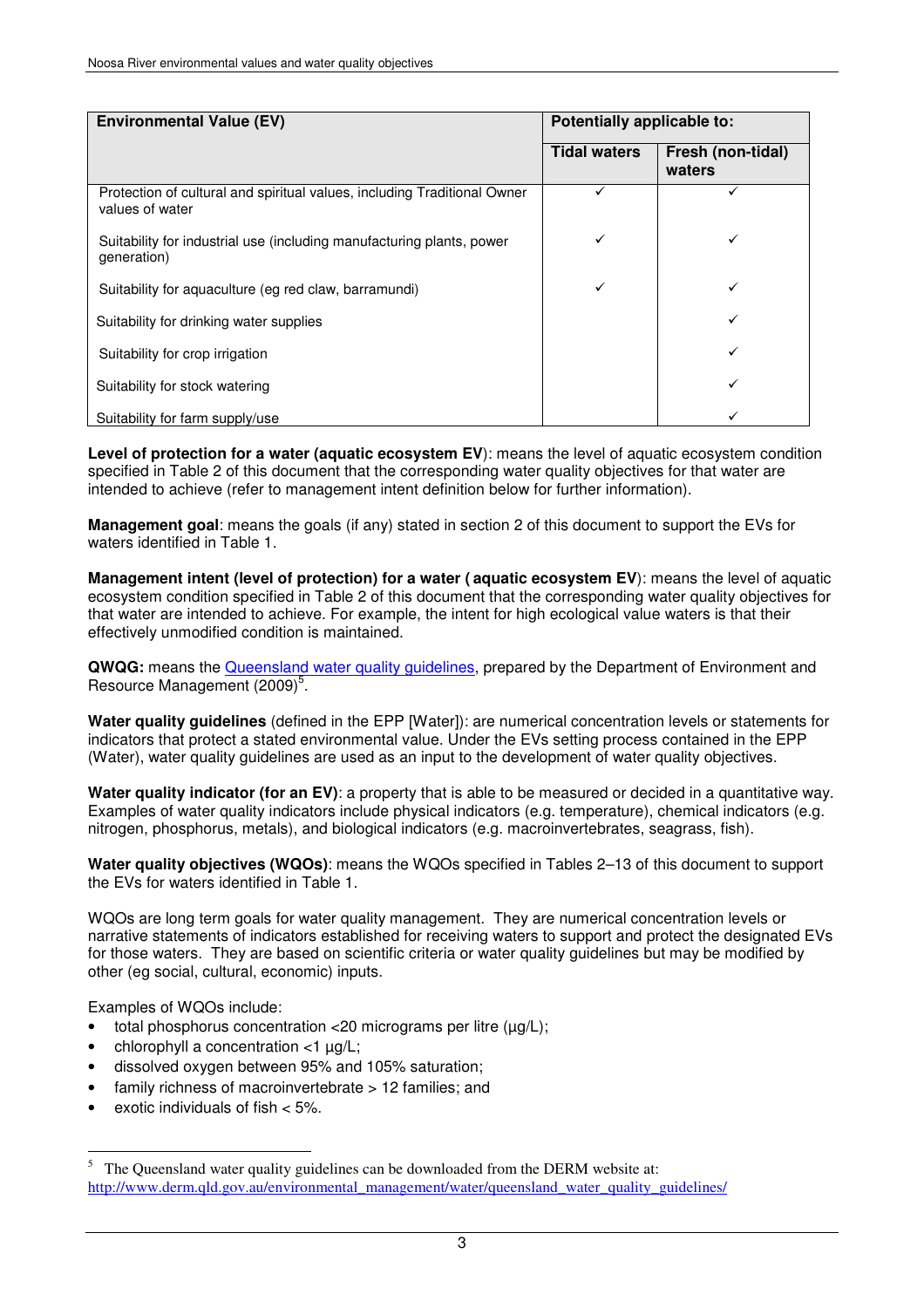**Water type**: groupings of waters with similar characteristics, as shown in the accompanying plan. The water types covered by this document are based on mapping and definitional rules for water types established in the QWQG and, where available, other site-specific documents. Water types can include coastal marine waters (open coastal, enclosed coastal), estuarine waters (lower, middle and upper estuaries), tidal canals, constructed estuaries, marinas and boat harbours, freshwaters (lowland, upland, lakes/reservoirs), wetlands and ground waters. WQOs applying to different water types are outlined in this document. More detail on water types is provided in section 1.4.

### **1.2.2 Main parts of this document**

The main components of this document are:

- Plan WQ1401 showing the spatial extent and boundaries of water types covered by this document;
- Section 1 introduction and guidance on how to use the document;
- Section 2 (Table 1) environmental values (EVs) applying to waters covered by this document;
- Section 3 (Tables 2–13) water quality objectives (WQOs) applying to different EVs:
	- $\triangleright$  Tables 2 to 3 provide WQOs to protect the aquatic ecosystem EV, and closely link to the water types shown on Plan WQ1401;
		- $\blacktriangleright$ Tables 4 to 13 provide WQOs to protect human use EVs;
- Section 4 ways to improve water quality: containing a list of relevant documents, provided for information purposes only; and
- Section  $5 a$  dictionary of other terms relevant to EVs and WQOs.

## **1.2.3 Use of this document**

Section 2 (Table 1) lists the identified EVs for protection for particular waters. The aquatic ecosystem EV is a default applying to all waters. Reference to section 3 (Tables 2–3) provides the corresponding WQOs to protect the aquatic ecosystem EV. Where relevant, different WQOs are specified to protect the aquatic ecosystem EV in different water types (refer to the tables and the accompanying plan). For the human use EVs specified for a water in Table 1, Tables 4 onwards provide the corresponding WQOs to support these EVs.

Where reference to Table 1 indicates more than one EV applies to a given water, the adoption of the most stringent WQO for the identified EVs applies to each water quality indicator in order to protect all identified EVs. Further detail on selection of most stringent WQOs is provided in section 3.

This document also refers to a number of guidelines, codes and other reference sources on water quality. In particular, the Queensland water quality guidelines (QWQG) prepared by DERM provide a technical basis for the water quality objectives contained in this document. The QWQG also provide more detailed information on water types, water quality indicators, derivation of local water quality guidelines, application during flood events, monitoring, predicting and assessing compliance.

## **1.3 Information about mapped areas and boundaries**

The boundaries in the accompanying plan WQ1401 are indicative only. The water types and management intent (level of protection) depicted in the accompanying plan are stored in electronic form as part of the South East Queensland Environmental Values Schedule 1 Database July 2010 and held at the offices of DERM at 41 George Street Brisbane. Database regions are based on the regions established in the Queensland water quality guidelines. For further information on accessing the accompanying plan and database, please contact the Department by email at epa.ev@derm.qld.gov.au.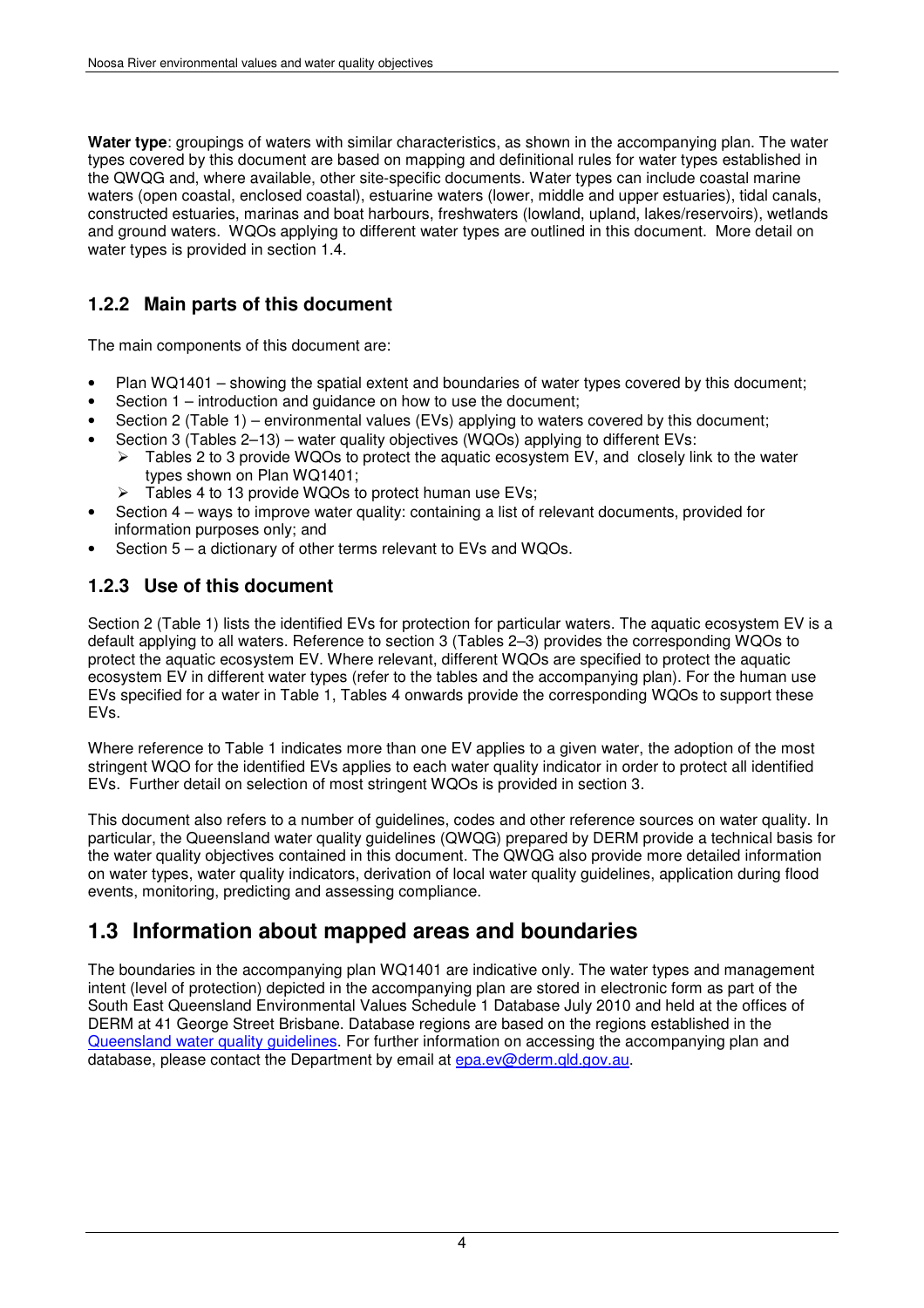## **1.4 Water types and basis for boundaries**

### **1.4.1 Water types**

Waters in this document have been classified into different water types from the list below. The water types are based on the AWQG (2000) and mapping and definitional rules contained in the QWQG (2009). Further detail on water types is contained in these sources.

- open coastal: waters extending to the seaward limits of Queensland waters;
- enclosed coastal/lower estuary: waters occurring at the downstream end of estuaries and including shallow coastal waters in adjacent enclosed bays;
- mid estuary: waters extending the majority of the length of estuaries with a moderate amount of water movement from either freshwater inflow or tidal exchange;
- upper estuary: waters in the upper reaches of estuaries, with limited flushing. This water type is absent from short estuaries, less than 15km total estuary length;
- tidal canals, constructed estuaries, marinas and boat harbours;
- lowland freshwaters: larger slow flowing freshwater streams and rivers, shown on the accompanying plan as freshwaters under 150 metres altitude. This water type has been further divided into three sub types in south east Queensland, derived from work carried out for the Ecosystem Health Monitoring  $\overline{\mathsf{Program}}^6$ :
	- $\triangleright$  **lowland freshwaters**: Larger (third, fourth and fifth order), slow flowing and meandering streams and rivers. Gradient very slight. Substrates sometimes cobble and gravel but more often silt, sand or mud.
	- $\blacktriangleright$  **wallum/tannin-stained freshwaters:** Tannin-stained**,** generally low gradient, small to mid-sized streams, many with sandy substrates and low pH, tea-coloured water draining through wallum vegetation.
	- $\triangleright$  **coastal freshwaters**: Mix of small and large slow-flowing lowland rivers and creeks between Caboolture and the NSW border, that flow across the coastal plain. Substrates are often cobble despite the low gradient. Does not include steeper upland streams that feed these systems.
- upland freshwaters: small upland streams, moderate fast flowing with steeper gradients than lowland freshwaters. Shown on the accompanying plan as freshwaters above 150 metres altitude;
- freshwater lakes/reservoirs;
- ground waters; and
- wetlands.

Water types identified in this document are shown in Tables 2–3 and the accompanying plan (WQ1401).

### **1.4.2 Water type boundaries**

The boundaries of different water types have been mapped using a variety of attributes, including:

- 1) geographic coordinates:
- 2) catchment or sub-catchment boundaries;
- 3) highest/lowest astronomical tide;
- 4) tidal limiting structure (weirs);
- 5) maritime mapping conventions;
- 6) coastline;
- 7) surveyed terrestrial boundaries; and
- 8) altitude.

The basis of different boundaries is shown in the plan. The boundaries of water types may be confirmed or revised by site investigations. Refer section 1.3 above.

 $\overline{a}$ <sup>6</sup> Refer Queensland Water Quality Guidelines (DERM, 2009) and EHMP (2004) Ecosystem Health Monitoring Program 2003-2004 Annual Technical Report. Moreton Bay Waterways and Catchments Partnership.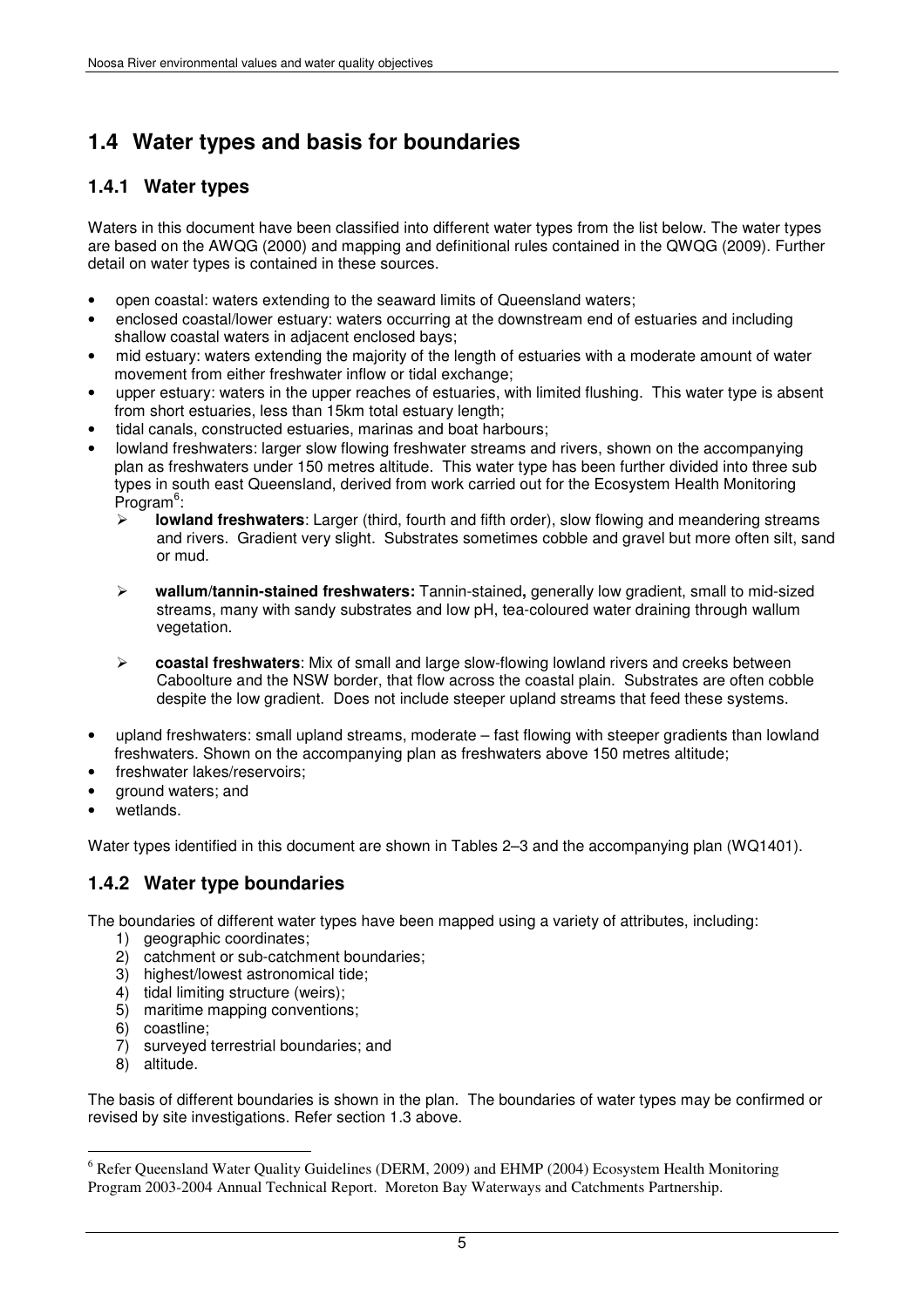## **1.5 Matters for Amendment**

Amendments of the following type may be made to this schedule 1 document for the purposes of replacement under section  $12(2)(b)$  of the EPP (Water):

- Changes to EVs;<br>• Changes to mana
- Changes to management goals;
- Changes to WQOs;
- Changes to management intent (level of protection) categories;
- Changes to waterway or water type boundaries/descriptions; and
- Updates to information/data sources, web sites and email contact details, agency/departmental names, other institutional names, references.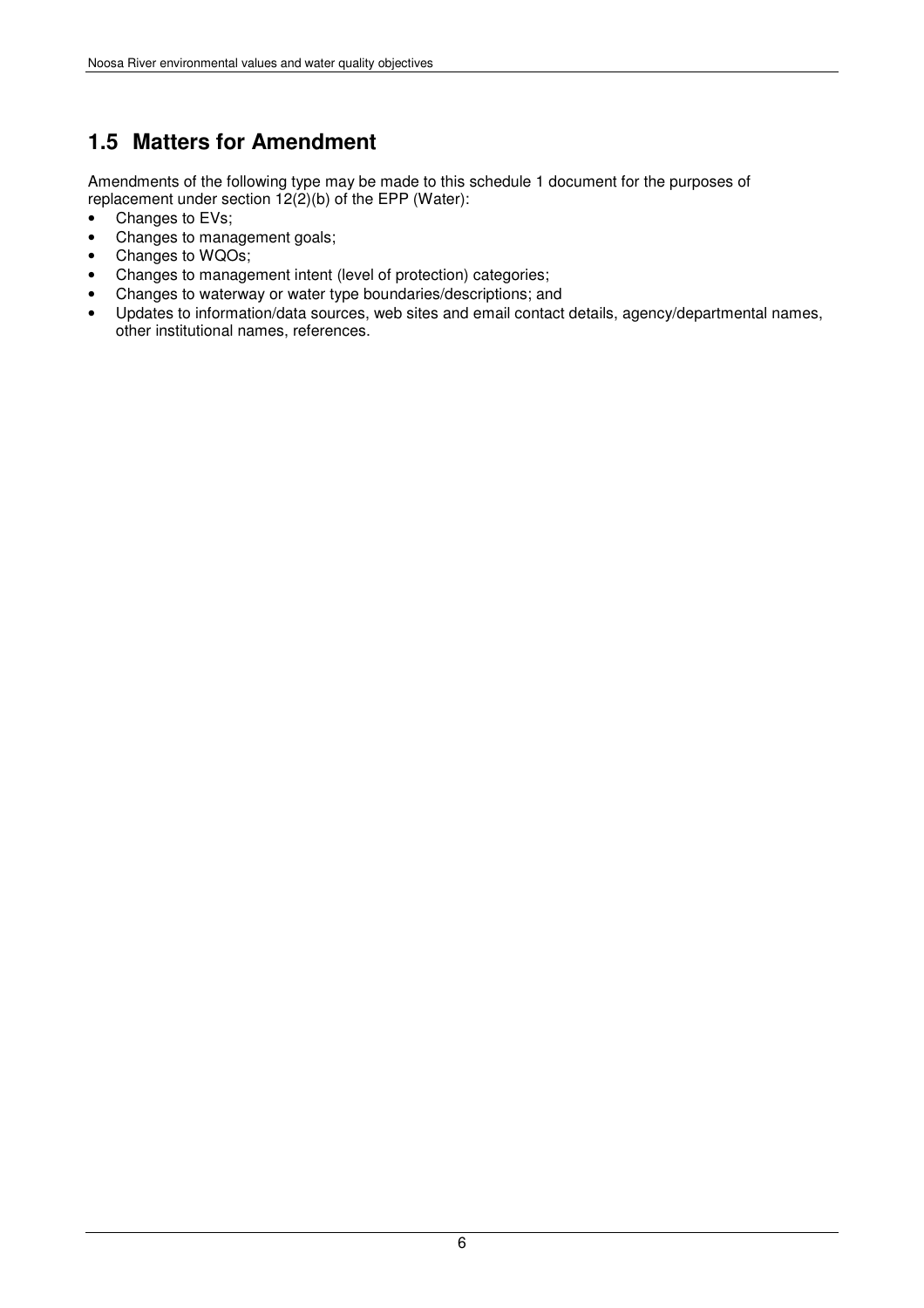## **2 Environmental values (EVs)**

## **2.1 Environmental Values**

Table 1 outlines the environmental values (EVs) for waters in the Noosa River and Teewah Sands catchment. These are based on a combination of:

- EVs in the South East Queensland Regional Water Quality Management Strategy, 2001;
- Noosa Shire Council Urban Stormwater Management Strategy, 2002; and
- Work carried out by DERM as part of the EVs/WQOs scheduling process.

The dictionary to this document provides further explanation of EVs - refer section 5.

## **2.2 Management Goals to support EVs**

There are no management goals specified under this document.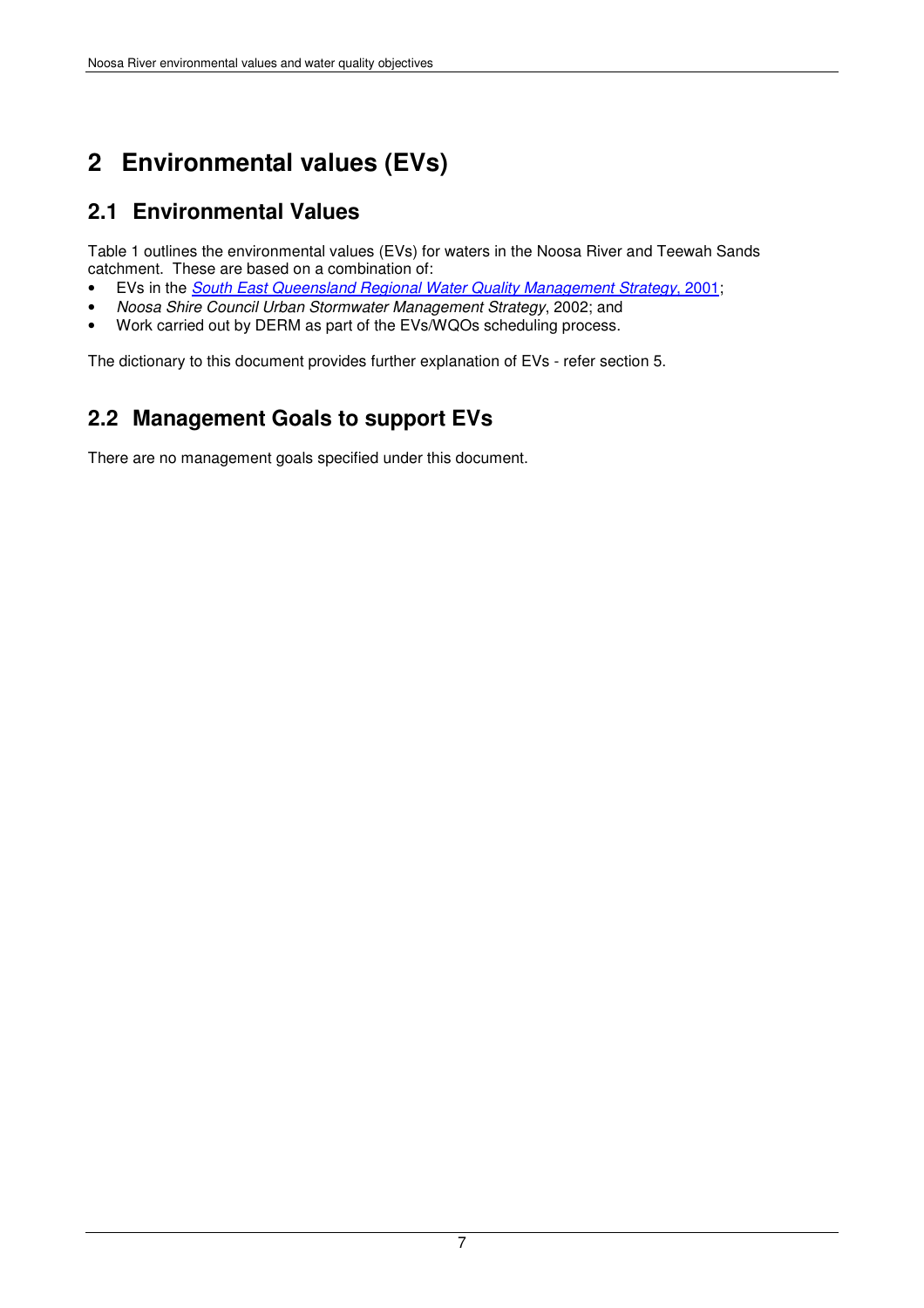### **Table 1 Environmental values (EVs) for Noosa River and Teewah Sands catchment waters**

|                                                                                                              | Environmental values 1, 2, 3, 4, 5 |              |              |                    |                |              |                         |           |                         |                         |                         |                   |                   |                                  |
|--------------------------------------------------------------------------------------------------------------|------------------------------------|--------------|--------------|--------------------|----------------|--------------|-------------------------|-----------|-------------------------|-------------------------|-------------------------|-------------------|-------------------|----------------------------------|
|                                                                                                              | ecosystems<br>Aquatic              | Seagrass     | Irrigation   | Farm<br>Supply/use | Stock<br>water | Aquaculture  | consumer<br>Human       | Oystering | recreation<br>Primary   | Secondary<br>recreation | recreation<br>Visual    | Drinking<br>water | Industrial<br>use | spiritual values<br>Cultural and |
| <b>Water</b>                                                                                                 |                                    |              |              | $\prod$            | <b>Report</b>  | S            | <b>SIMP</b>             |           | $\bullet$               |                         | <b>O</b>                |                   |                   |                                  |
| <b>Teewah Creek</b>                                                                                          | $\checkmark$                       |              |              |                    |                |              | $\checkmark$            |           | $\checkmark$            | $\checkmark$            | $\checkmark$            | $\checkmark$      |                   | $\checkmark$                     |
| <b>Upper Noosa River</b>                                                                                     | $\overline{\checkmark}$            |              |              |                    |                |              | $\checkmark$            |           | $\overline{\checkmark}$ | $\overline{\checkmark}$ | $\checkmark$            |                   |                   | $\overline{\checkmark}$          |
| <b>Lower Noosa River</b>                                                                                     | $\checkmark$                       | $\checkmark$ |              |                    |                |              | $\checkmark$            |           | $\checkmark$            | $\checkmark$            | ✓                       |                   |                   | $\checkmark$                     |
| Kin Kin Creek / Cootharaba                                                                                   | $\checkmark$                       |              | $\checkmark$ | $\checkmark$       | $\checkmark$   | $\checkmark$ | $\checkmark$            |           | $\checkmark$            | $\checkmark$            | ✓                       |                   |                   | $\checkmark$                     |
| Lake Cootharaba                                                                                              | $\overline{\checkmark}$            |              |              |                    |                |              | $\checkmark$            |           | $\overline{\checkmark}$ | $\overline{\checkmark}$ | $\overline{\checkmark}$ |                   |                   | $\overline{\checkmark}$          |
| Cooroibah                                                                                                    | $\checkmark$                       |              | $\checkmark$ | $\checkmark$       | $\checkmark$   | $\checkmark$ | $\checkmark$            |           | $\checkmark$            | $\checkmark$            | $\checkmark$            |                   |                   | $\checkmark$                     |
| Lake Cooroibah                                                                                               | $\checkmark$                       | $\checkmark$ |              |                    |                |              | $\checkmark$            |           | $\checkmark$            | $\checkmark$            | $\checkmark$            |                   |                   | $\checkmark$                     |
| <b>Noosa River Wetlands</b>                                                                                  | $\overline{\checkmark}$            |              |              |                    |                |              | $\overline{\checkmark}$ |           | $\overline{\checkmark}$ | $\overline{\checkmark}$ | $\overline{\checkmark}$ |                   |                   | $\sqrt{}$                        |
| <b>Stumer Creek</b><br>freshwater                                                                            | $\checkmark$                       |              |              |                    |                |              |                         |           | $\checkmark$            | $\checkmark$            | $\checkmark$            |                   | ✓                 | $\checkmark$                     |
| <b>Stumer Creek</b><br>estuarine                                                                             | $\checkmark$                       |              |              |                    |                |              | $\checkmark$            |           | $\checkmark$            | $\checkmark$            | $\checkmark$            |                   | ✓                 | $\checkmark$                     |
| Weyba                                                                                                        | $\overline{\checkmark}$            |              |              |                    |                | $\checkmark$ | $\checkmark$            |           | $\overline{\checkmark}$ | $\checkmark$            | $\checkmark$            |                   | $\checkmark$      | $\checkmark$                     |
| Lake Weyba                                                                                                   | $\checkmark$                       | $\checkmark$ |              |                    |                |              | ✓                       |           | $\checkmark$            | $\checkmark$            | ✓                       |                   |                   | $\checkmark$                     |
| Open coastal waters                                                                                          | $\checkmark$                       | $\checkmark$ |              |                    |                |              | $\checkmark$            |           | $\checkmark$            | $\checkmark$            | $\checkmark$            |                   |                   | $\checkmark$                     |
| Other tidal canals, constructed<br>estuaries, marinas and boat<br>harbours (not included in above<br>waters) | $\checkmark$                       |              |              |                    |                |              | ✓                       |           | $\checkmark$            | $\checkmark$            | $\checkmark$            |                   |                   | ✓                                |
| Other estuarine tributaries (not<br>included in above waters)                                                | $\checkmark$                       |              |              |                    |                |              | $\checkmark$            |           | $\checkmark$            | $\checkmark$            | $\checkmark$            |                   |                   | $\checkmark$                     |
| Other freshwater tributaries (not<br>included in above waters)                                               | ✓                                  |              | $\checkmark$ | $\checkmark$       | $\checkmark$   |              | ✓                       |           | $\checkmark$            | $\checkmark$            | ✓                       |                   |                   | ✓                                |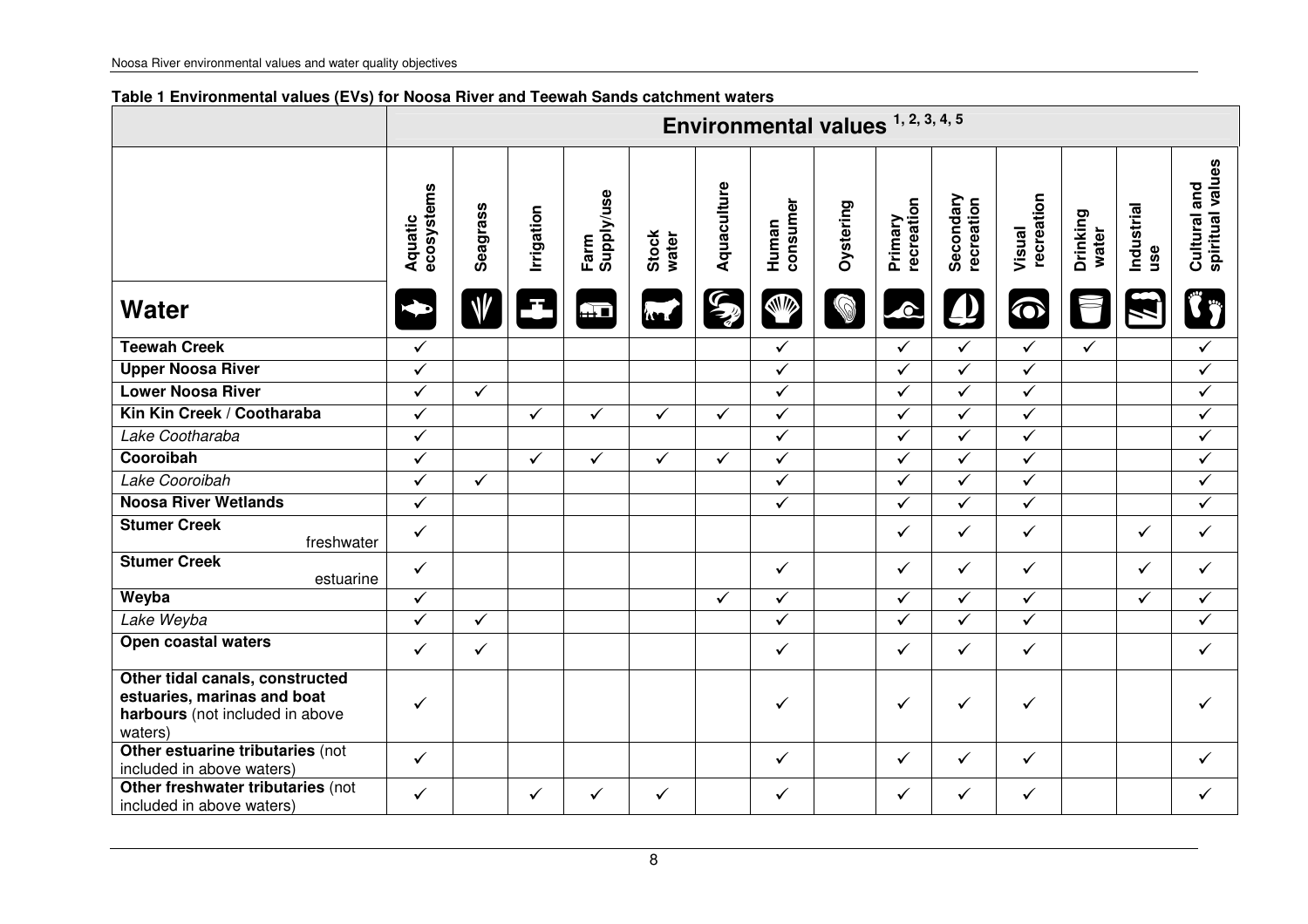|                                                                           |                       |          |              |                                           |                |             | Environmental values 1, 2, 3, 4, 5 |           |                       |                         |                      |                   |                   |                                        |
|---------------------------------------------------------------------------|-----------------------|----------|--------------|-------------------------------------------|----------------|-------------|------------------------------------|-----------|-----------------------|-------------------------|----------------------|-------------------|-------------------|----------------------------------------|
|                                                                           | ecosystems<br>Aquatic | Seagrass | Irrigation   | Supply/use<br>Farm                        | Stock<br>water | Aquaculture | consumer<br>Human                  | Oystering | recreation<br>Primary | Secondary<br>recreation | recreation<br>Visual | Drinking<br>water | Industrial<br>use | values<br>and<br>spiritual<br>Cultural |
| <b>Water</b>                                                              |                       |          | Ξ            | $\begin{matrix} 1 \\ 1 \\ 2 \end{matrix}$ | <b>Report</b>  | S           | <b>SILIDA</b>                      | Ó         | $\blacktriangle$      | $\boldsymbol{\mu}$      | $\bigodot$           | 目                 |                   | j,                                     |
| Other wetlands, lakes and<br>reservoirs (not included in above<br>waters) | $\checkmark$          |          |              |                                           |                |             | $\checkmark$                       |           | ✓                     | ✓                       | ✓                    |                   |                   | ✓                                      |
| <b>Ground waters</b>                                                      | $\checkmark$          |          | $\checkmark$ | $\checkmark$                              | $\checkmark$   |             |                                    |           |                       |                         |                      | ✓                 |                   |                                        |

**Notes**:

1. √ means the EV is selected for protection.<br>2. Blank indicates that the EV is not chosen for protection.<br>3. Seagrass is a component of the aquatic ecosystem EV. Oystering is a component of the human consumer EV.<br>4. Refe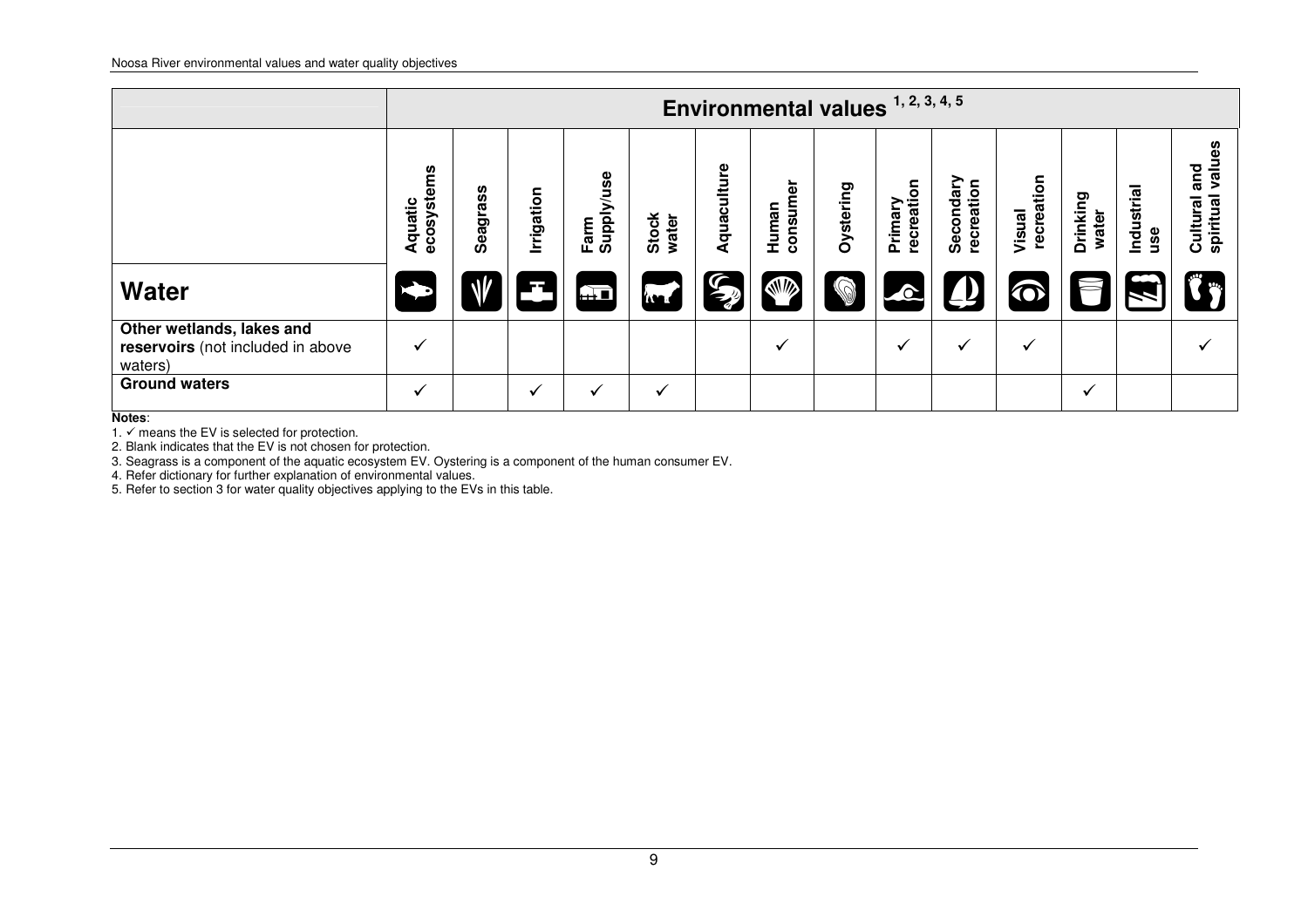## **3 Water quality objectives (WQOs) to protect environmental values**

This section provides water quality objectives (WQOs) to support and protect different environmental values identified for waters within the Noosa River and Teewah Sands catchment in Table 1.

This section is in two main parts:

- Section 3.1 (Tables 2 to 3) outlines WQOs to protect the aquatic ecosystem EV. The aquatic ecosystem EV is a default applying to all waters, and therefore the WQOs for aquatic ecosystems form the minimum WQOs for all waters. Where no human use EVs are identified, the WQOs identified for aquatic ecosystem protection remain applicable; and
- Section 3.2 (Tables 4 to 13) provides WQOs for EVs other than aquatic ecosystem ('human use EVs') such as recreational water use, irrigating crops, and aquaculture.

Sources used in deriving WQOs are provided after the tables.

Reference to the identified EVs in Table 1 of this document provides guidance on the EVs applying to waters within the catchment. Where reference to Table 1 indicates more than one EV applies to a given water (for example aquatic ecosystem and recreational use), the most stringent WQO for each water quality indicator applies, which will then protect all identified EVs. Refer to the two following examples on selection of most stringent WQOs. Note that these are examples only and should not be directly adopted for use.

Example 1:

For lowland freshwater streams with aquatic ecosystem and drinking water EVs, the respective turbidity WQOs are:

- aquatic ecosystem lowland freshwater stream: <10 NTU; and
- drinking water: <25 NTU.

In this case the aquatic ecosystem WQO (<10 NTU) is the more stringent, and its adoption therefore supports both the aquatic ecosystem and drinking water EVs.

#### Example 2:

In the following situation there are stock watering and irrigation EVs, with differing WQOs for thermotolerant (faecal) coliforms (measured as median number of organisms per 100 mL):

- stock watering: <100 organisms per 100 mL;
- raw human food crops in direct contact with irrigation water: <10 organisms per 100 mL; and
- pasture and fodder for dairy animals: <100 organisms per 100 mL

The most stringent WQO is that for direct irrigation of raw human food crops (<10 organisms per 100 mL) and its adoption would in turn provide faecal coliform WQOs that protect all the above-identified human use EVs.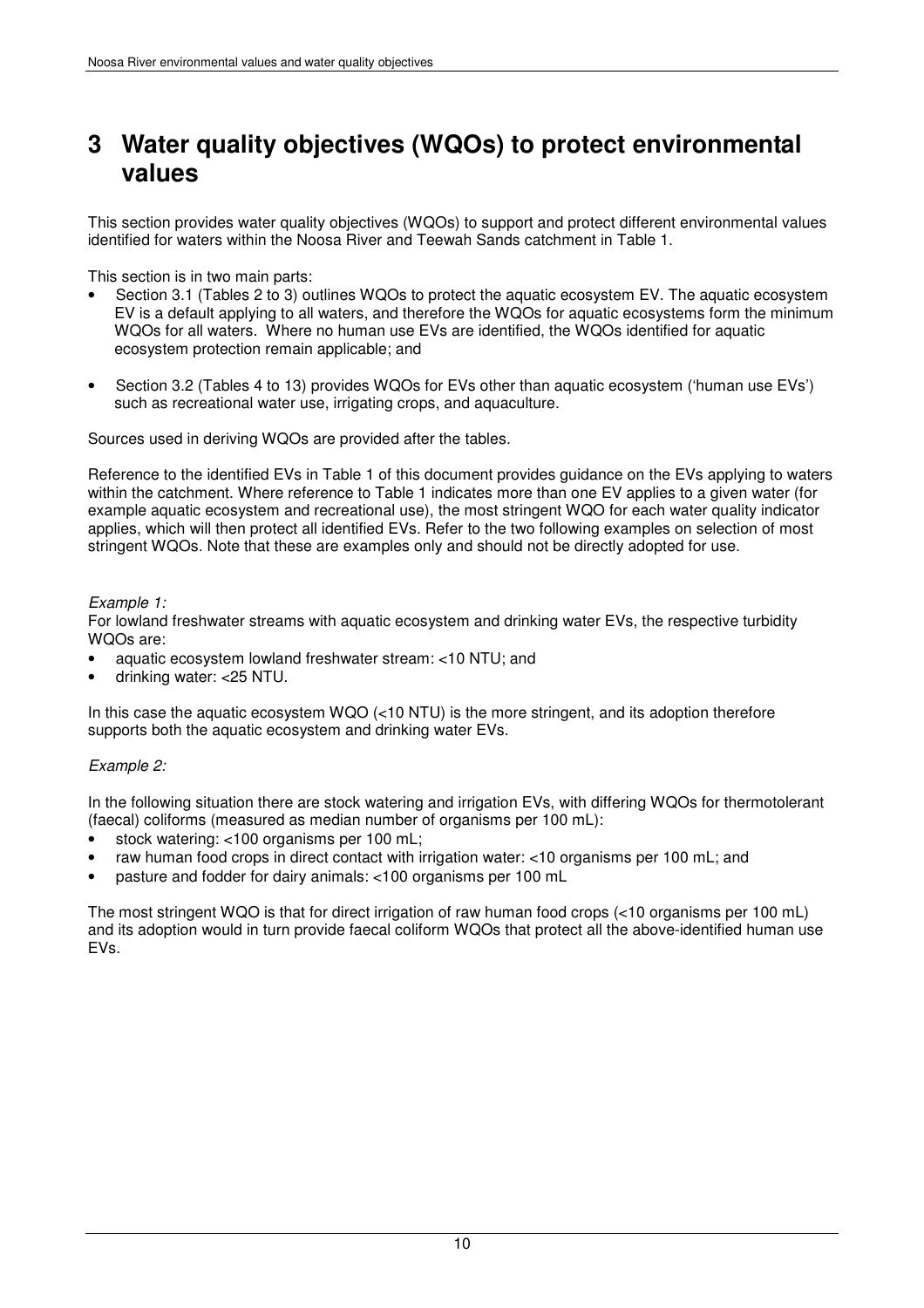## **3.1 Water quality objectives (WQOs) to protect aquatic ecosystems**

This section provides physico-chemical (section 3.1.1), biological (section 3.1.2) and riparian (section 3.1.3) WQOs to support the aquatic ecosystem EV. Sources used in deriving locally relevant WQOs are provided after the tables in each of these sections.

Section 5 of the Queensland Water Quality Guidelines 2009 addresses procedures for the application of guidelines for aquatic ecosystem protection. For the comparison of test site monitoring data against water quality objectives, the median concentration of n independent samples at a particular monitoring site should be compared against the water quality objective of the same indicator, water type and level of aquatic ecosystems protection; as listed in Tables 2-13 below.

### **3.1.1 Physico-chemical WQOs**

Table 2 below includes the following information:

- water area or water type (column 1) (for boundaries of specified areas, refer to the accompanying plan),
- the corresponding management intent (level of protection) for the identified waters (column 2),
- the corresponding physico-chemical WQOs to achieve the management intent for the identified waters.

The EPP (Water) identifies the management intent (level of protection) for different waters (s 14). In summary:

- It identifies some waters for which the management intent is to maintain or achieve an effectively unmodified waterway condition (high ecological value - HEV). These may include waters that are currently HEV, slightly disturbed, or potentially, more modified waters which can be progressively improved to achieve HEV condition. Any such waters are identified in Columns 1 and 2 of Table 2 and are identified and labelled on the accompanying plan in cross-hatching.
- The management intent (level of protection) for most waters is to achieve a moderately disturbed condition, for which corresponding WQOs have been derived.
- The management intent (level of protection) for highly disturbed waters is that they be progressively improved. Some highly disturbed waters may require a long time frame to return to a moderately disturbed condition level. In some circumstances, interim WOQs that reflect a more highly disturbed condition level (which is an improvement on current condition) may be determined for such waters. Any such locations and their corresponding management intent (level of protection) are also identified in the table and accompanying plan.

Some objectives apply to specific areas or water types as indicated in Table 2 and shown on Plan WQ1401, while others apply to more than one water type, as indicated in the Table.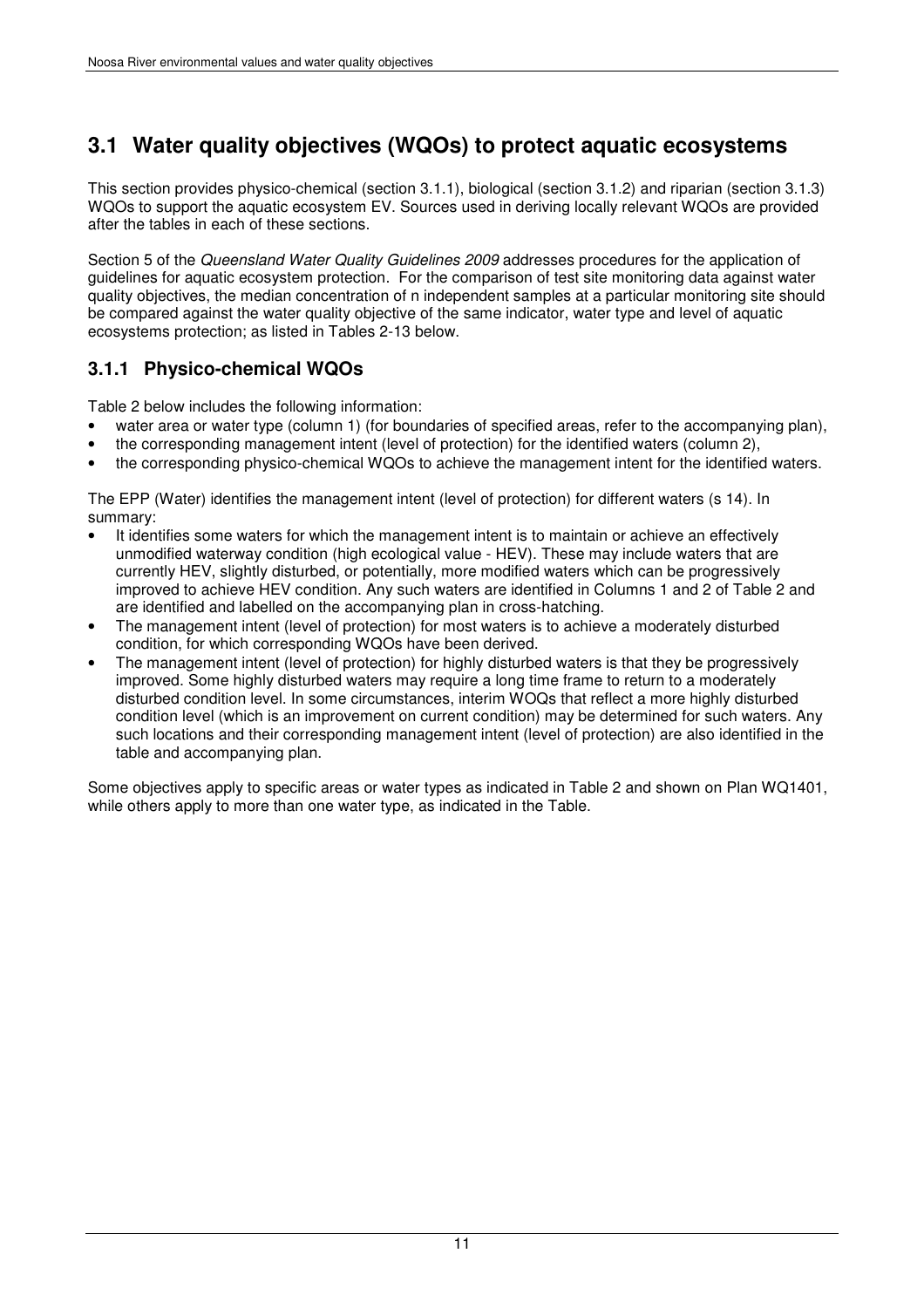| וטו ושוטשטו וטו ווער וואז זא<br>Water area/type<br>(refer Plan | <b>Management</b><br>intent (level of             | Water quality objectives to protect aquatic ecosystem EV <sup>1-11</sup>                                                                                                                                                                                                                                                                                                                                                                                                                                                                                                                                                                                                                                                                                                                                                                                                                        |
|----------------------------------------------------------------|---------------------------------------------------|-------------------------------------------------------------------------------------------------------------------------------------------------------------------------------------------------------------------------------------------------------------------------------------------------------------------------------------------------------------------------------------------------------------------------------------------------------------------------------------------------------------------------------------------------------------------------------------------------------------------------------------------------------------------------------------------------------------------------------------------------------------------------------------------------------------------------------------------------------------------------------------------------|
| WQ1401)                                                        | protection)                                       |                                                                                                                                                                                                                                                                                                                                                                                                                                                                                                                                                                                                                                                                                                                                                                                                                                                                                                 |
| <b>MARINE AND</b><br><b>ESTUARINE</b><br><b>WATERS</b>         |                                                   |                                                                                                                                                                                                                                                                                                                                                                                                                                                                                                                                                                                                                                                                                                                                                                                                                                                                                                 |
| Area NH1 -<br>Noosa headland<br>waters                         | Aquatic<br>ecosystem - high<br>ecological value   | Maintain existing water quality (20 <sup>th</sup> , 50 <sup>th</sup> and 80 <sup>th</sup> percentiles),<br>habitat, biota, flow and riparian areas. (Refer to Appendix D in<br>Queensland Water Quality Guidelines for details.)<br>Note: there is insufficient information available to establish current<br>water quality for these waters. Refer to Appendix D in Queensland<br>Water Quality Guidelines for details on how to establish a minimum<br>water quality data set for deriving local 20 <sup>th</sup> , 50 <sup>th</sup> and 80 <sup>th</sup><br>percentiles.                                                                                                                                                                                                                                                                                                                     |
| Open coastal<br>waters                                         | Aquatic<br>ecosystem -<br>moderately<br>disturbed | turbidity: <1 NTU<br>٠<br>suspended solids: <10 mg/L<br>٠<br>chlorophyll a: <1 µg/L<br>٠<br>total nitrogen: <150 µg/L<br>٠<br>oxidised $N: <3 \mu g/L$<br>٠<br>ammonia N: <5 µg/L<br>٠<br>organic N: $<$ 140 µg/L<br>$\blacksquare$<br>total phosphorus: <16 µg/L<br>$\blacksquare$<br>filterable reactive phosphorus (FRP): <5 µg/L<br>٠<br>dissolved oxygen: 95 - 105% saturation<br>٠<br>$pH: 8.2 - 8.4$<br>٠<br>secchi depth: >5.0m<br>٠                                                                                                                                                                                                                                                                                                                                                                                                                                                    |
| Area NLE1-<br>Noosa lower<br>estuary                           | Aquatic<br>ecosystem - high<br>ecological value   | Maintain existing water quality (20 <sup>th</sup> , 50 <sup>th</sup> and 80 <sup>th</sup> percentiles),<br>habitat, biota, flow and riparian areas. (Refer to Appendix D in<br>Queensland Water Quality Guidelines for details.)<br>The $20^{th}$ , $50^{th}$ and $80^{th}$ percentiles of existing water quality for NLE1<br>waters are:<br>turbidity: $1 - 2 - 4$ NTU<br>suspended solids: $15 - 15 - 15$ mg/L<br>chlorophyll a: $0.8 - 1.2 - 1.8$ µg/L<br>٠<br>total nitrogen: $150 - 180 - 240$ µg/L<br>٠<br>oxidised N: $2 - 3 - 6$ µg/L<br>٠<br>ammonia N: $4 - 8 - 15 \mu g/L$<br>٠<br>organic N: $140 - 160 - 220$ µg/L<br>$\blacksquare$<br>total phosphorus: $9 - 12 - 15 \mu g/L$<br>٠<br>filterable reactive phosphorus (FRP): $2 - 2 - 2$ µg/L<br>٠<br>dissolved oxygen: $90 - 95 - 105\%$ saturation<br>٠<br>$pH: 8.0 - 8.2 - 8.4$<br>٠<br>secchi depth: $1.8 - 2.2 - 2.8$ m<br>٠ |

#### **Table 2 Water quality objectives to protect aquatic ecosystem environmental value (refer to Plan WQ1401 for location of waters)**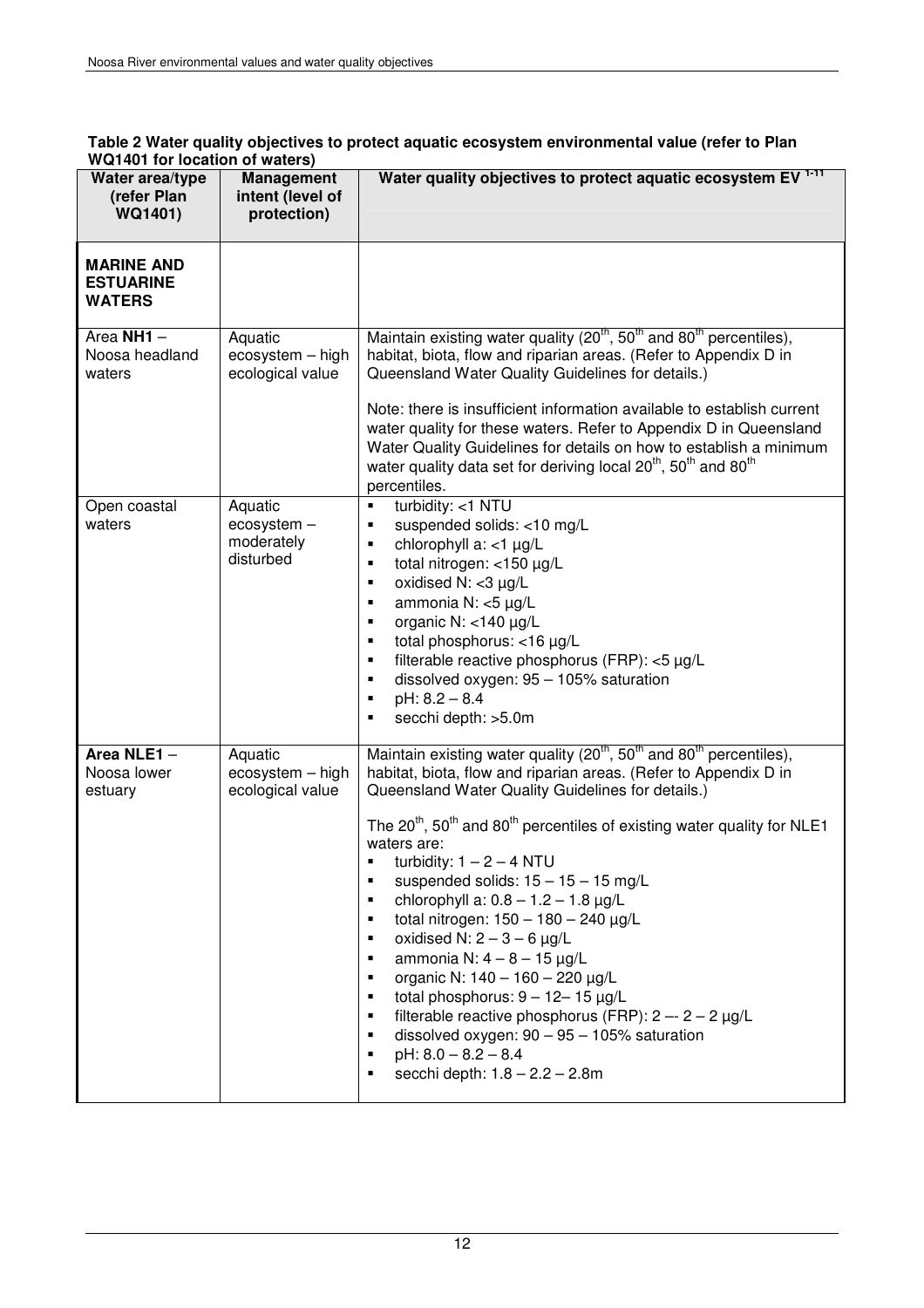| Water area/type<br>(refer Plan<br>WQ1401)     | <b>Management</b><br>intent (level of<br>protection) | Water quality objectives to protect aquatic ecosystem EV <sup>1-11</sup>                                                                                                                                                                                                                                                                                                                                                                                                                                                                                                                                                                                                                                                                                                                                                                                                                                                                                                          |
|-----------------------------------------------|------------------------------------------------------|-----------------------------------------------------------------------------------------------------------------------------------------------------------------------------------------------------------------------------------------------------------------------------------------------------------------------------------------------------------------------------------------------------------------------------------------------------------------------------------------------------------------------------------------------------------------------------------------------------------------------------------------------------------------------------------------------------------------------------------------------------------------------------------------------------------------------------------------------------------------------------------------------------------------------------------------------------------------------------------|
| Enclosed coastal/<br>lower estuary<br>waters  | Aquatic<br>ecosystem -<br>moderately<br>disturbed    | turbidity: <4 NTU<br>٠<br>suspended solids: <15 mg/L<br>$\blacksquare$<br>chlorophyll a: <1.8 µg/L<br>٠<br>total nitrogen: < 240 µg/L<br>$\blacksquare$<br>oxidised $N: <6 \mu g/L$<br>٠<br>ammonia N: <15 µg/L<br>٠<br>organic N: <220 µg/L<br>٠<br>total phosphorus: <15 µg/L<br>٠<br>filterable reactive phosphorus (FRP): <2 µg/L<br>٠<br>dissolved oxygen: $90 - 105\%$ saturation<br>٠<br>$pH: 8.0 - 8.4$<br>$\blacksquare$<br>secchi depth: >1.8m<br>П                                                                                                                                                                                                                                                                                                                                                                                                                                                                                                                     |
| Area NME1-<br>Noosa Lakes<br>(middle estuary) | Aquatic<br>ecosystem - high<br>ecological value      | Maintain existing water quality (20 <sup>th</sup> , 50 <sup>th</sup> and 80 <sup>th</sup> percentiles),<br>habitat, biota, flow and riparian areas. (Refer to Appendix D in<br>Queensland Water Quality Guidelines for details.)<br>The $20^{th}$ , 50 <sup>th</sup> and 80 <sup>th</sup> percentiles of existing water quality for NME1<br>waters are:<br>turbidity: $2-5-8$ NTU<br>П<br>suspended solids: $20 - 20 - 20$ mg/L<br>٠<br>chlorophyll a: $0.8 - 1.5 - 2.5 \mu g/L$<br>$\blacksquare$<br>total nitrogen: $150 - 240 - 380$ µg/L<br>$\blacksquare$<br>oxidised N: $2-5-15 \mu g/L$<br>٠<br>ammonia N: $7 - 15 - 32$ µg/L<br>$\blacksquare$<br>organic N: 130 - 210 - 320 µg/L<br>$\blacksquare$<br>total phosphorus: $10 - 13 - 16$ µg/L<br>$\blacksquare$<br>filterable reactive phosphorus (FRP): $2 - 2 - 2$ µg/L<br>٠<br>dissolved oxygen: $85 - 95 - 105\%$ saturation<br>٠<br>$pH: 8.0 - 8.2 - 8.3$<br>$\blacksquare$<br>secchi depth: $1.1 - 1.6 - 2.0$ m<br>٠ |
| Mid estuary                                   | Aquatic<br>ecosystem<br>moderately<br>disturbed      | turbidity: <8 NTU<br>$\blacksquare$<br>suspended solids: < 20 mg/L<br>chlorophyll a: $<$ 2.5 $\mu$ g/L<br>٠<br>total nitrogen: < 380 µg/L<br>٠<br>oxidised $N: < 15 \mu g/L$<br>٠<br>ammonia N: <32 µg/L<br>٠<br>organic N: < 320 µg/L<br>٠<br>total phosphorus: <16 µg/L<br>$\blacksquare$<br>filterable reactive phosphorus (FRP): < 2 µg/L<br>٠<br>dissolved oxygen: $85 - 105\%$ saturation<br>٠<br>pH: 7.8-8.3<br>٠<br>secchi depth: >1.1m<br>$\blacksquare$                                                                                                                                                                                                                                                                                                                                                                                                                                                                                                                 |
| Area NUE1-<br>Noosa Lakes<br>(upper estuary)  | Aquatic<br>ecosystem - high<br>ecological value      | Maintain existing water quality (20 <sup>th</sup> , 50 <sup>th</sup> and 80 <sup>th</sup> percentiles),<br>habitat, biota, flow and riparian areas. (Refer to Appendix D in<br>Queensland Water Quality Guidelines for details.)<br>The $20^{th}$ , 50 <sup>th</sup> and 80 <sup>th</sup> percentiles of existing water quality for NUE1<br>waters are:<br>turbidity: $8 - 12 - 22$ NTU<br>٠<br>suspended solids: $7 - 14 - 25$ mg/L<br>٠<br>chlorophyll a: $1.4 - 2.2 - 5.0$ µg/L<br>٠<br>total nitrogen: $320 - 440 - 750 \mu g/L$                                                                                                                                                                                                                                                                                                                                                                                                                                              |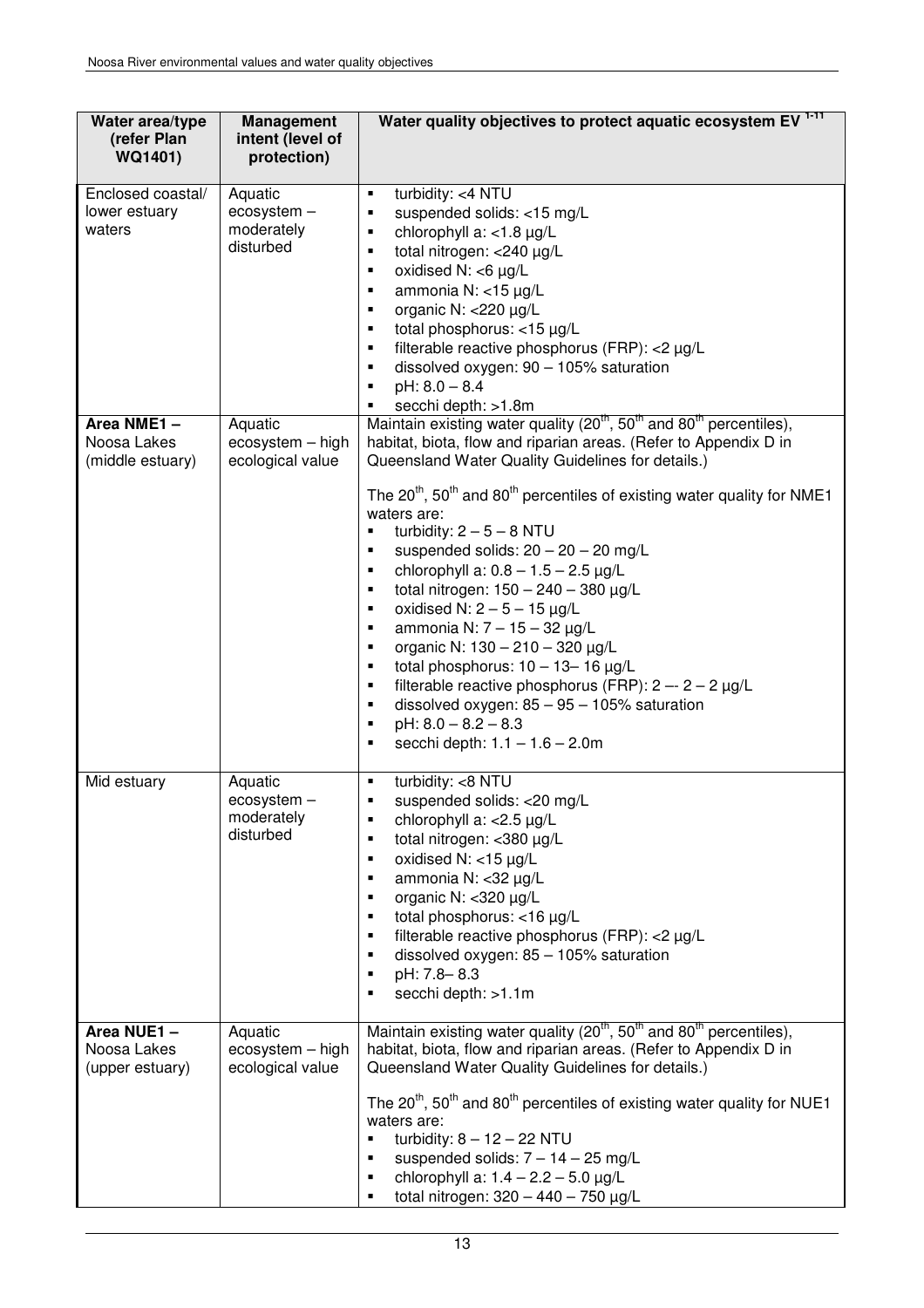| Water area/type<br>(refer Plan<br>WQ1401)                                  | <b>Management</b><br>intent (level of<br>protection) | Water quality objectives to protect aquatic ecosystem EV <sup>1-11</sup>                                                                                                                                                                                                                                                                                                                                                                                                                                                                                                                                                   |
|----------------------------------------------------------------------------|------------------------------------------------------|----------------------------------------------------------------------------------------------------------------------------------------------------------------------------------------------------------------------------------------------------------------------------------------------------------------------------------------------------------------------------------------------------------------------------------------------------------------------------------------------------------------------------------------------------------------------------------------------------------------------------|
|                                                                            |                                                      | oxidised N: $3 - 10 - 43$ µg/L<br>$\blacksquare$<br>ammonia N: 10 - 26 - 72 µg/L<br>$\blacksquare$<br>organic N: $300 - 400 - 640$ µg/L<br>$\blacksquare$<br>total phosphorus: $10 - 15 - 20 \mu g/L$<br>$\blacksquare$<br>filterable reactive phosphorus (FRP): $2 - 2 - 2$ µg/L<br>٠<br>dissolved oxygen: $85 - 95 - 105\%$ saturation<br>٠<br>$pH: 7.4 - 7.9 - 8.1$<br>٠<br>secchi depth: $0.5 - 0.7 - 1.0$ m<br>٠                                                                                                                                                                                                      |
| Upper estuary                                                              | Aquatic<br>ecosystem -<br>moderately<br>disturbed    | turbidity: < 22 NTU<br>$\blacksquare$<br>suspended solids: < 25 mg/L<br>٠<br>chlorophyll a: $<$ 5.0 $\mu$ g/L<br>$\blacksquare$<br>total nitrogen: <750 µg/L<br>$\blacksquare$<br>oxidised N: $<$ 43 µg/L<br>٠<br>ammonia N: <72 µg/L<br>$\blacksquare$<br>organic N: <640 µg/L<br>$\blacksquare$<br>total phosphorus: < 20 µg/L<br>$\blacksquare$<br>filterable reactive phosphorus (FRP): <2 µg/L<br>$\blacksquare$<br>dissolved oxygen: $85 - 105\%$ saturation<br>٠<br>$pH: 7.4 - 8.1$<br>П<br>secchi depth: >0.5m<br>Ξ                                                                                                |
| Tidal canals,<br>constructed<br>estuaries,<br>marinas and boat<br>harbours | Aquatic<br>ecosystem -<br>moderately<br>disturbed    | turbidity: <8 NTU<br>$\blacksquare$<br>suspended solids: < 20 mg/L<br>٠<br>chlorophyll a: $<$ 2.5 $\mu$ g/L<br>٠<br>total nitrogen: < 380 µg/L<br>٠<br>oxidised $N: < 15 \mu g/L$<br>٠<br>ammonia N: <32 µg/L<br>$\blacksquare$<br>organic N: < 320 µg/L<br>$\blacksquare$<br>total phosphorus: <16 µg/L<br>$\blacksquare$<br>filterable reactive phosphorus (FRP): <2 µg/L<br>$\blacksquare$<br>dissolved oxygen: $85 - 105\%$ saturation<br>٠<br>$pH: 8.0 - 8.3$<br>$\blacksquare$<br>secchi depth: >1.1m<br>٠                                                                                                           |
| For ALL marine<br>and estuarine<br>waters within this<br>Table             | All                                                  | Toxicants in water and sediment as per AWQG (2000):<br>Toxicants in water: refer to <b>AWQG</b> section 3.4 - 'water quality<br>٠<br>guidelines for toxicants' (including Tables 3.4.1, 3.4.2, and<br>Figure 3.4.1)<br>Toxicants in sediments: refer to AWQG section 3.5 - 'sediment<br>٠<br>quality guidelines' (including Table 3.5.1, Figure 3.5.1)<br>Release of sewage from vessels to be controlled in accordance with<br>requirements of the Transport Operations (Marine Pollution) Act and<br>Regulations.<br>Comply with Code of Practice for Antifouling and In-water Hull<br>Cleaning and Maintenance, ANZECC. |
| Marine/estuarine<br>waters with<br>seagrass<br>component<br>chosen         | Aquatic<br>ecosystem -<br>moderately<br>disturbed    | The minimum WQOs needed to restore seagrass to areas where it<br>has been lost are:<br>median total suspended solids: <10 mg/L;<br>٠<br>median secchi depth: >1.7 m; and<br>٠<br>light attenuation coefficient: >0.9.<br>$\blacksquare$                                                                                                                                                                                                                                                                                                                                                                                    |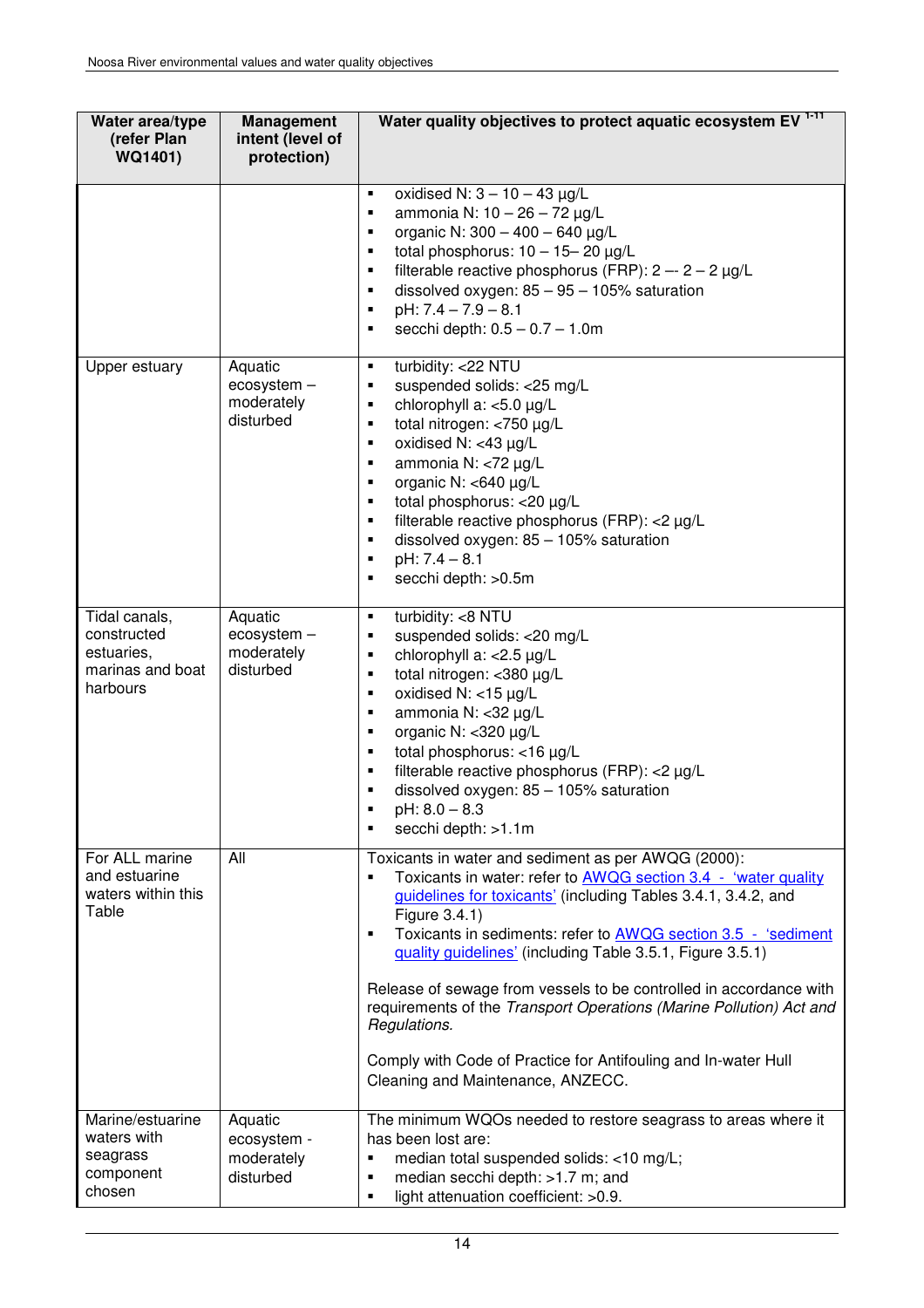| Water area/type<br>(refer Plan<br>WQ1401) | <b>Management</b><br>intent (level of<br>protection) | Water quality objectives to protect aquatic ecosystem EV <sup>1-11</sup>                                                                                                                                                                                                                                                                                                                                                                                                                                                       |
|-------------------------------------------|------------------------------------------------------|--------------------------------------------------------------------------------------------------------------------------------------------------------------------------------------------------------------------------------------------------------------------------------------------------------------------------------------------------------------------------------------------------------------------------------------------------------------------------------------------------------------------------------|
|                                           |                                                      | However, in areas where seagrass is intact, it is more important to<br>maintain existing water quality. Therefore the WQOs are:<br>local total suspended solids, turbidity, secchi and light<br>$\blacksquare$<br>attenuation is maintained; and<br>local seagrass distribution and composition is maintained, as<br>$\blacksquare$<br>measured by:<br>extent of seagrass;<br>$\bullet$<br>species diversity; and<br>seagrass depth limit.                                                                                     |
| Marine/estuarine<br>riparian areas        | Aquatic<br>ecosystem -<br>moderately<br>disturbed    | Protect or restore riparian areas. Refer section 3.1.3 - riparian area<br>water quality objectives.                                                                                                                                                                                                                                                                                                                                                                                                                            |
| <b>FRESHWATERS</b>                        |                                                      |                                                                                                                                                                                                                                                                                                                                                                                                                                                                                                                                |
| Area NF1-<br>Noosa<br>freshwaters         | Aquatic<br>ecosystem - high<br>ecological value      | Maintain existing water quality $(20^{th}, 50^{th})$ and $80^{th}$ percentiles),<br>habitat, biota, flow and riparian areas.<br>Note: there is insufficient information available to establish current<br>water quality for these waters. Refer to Appendix D in Queensland<br>Water Quality Guidelines for details on how to establish a minimum<br>water quality data set for deriving local 20 <sup>th</sup> , 50 <sup>th</sup> and 80 <sup>th</sup><br>percentiles.                                                        |
| <b>Upland freshwater</b>                  | Aquatic<br>ecosystem -<br>moderately<br>disturbed    | turbidity: <5 NTU<br>٠<br>suspended solids: <6 mg/L<br>٠<br>chlorophyll a: <2 µg/L<br>٠<br>total nitrogen: < 250 µg/L<br>$\blacksquare$<br>oxidised N: <40 µg/L<br>ammonia N: <10 µg/L<br>٠<br>organic N: < 200 µg/L<br>٠<br>total phosphorus: < 30 µg/L<br>٠<br>filterable reactive phosphorus (FRP): <15 µg/L<br>٠<br>dissolved oxygen: $90 - 110\%$ saturation<br>٠<br>$pH: 6.5 - 8.2$<br>٠<br>secchi depth: n/a<br>$\blacksquare$<br>conductivity: 500 µS/cm<br>٠                                                          |
| Lowland<br>freshwater                     | Aquatic<br>ecosystem -<br>moderately<br>disturbed    | turbidity: <10 NTU<br>$\blacksquare$<br>suspended solids: <6 mg/L<br>٠<br>chlorophyll $a: <5 \mu g/L$<br>٠<br>total nitrogen: <500 µg/L<br>٠<br>oxidised $N$ : <60 $\mu$ g/L<br>$\blacksquare$<br>ammonia N: < 20 µg/L<br>٠<br>organic N: <420 µg/L<br>$\blacksquare$<br>total phosphorus: <50 µg/L<br>$\blacksquare$<br>filterable reactive phosphorus (FRP): < 20 µg/L<br>٠<br>dissolved oxygen: $85 - 110\%$ saturation<br>$\blacksquare$<br>$pH: 6.5 - 8.0$<br>٠<br>secchi depth: n/a<br>٠<br>conductivity: 500 µS/cm<br>٠ |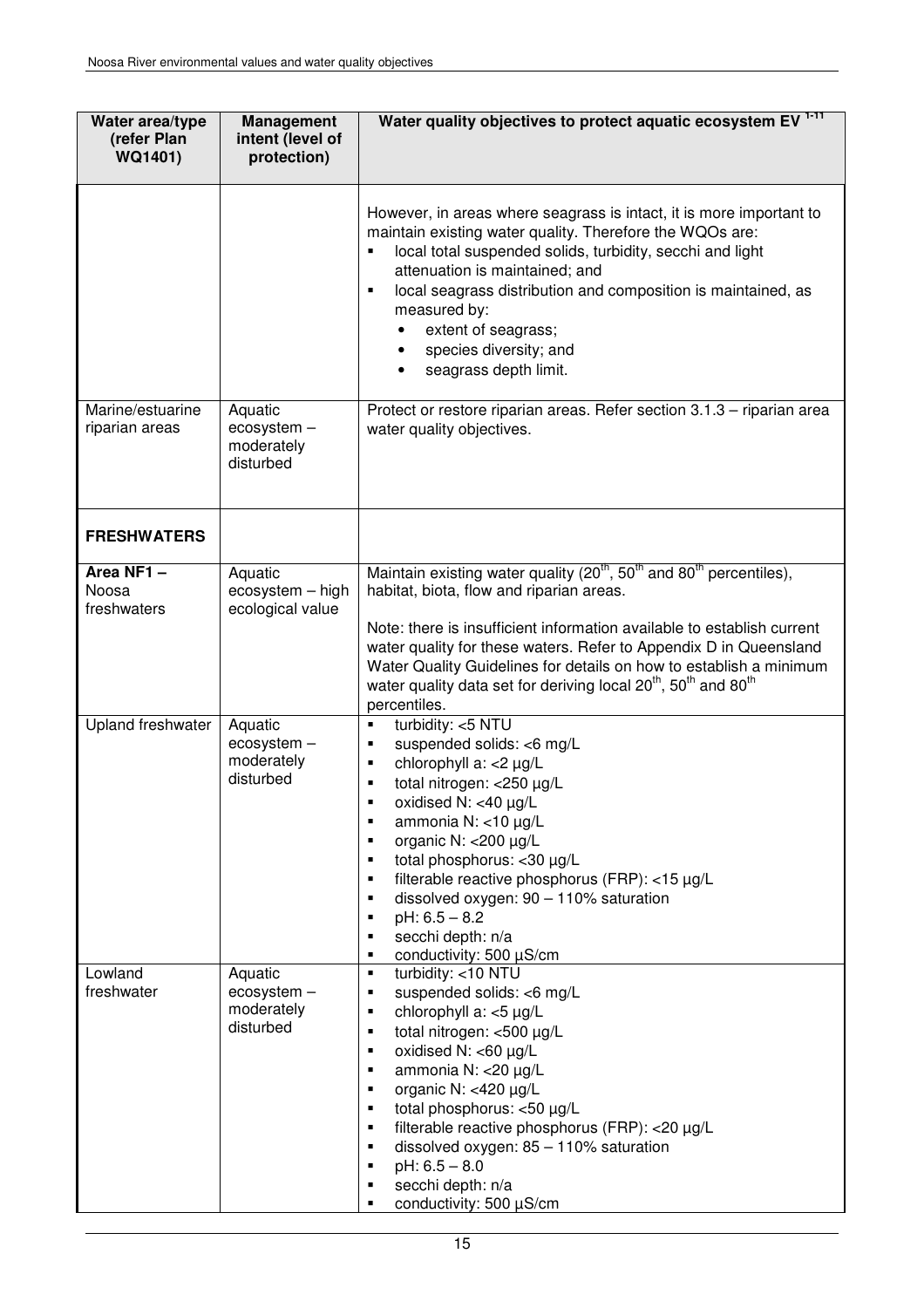| Water area/type<br>(refer Plan              | <b>Management</b><br>intent (level of             | Water quality objectives to protect aquatic ecosystem EV <sup>1-11</sup>                                                                                                                                                                                                                                                                                                                                                                                                                               |
|---------------------------------------------|---------------------------------------------------|--------------------------------------------------------------------------------------------------------------------------------------------------------------------------------------------------------------------------------------------------------------------------------------------------------------------------------------------------------------------------------------------------------------------------------------------------------------------------------------------------------|
| WQ1401)                                     | protection)                                       |                                                                                                                                                                                                                                                                                                                                                                                                                                                                                                        |
| Wallum/tannin-<br>stained streams           | Aquatic<br>ecosystem -<br>moderately<br>disturbed | turbidity: < 20 NTU<br>$\blacksquare$<br>suspended solids: <6 mg/L<br>٠<br>chlorophyll a: <5 µg/L<br>٠<br>total nitrogen: <500 µg/L<br>٠<br>oxidised N: <60 µg/L<br>٠<br>ammonia N: < 20 µg/L<br>$\blacksquare$<br>organic N: <420 µg/L<br>$\blacksquare$<br>total phosphorus: <50 µg/L<br>٠<br>filterable reactive phosphorus (FRP): < 20 µg/L<br>٠<br>dissolved oxygen: $85 - 110\%$ saturation<br>٠<br>$pH: 5.0 - 7.0$<br>٠<br>secchi depth: n/a<br>٠<br>conductivity: 500 µS/cm<br>٠               |
| Freshwater<br>lakes/reservoirs              | Aquatic<br>ecosystem -<br>moderately<br>disturbed | turbidity range: $1 - 20$ NTU<br>٠<br>suspended solids: n/d<br>٠<br>chlorophyll a: <5 µg/L<br>٠<br>total nitrogen: < 350 µg/L<br>٠<br>oxidised N: $<$ 10 µg/L<br>٠<br>ammonia N: <10 µg/L<br>٠<br>organic N: <330 µg/L<br>$\blacksquare$<br>total phosphorus: <10 µg/L<br>$\blacksquare$<br>filterable reactive phosphorus (FRP): <5 µg/L<br>٠<br>dissolved oxygen: $90 - 110\%$ saturation<br>٠<br>$pH: 6.5 - 8.0$<br>٠<br>secchi depth: n/d<br>٠                                                     |
| For ALL<br>freshwaters within<br>this Table | All                                               | For additional biological WQOs, see Table 3.<br>Toxicants in water and sediment as per AWQG (2000):<br>Toxicants in water: refer to AWQG section 3.4 - 'water quality<br>Ξ<br>guidelines for toxicants' (including Tables 3.4.1, 3.4.2, and<br>Figure 3.4.1)<br>Toxicants in sediments: refer to AWQG section 3.5 - 'sediment<br>٠<br>quality guidelines' (including Table 3.5.1, Figure 3.5.1)<br>Comply with Code of Practice for Antifouling and In-water Hull<br>Cleaning and Maintenance, ANZECC. |
| Freshwater<br>riparian areas                | Aquatic<br>ecosystem -<br>moderately<br>disturbed | Protect or restore riparian areas. Refer section 3.1.3- riparian area<br>water quality objectives.                                                                                                                                                                                                                                                                                                                                                                                                     |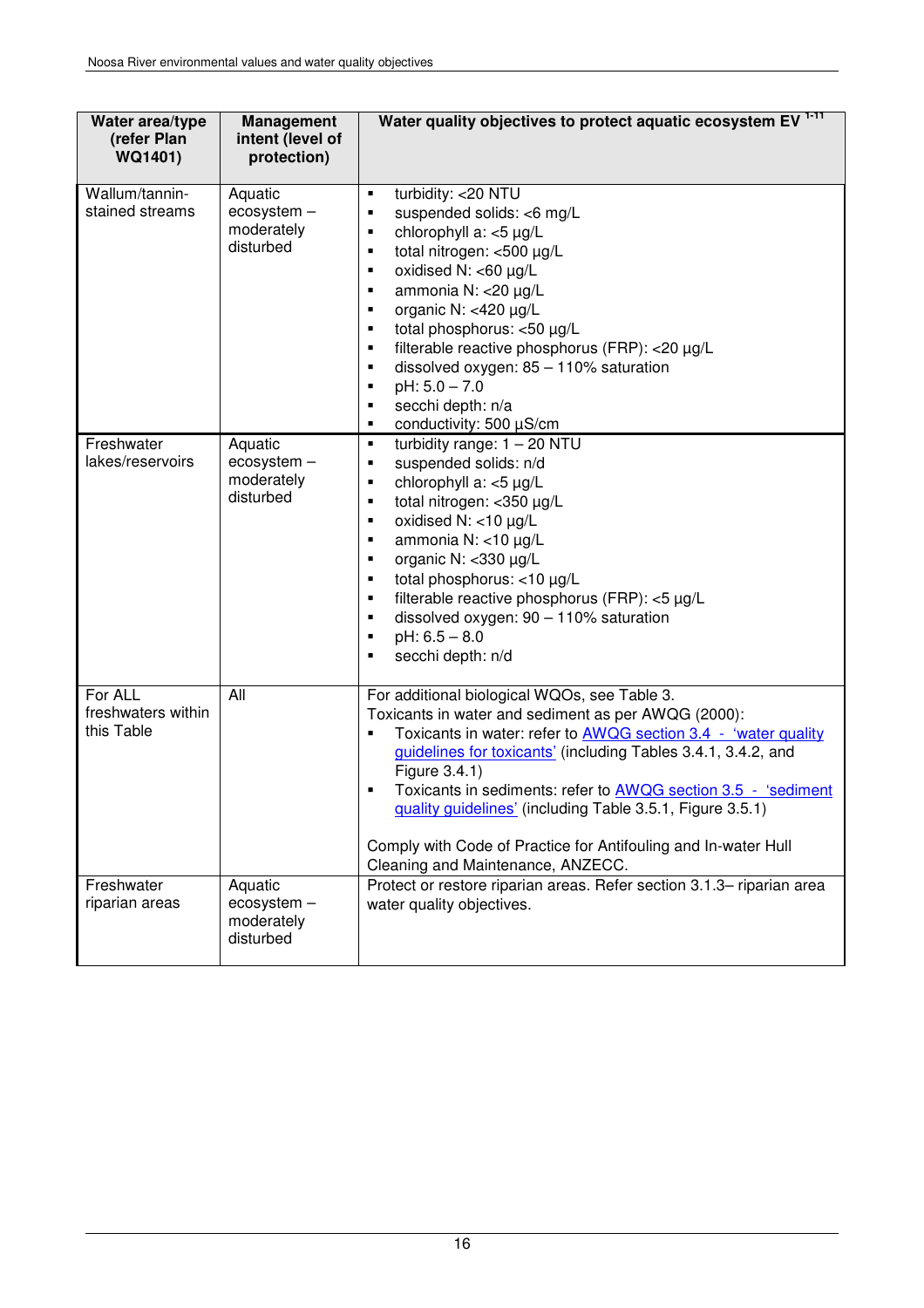| Water area/type<br>(refer Plan<br>WQ1401) | <b>Management</b><br>intent (level of<br>protection) | Water quality objectives to protect aquatic ecosystem EV <sup>1-11</sup>                                                                                                                                                                                                                                                                                                                                                                                                                                                                                                                                                                                                |
|-------------------------------------------|------------------------------------------------------|-------------------------------------------------------------------------------------------------------------------------------------------------------------------------------------------------------------------------------------------------------------------------------------------------------------------------------------------------------------------------------------------------------------------------------------------------------------------------------------------------------------------------------------------------------------------------------------------------------------------------------------------------------------------------|
| Ground waters                             | Aquatic<br>ecosystem - high<br>ecological value      | Where ground waters interact with surface waters, groundwater<br>quality should not compromise identified EVs and WQOs for those<br>waters.                                                                                                                                                                                                                                                                                                                                                                                                                                                                                                                             |
|                                           |                                                      | Note: the AWQG [2000] recommends that that the highest level of<br>protection should be provided to underground aquatic ecosystems,<br>given their high conservation value. Where ground waters are in<br>good condition the intent is to maintain existing water quality $(20th)$ ,<br>50 <sup>th</sup> and 80 <sup>th</sup> percentiles). There is insufficient information available<br>to establish current water quality for ground waters. Refer to<br>Appendix D in Queensland water quality guidelines for details on<br>how to establish a minimum water quality data set for deriving local<br>$20^{th}$ , 50 <sup>th</sup> and 80 <sup>th</sup> percentiles. |
| Wetlands                                  | Aquatic<br>ecosystem -<br>moderately<br>disturbed    | Objectives as per AWQG (2000) and section 3.1.3.                                                                                                                                                                                                                                                                                                                                                                                                                                                                                                                                                                                                                        |

#### **Notes**:

- 1. Oxidised N =  $NO<sub>2</sub> + NO<sub>3</sub>$ . Units for nitrogen indicators are micrograms per litre ( $\mu$ g/L) N.
- 2. Units for phosphorus indicators are micrograms per litre  $(uq/L)$  P.
- 3.  $n/d = n$  data,  $n/a = \text{not applicable}$  for this indicator and water type.
- 4. DO objectives apply to daytime conditions. Lower values may occur at night but these should not be more than 10%–15% less than daytime values. DO values as low as 40% may occur in estuaries for short periods following material inflow events after rainfall. DO values <50% are likely to significantly impact on the ongoing ability of fish to persist in a waterbody. DO values <30% saturation are toxic to some fish species. These DO values should be applied as absolute lower limit objectives for DO. – see also section 4.2 of the QWQG. Very high DO (supersaturation) values can be toxic to some fish as they cause gas bubble disease.
- 5. DO values for freshwaters should only be applied to flowing waters. Stagnant pools in intermittent streams naturally experience values of DO below 50% saturation.
- 6. Wallum/tannin-stained waters contain naturally high levels of humic acids (and have a characteristic brown ti-tree stain). In these types of waters, natural pH values may range from 3.6 to 6.
- 7. During flood events or nil flow periods, pH values should not fall below 5.5 (except in wallum/tannin waters) or exceed 9.
- 8. Nutrient objectives do not apply during high flow events. See QWQG Section 5 and Appendix D for more information on applying guidelines under high flow conditions.
- 9. During periods of low flow and particularly in smaller creeks, build up of organic matter derived from natural sources (e.g. leaf litter) can result in increased organic N levels (generally in the range of 400 to 800µg/L). This may lead to total N values exceeding the WQOs. Provided that levels of inorganic N (i.e.  $NH<sub>3</sub> +$  oxidised N) remain low, then the elevated levels of organic N should not be seen as a breach of the WQOs, provided this is due to natural causes.
- 10. **Conductivity**. Under natural conditions, conductivity is highly dependent on local geology and soil types. The Queensland Water Quality Guidelines 2009 (Appendix G) provides information on conductivity values in a set of 18 defined salinity zones throughout Queensland. For each zone, the Queensland Water Quality Guidelines 2009 provide a range of percentile values based on data from all the sites within that zone. This provides a useful first estimate of background conductivity within a zone. However, even within zones there is a degree of variation between streams and therefore the values for the zone would still need to be ground truthed against local values.
- 11. **Temperature** varies both daily and seasonally, it is depth dependent and is also highly site specific. It is therefore not possible to provide simple generic water quality objectives (WQOs) for this indicator. The recommended approach is that local WQOs be developed. Thus, WQOs for potentially impacted streams should be based on measurements from nearby streams that have similar morphology and which are thought not to be impacted by anthropogenic thermal influences.

From an ecological effects perspective, the most important aspects of temperature are the daily maximum temperature and the daily variation in temperature. Therefore measurements of temperature should be designed to collect information on these indicators of temperature and, similarly, local WQOs should be expressed in terms of these indicators. Clearly, there will be an annual cycle in the values of these indicators and therefore a full seasonal cycle of measurements is required to develop guideline values.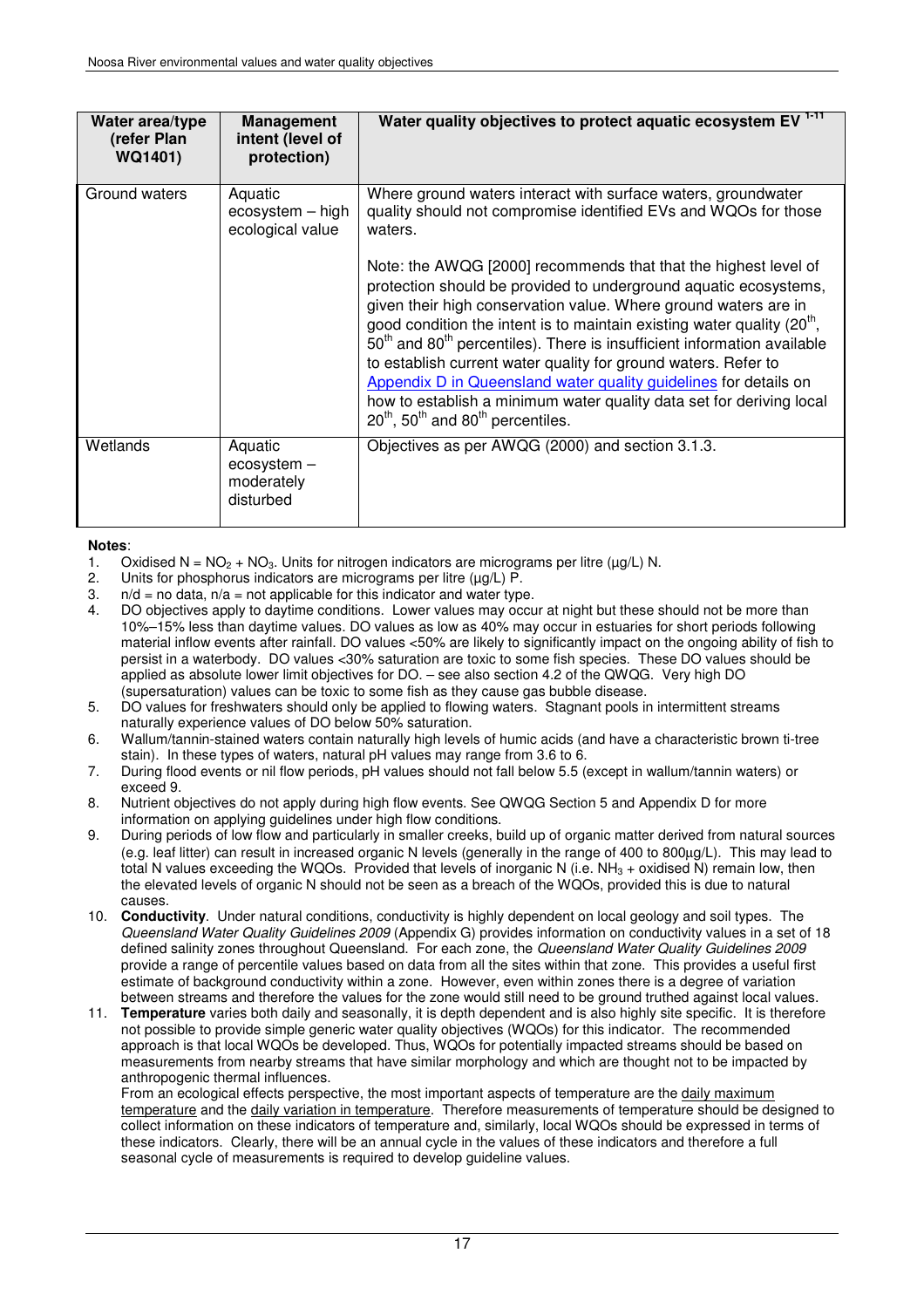#### **Sources:**

The water quality objectives were determined from a combination of documents (and supporting data), including:

- Queensland Water Quality Guidelines (2009);
- Australian Water Quality Guidelines (2000);
- water quality guidelines in the **Ecosystem Health Monitoring Program (EHMP)**;
- water quality objectives in local studies and the South East Queensland Regional Water Quality Management Strategy, 2001 (SEQRWQMS);
- Code of Practice for Antifouling and In-water Hull Cleaning and Maintenance, Australian and New Zealand Environment and Conservation Council (1997); and
- Transport Operations (Marine Pollution) Act 1995 and Regulations 2008, Queensland Transport.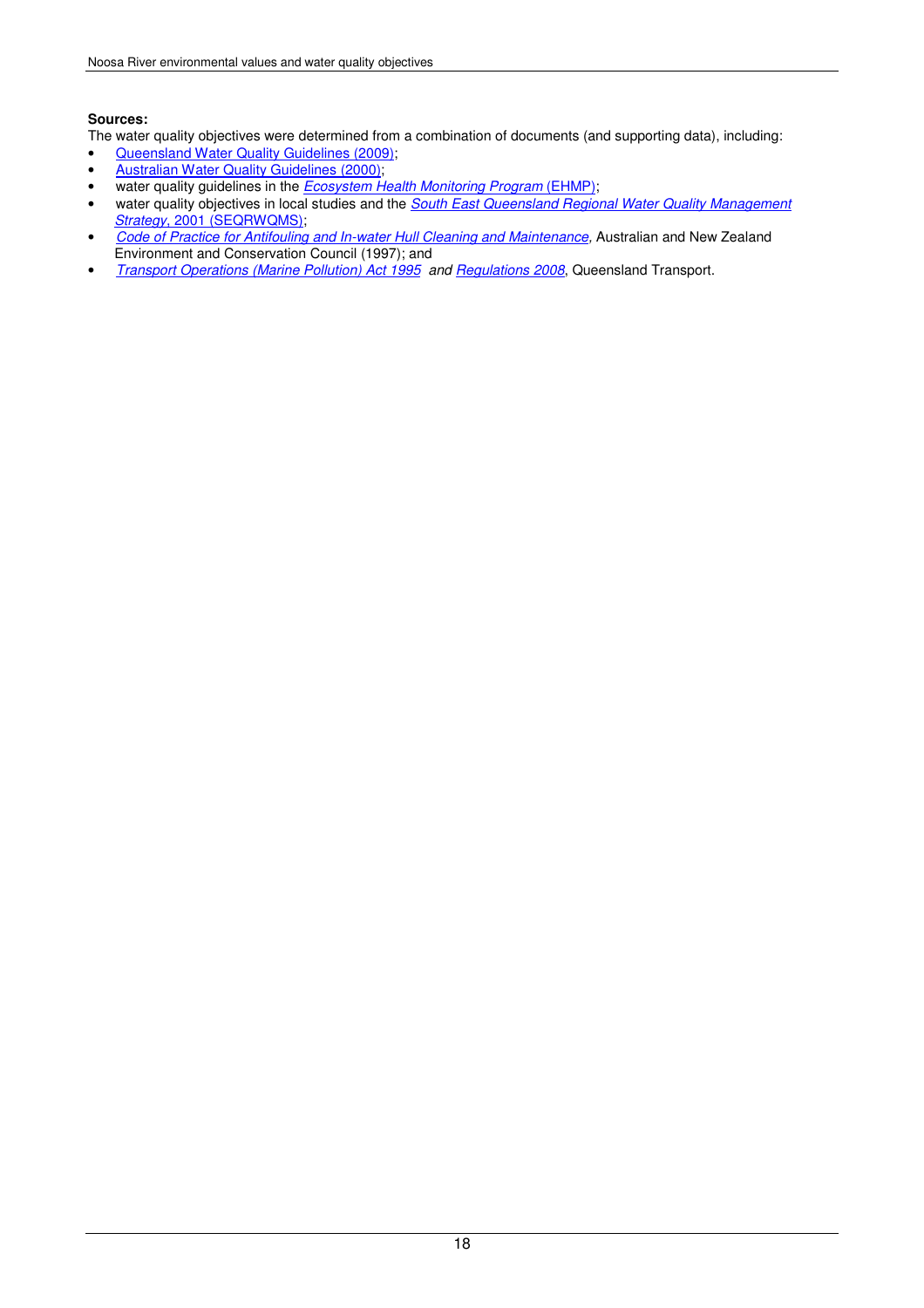### **3.1.2 Biological WQOs**

Table 3 provides biological water quality objectives for freshwaters (lowland streams, wallum/tannin-stained streams and coastal streams, upland streams) throughout the catchment, as shown on the plan.

#### **Table 3 Aquatic ecosystem EV: Biological water quality objectives for freshwater streams (refer to Plan WQ1401 for location of streams) 1, 2, 3, 4, 5**

| Indicator <sup>4</sup>                                                                                                            | <b>Percentile</b><br>used | Wallum<br>/tannin-<br>stained<br>freshwater | Lowland                 | <b>Upland</b>  | <b>Coastal</b><br>freshwater freshwater freshwater | Oper<br>ant <sup>5</sup> | <b>Units</b>           |
|-----------------------------------------------------------------------------------------------------------------------------------|---------------------------|---------------------------------------------|-------------------------|----------------|----------------------------------------------------|--------------------------|------------------------|
| Fish <sup>4</sup>                                                                                                                 |                           |                                             |                         |                |                                                    |                          |                        |
| Percent of native<br>species expected<br>(PONSE*)                                                                                 | original<br>guideline     | 100                                         | 100                     | 100            | 100                                                | $>=$                     | $\%$                   |
| Observed to expected<br>species ratio (O/E*)                                                                                      | used for all              | $\mathbf{1}$                                | $\mathbf{1}$            | $\mathbf{1}$   | 1                                                  | $>=$                     | ratio<br>(number)      |
| <b>Percent Alien</b><br>individuals                                                                                               | fish indices              | $\pmb{0}$                                   | $\pmb{0}$               | $\pmb{0}$      | $\pmb{0}$                                          | $=$                      | $\%$                   |
| Invertebrates <sup>4</sup>                                                                                                        |                           |                                             |                         |                |                                                    |                          |                        |
| Richness (family)                                                                                                                 | 20th                      | 11                                          | 22                      | 22             | 22                                                 | $>=$                     | number                 |
| PET taxa (taxa<br>sensitive to human<br>disturbance)                                                                              | 20th                      | 3                                           | $\overline{4}$          | 5              | 4                                                  | $>=$                     | number                 |
| SIGNAL score (stream<br>invertebrate grade<br>number average level)<br>$1 = \text{most tolerant}$<br>$10 = \text{most sensitive}$ | 20th                      | $\overline{4}$                              | $\overline{4}$          | 4.6            | 4                                                  | $>=$                     | number                 |
| <b>Ecological processes</b>                                                                                                       |                           |                                             |                         |                |                                                    |                          |                        |
| Gross primary<br>production (GPP)                                                                                                 | 80th                      | 0.5                                         | 0.5                     | 0.25           | 0.5                                                | $\leq$                   | $gC/m^2$ /day          |
| Respiration (R24)                                                                                                                 | 80th                      | 0.35                                        | 0.35                    | 0.15           | 0.35                                               | $\leq$                   | $gC/m^2$ /day          |
| Carbon isotope ratio<br>measure (Del <sup>13</sup> C)                                                                             | 20th                      | $-28$                                       | $-28$                   | $-28$          | $-28$                                              | $>=$                     | delta units            |
| Chl a                                                                                                                             | 80th                      | 12                                          | 12                      | 8              | 12                                                 | $\leq$                   | mg Chl $a/m^2$<br>/day |
| Nutrient cycling <sup>4</sup>                                                                                                     |                           |                                             |                         |                |                                                    |                          | ratio                  |
| Algal bioassay (N+P)/C                                                                                                            | 80th                      | 4                                           | $\overline{\mathbf{4}}$ | $\overline{4}$ | 4                                                  | $\leq$                   | (number)               |
| Nitrogen isotope ratio<br>measure (Del 15N)                                                                                       | 80th                      | 5                                           | 5                       | 5              | 5                                                  | $\leq$                   | delta units            |

#### **Notes:**

1. Unless otherwise stated, objectives apply to support waters at a moderately disturbed level, and do not apply to high ecological value waters.

2. Refer to Plan WQ1401 for locations of streams.

3. Refer to section 1 of this document for definitions of stream types.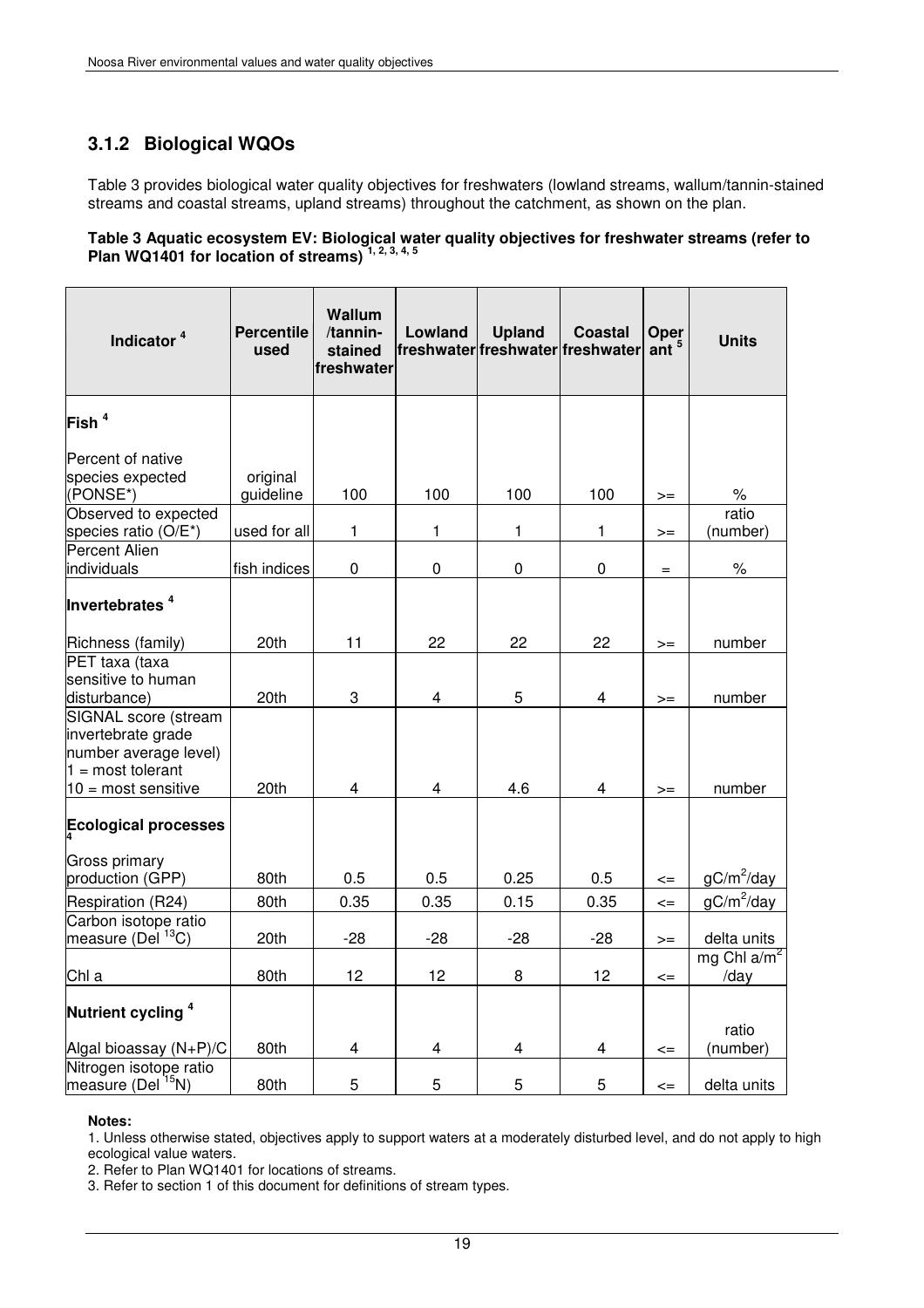- 4. More details on the indicators in this table are provided in Appendix E of the QWQG (2009), and the Ecosystem Health Monitoring Program (EHMP) annual technical reports (2002–03, 2003–04).
- 5. For each indicator the 'operant' denotes whether test-site values should be higher than or lower than the specified number to achieve compliance.
- Denotes values for these indices derived from predictive computer models.
- n/a model not built using this stream type.

**Source**: Updated based on water quality guidelines in the Ecosystem Health Monitoring Program (EHMP).

### **3.1.3 Riparian WQOs**

For vegetation management relating to waterways, reference should be made to the relevant regional vegetation management codes under the Vegetation Management Act. These codes include performance requirements relating to watercourses and wetlands, aimed at maintaining water quality, bank stability, aquatic and terrestrial habitat. Codes include vegetation clearing controls that vary according to stream order.

To review the latest applicable VM code (and other explanatory information) for waters for this area, refer to the vegetation management page on the DERM website.

Planning schemes under the Sustainable Planning Act may also specify riparian buffers (for example under catchment protection or waterway codes). The latest planning schemes are accessible from http://www.dip.qld.gov.au/local-area-planning/local-government-planning-schemes.html.

### **3.1.4 Stormwater design objectives**

Stormwater design objectives for urban development are contained in "Urban Stormwater Quality Planning Guidelines 2010" DERM (2010, as amended). Design objectives are specified for both the construction and operational phases of development in accordance with landscape features and the regional location of proposed development. The latest guidelines are available from the DERM website: http://www.derm.qld.gov.au/water/index.html.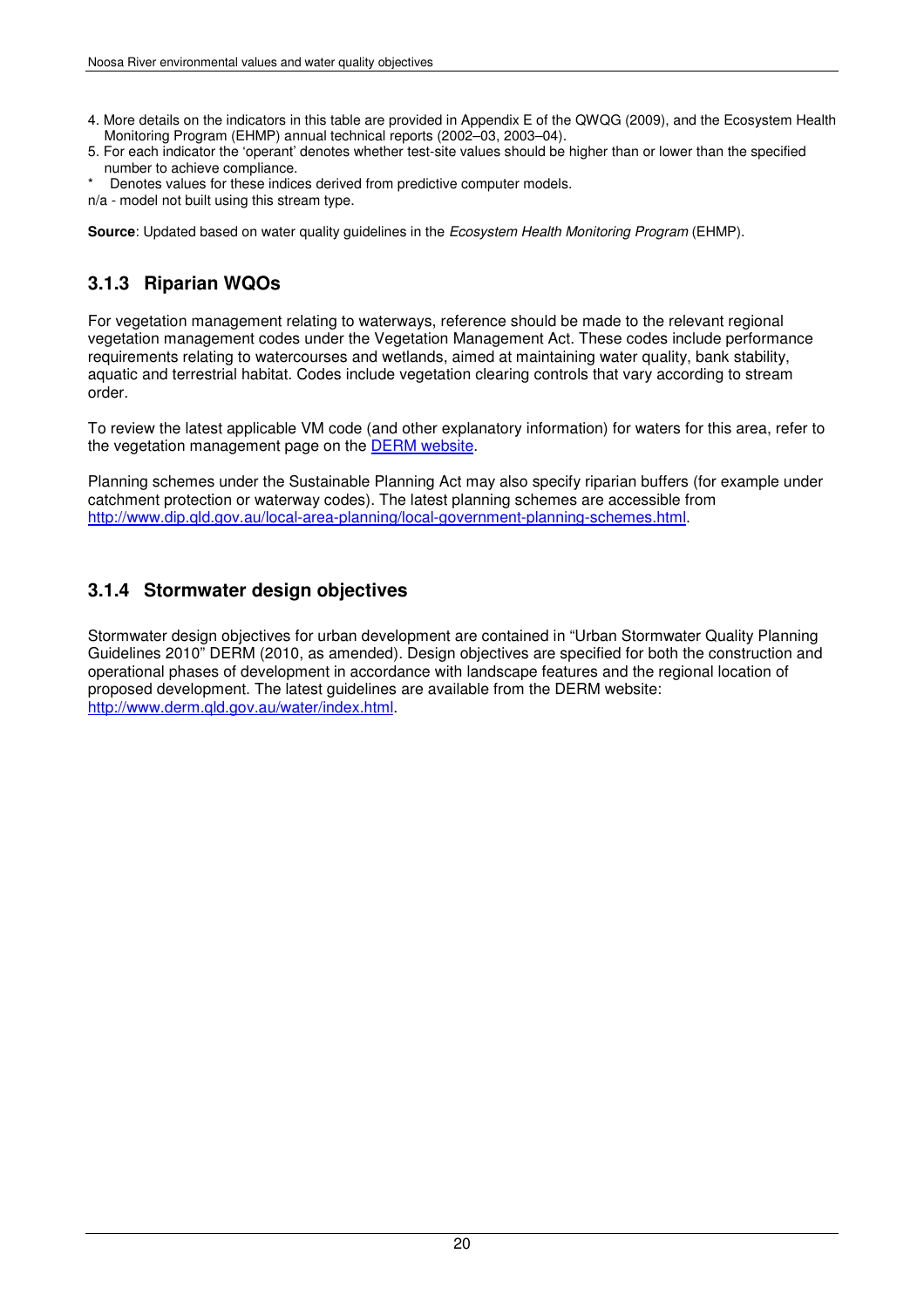## **3.2 Water quality objectives (WQOs) for human use EVs**

This section outlines WQOs to protect human use EVs, which comprise those EVs other than the aquatic ecosystem EV (eg recreation, stock watering, aquaculture and crop irrigation). Table 1 of this document outlines the EVs that have been identified for different waters in the catchment. Where a human use EV has been identified, the following tables can be used to identify the WQOs to support that EV. Where Table 1 indicates more than one EV applies to a given water (for example aquatic ecosystem and recreational use), the adoption of the most stringent WQO for each water quality indicator will then protect all identified EVs.

WQOs in this section are, unless otherwise specified, based on relevant national water quality guidelines including AWQG (2000) and the Australian drinking water guidelines (2004)<sup>7</sup>. Table 4 outlines human use EVs, applicable water types, and a selection of more commonly used WQOs to support those EVs. Tables 5 to 13 provide further WQOs to protect particular human use EVs (based on national guidelines or other more local studies). Where national guidelines or other codes remain the primary source for WQOs, reference to those national guidelines or codes is necessary to obtain comprehensive listings of all indicators and corresponding WQOs.

| <b>Environmental</b>                                    | Water type/                              | Water quality objectives to protect EV                                                                                                                   |
|---------------------------------------------------------|------------------------------------------|----------------------------------------------------------------------------------------------------------------------------------------------------------|
| value                                                   | area<br>(refer Table 1                   | (refer to specified codes and guidelines for full details)                                                                                               |
|                                                         | and Plan<br>WQ1401)                      |                                                                                                                                                          |
| Protection of the<br>human<br>consumer for<br>oystering | coastal and<br>estuarine waters          | Objectives as per AWQG (2000) and Australia New Zealand Food<br>Standards Code <sup>8</sup> , Food Standards Australia New Zealand, 2007 and<br>updates. |
| Protection of the<br>human<br>consumer                  | coastal,<br>estuarine and<br>freshwaters | Objectives as per AWQG (2000) and Australia New Zealand Food<br>Standards Code, Food Standards Australia New Zealand, 2007 and<br>updates.               |

#### **Table 4 Water quality objectives to protect human use environmental values**

 $\overline{a}$  $7$  For further details on the AWQG click on:

http://www.mincos.gov.au/publications/australian\_and\_new\_zealand\_guidelines\_for\_fresh\_and\_marine\_water\_quality For further details on the Australian drinking water guidelines click on: http://www.nhmrc.gov.au/publications/synopses/eh19syn.htm

<sup>&</sup>lt;sup>8</sup> For further details on the Australian New Zealand Food Standards Code click on: http://www.foodstandards.gov.au/foodstandards/foodstandardscode/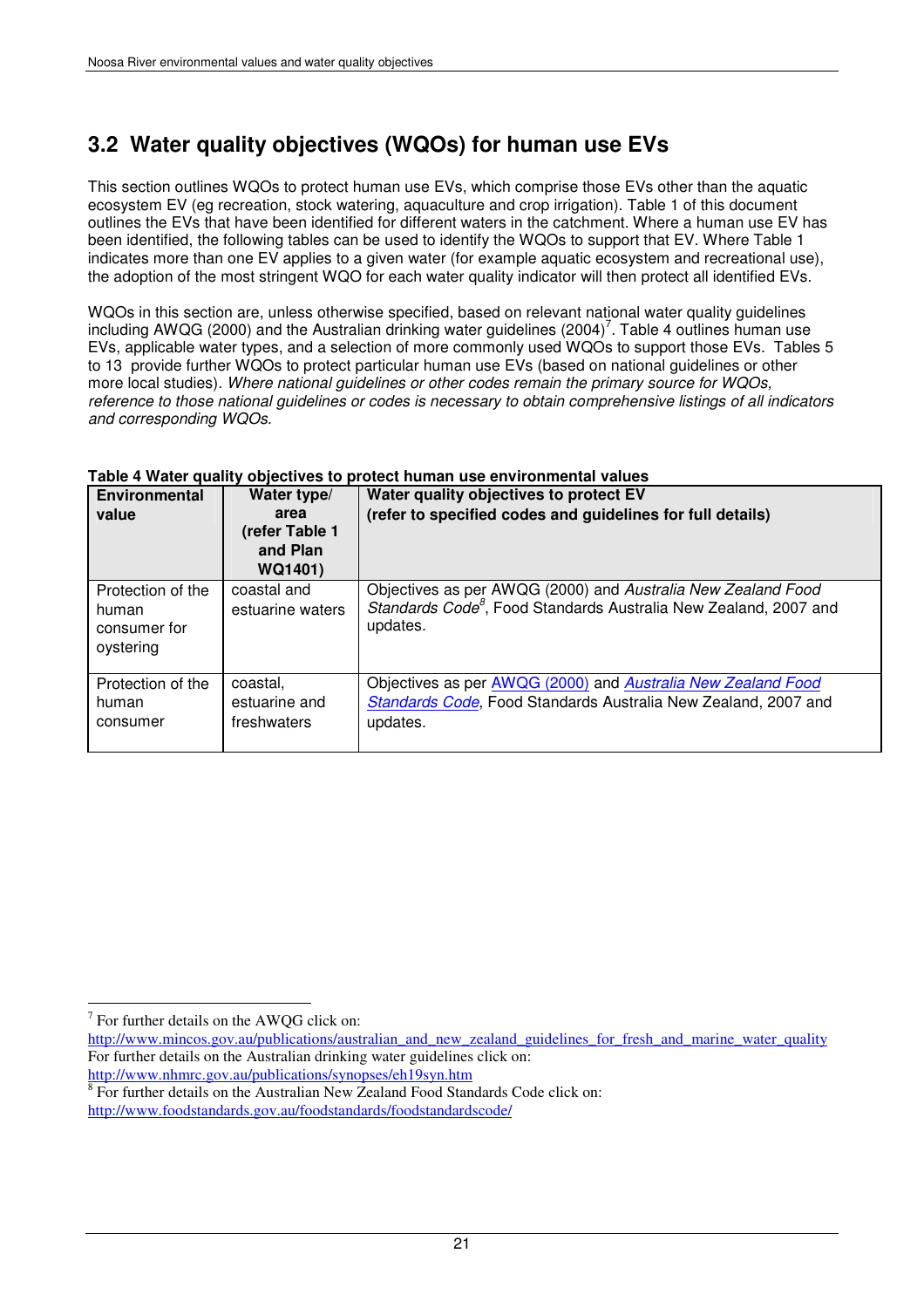| <b>Environmental</b>               | Water type/                                   | Water quality objectives to protect EV                                                                                                                                                                                                                                                                                                                                                                                                                                                                                                                                                                                                                                                                                                                                                                                                                                                                                                                                                                                                                                                                                                                                                      |
|------------------------------------|-----------------------------------------------|---------------------------------------------------------------------------------------------------------------------------------------------------------------------------------------------------------------------------------------------------------------------------------------------------------------------------------------------------------------------------------------------------------------------------------------------------------------------------------------------------------------------------------------------------------------------------------------------------------------------------------------------------------------------------------------------------------------------------------------------------------------------------------------------------------------------------------------------------------------------------------------------------------------------------------------------------------------------------------------------------------------------------------------------------------------------------------------------------------------------------------------------------------------------------------------------|
| value                              | area<br>(refer Table 1<br>and Plan<br>WQ1401) | (refer to specified codes and guidelines for full details)                                                                                                                                                                                                                                                                                                                                                                                                                                                                                                                                                                                                                                                                                                                                                                                                                                                                                                                                                                                                                                                                                                                                  |
| Suitability for                    | coastal,                                      | Objectives as per <b>NHMRC</b> (2008) <sup>9</sup> , including:                                                                                                                                                                                                                                                                                                                                                                                                                                                                                                                                                                                                                                                                                                                                                                                                                                                                                                                                                                                                                                                                                                                             |
| primary contact                    | estuarine and                                 | Water free of physical (floating and submerged) hazards                                                                                                                                                                                                                                                                                                                                                                                                                                                                                                                                                                                                                                                                                                                                                                                                                                                                                                                                                                                                                                                                                                                                     |
| recreation                         | freshwaters                                   | Temperature: 16-34 °C<br>$\bullet$                                                                                                                                                                                                                                                                                                                                                                                                                                                                                                                                                                                                                                                                                                                                                                                                                                                                                                                                                                                                                                                                                                                                                          |
|                                    |                                               | $pH: 6.5 - 8.5$<br>$\bullet$<br>$DO: > 80\%$<br>$\bullet$                                                                                                                                                                                                                                                                                                                                                                                                                                                                                                                                                                                                                                                                                                                                                                                                                                                                                                                                                                                                                                                                                                                                   |
|                                    |                                               | Faecal contamination: designated recreational waters are protected<br>$\bullet$<br>against direct contamination with fresh faecal material, particularly of<br>human or domesticated animal origin. Two principal components are<br>required for assessing faecal contamination:<br>• assessment of evidence for the likely influence of faecal<br>material; and<br>• counts of suitable faecal indicator bacteria (usually                                                                                                                                                                                                                                                                                                                                                                                                                                                                                                                                                                                                                                                                                                                                                                 |
|                                    |                                               | enterococci).<br>These two components are combined to produce an overall microbial                                                                                                                                                                                                                                                                                                                                                                                                                                                                                                                                                                                                                                                                                                                                                                                                                                                                                                                                                                                                                                                                                                          |
|                                    |                                               | classification of the recreational water body.<br>Intestinal enterococci: $95^{th}$ %ile ≤40 organisms per 100mL (for<br>healthy adults) (NHMRC, 2008; Table 5.7)                                                                                                                                                                                                                                                                                                                                                                                                                                                                                                                                                                                                                                                                                                                                                                                                                                                                                                                                                                                                                           |
|                                    |                                               | Direct contact with venomous or dangerous aquatic organisms<br>$\bullet$<br>should be avoided. Recreational water bodies should be reasonably<br>free of, or protected from, venomous organisms (eg box jellyfish and<br>bluebottles).<br>Cyanobacteria/algae - coastal/estuarine: recreational water bodies<br>should not contain ≥ 10 cells/mL Karenia brevis and/or have Lyngbya<br>majuscula and/or Pfiesteria present in high numbers.<br>Cyanobacteria/algae - fresh water: recreational water bodies should<br>$\bullet$<br>not contain ≥10 µg/L total microcystins; ≥50 000 cells/mL toxic<br><i>Microcystis aeruginosa</i> ; or biovolume equivalent of $\geq 4$ mm <sup>3</sup> /L for the<br>combined total of all cyanobacteria where a known toxin producer is<br>dominant in the total biovolume; OR $\geq$ 10 mm <sup>3</sup> /L for total biovolume of<br>all cyanobacterial material where known toxins are not present; OR.<br>cyanobacterial scums consistently present. Further details contained<br>in Table 5.<br>Waters contaminated with chemicals that are either toxic or irritating to<br>the skin or mucous membranes are unsuitable for recreational purposes. |
| Suitability for                    | coastal,                                      | Objectives as per NHMRC (2008), including:                                                                                                                                                                                                                                                                                                                                                                                                                                                                                                                                                                                                                                                                                                                                                                                                                                                                                                                                                                                                                                                                                                                                                  |
| secondary<br>contact<br>recreation | estuarine and<br>freshwaters                  | Intestinal enterococci: 95 <sup>th</sup> %ile ≤40 organisms per 100mL (for<br>$\bullet$<br>healthy adults) (NHMRC, 2008; Table 5.7)                                                                                                                                                                                                                                                                                                                                                                                                                                                                                                                                                                                                                                                                                                                                                                                                                                                                                                                                                                                                                                                         |
| Suitability for                    | coastal,                                      | Objectives as per <b>NHMRC</b> (2008), including:                                                                                                                                                                                                                                                                                                                                                                                                                                                                                                                                                                                                                                                                                                                                                                                                                                                                                                                                                                                                                                                                                                                                           |
| visual recreation                  | estuarine and                                 | Recreational water bodies should be aesthetically acceptable to                                                                                                                                                                                                                                                                                                                                                                                                                                                                                                                                                                                                                                                                                                                                                                                                                                                                                                                                                                                                                                                                                                                             |
|                                    | freshwaters                                   | recreational users. The water should be free from visible materials that<br>may settle to form objectionable deposits; floating debris, oil, scum and<br>other matter; substances producing objectionable colour, odour, taste or<br>turbidity; and substances and conditions that produce undesirable                                                                                                                                                                                                                                                                                                                                                                                                                                                                                                                                                                                                                                                                                                                                                                                                                                                                                      |
|                                    |                                               | aquatic life.                                                                                                                                                                                                                                                                                                                                                                                                                                                                                                                                                                                                                                                                                                                                                                                                                                                                                                                                                                                                                                                                                                                                                                               |
| Protection of                      | coastal, estuarine                            | Protect or restore indigenous and non-indigenous cultural heritage consistent                                                                                                                                                                                                                                                                                                                                                                                                                                                                                                                                                                                                                                                                                                                                                                                                                                                                                                                                                                                                                                                                                                               |
| cultural and                       | and freshwaters,                              | with relevant policies and plans.                                                                                                                                                                                                                                                                                                                                                                                                                                                                                                                                                                                                                                                                                                                                                                                                                                                                                                                                                                                                                                                                                                                                                           |
| spiritual values                   | ground waters                                 |                                                                                                                                                                                                                                                                                                                                                                                                                                                                                                                                                                                                                                                                                                                                                                                                                                                                                                                                                                                                                                                                                                                                                                                             |

<sup>&</sup>lt;sup>9</sup> The National Health and Medical Research Council (NHMRC) has updated the recreational water quality guidelines established in the AWQG (2000). These are available from the NHMRC website at: http://www.nhmrc.gov.au/\_files\_nhmrc/file/publications/synopses/eh38.pdf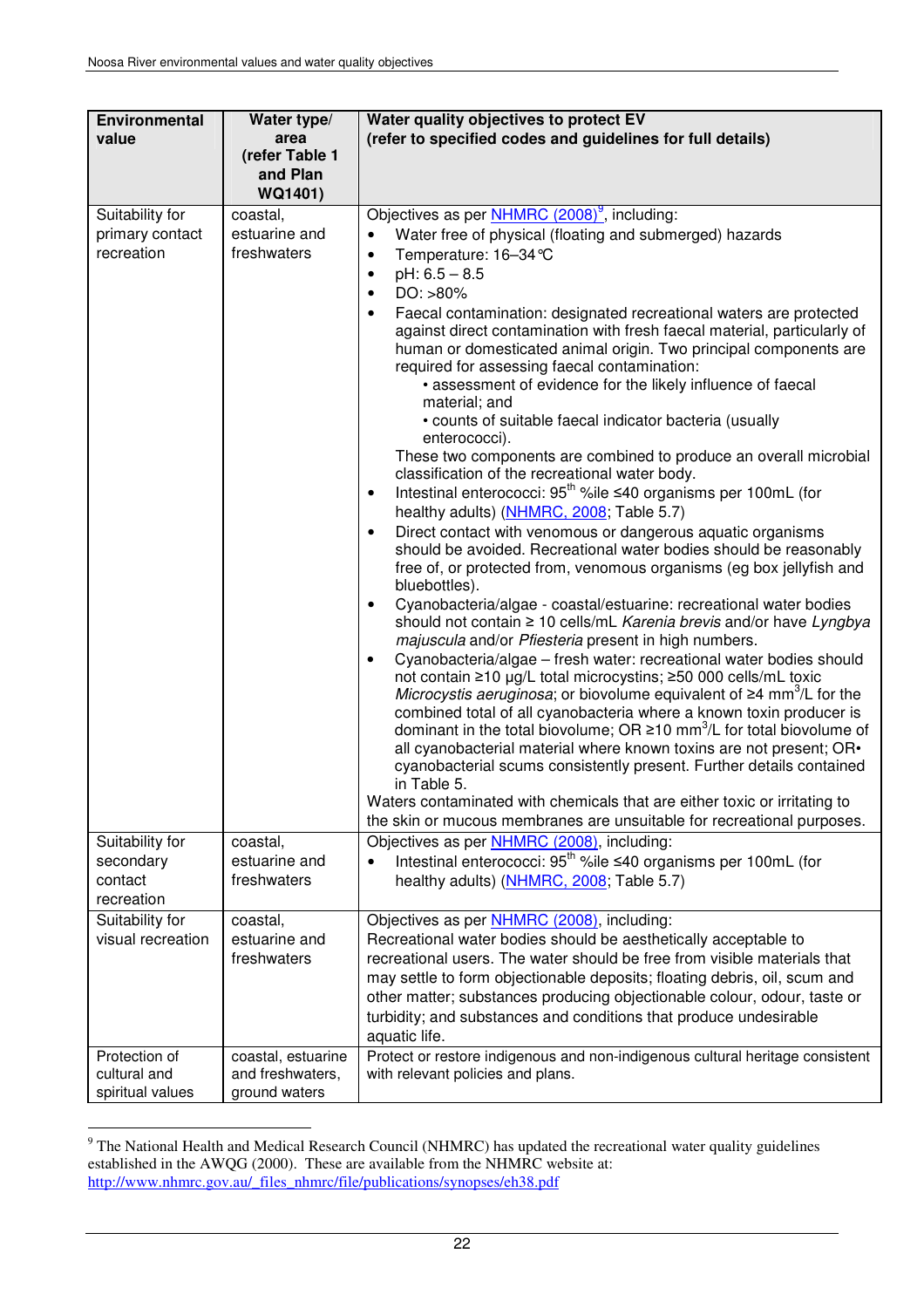| <b>Environmental</b><br>value | Water type/<br>area                   | Water quality objectives to protect EV<br>(refer to specified codes and guidelines for full details)                                                      |
|-------------------------------|---------------------------------------|-----------------------------------------------------------------------------------------------------------------------------------------------------------|
|                               | (refer Table 1<br>and Plan<br>WQ1401) |                                                                                                                                                           |
| Suitability for               | coastal,                              | No WQOs are provided in this scheduling document for industrial uses.                                                                                     |
| industrial use                | estuarine and                         | Water quality requirements for industry vary within and between                                                                                           |
|                               | freshwaters                           | industries. The <b>AWQG</b> (2000) do not provide guidelines to protect                                                                                   |
|                               |                                       | industries, and indicate that industrial water quality requirements need to                                                                               |
|                               |                                       | be considered on a case-by-case basis. This EV is usually protected by                                                                                    |
|                               |                                       | other values, such as the aquatic ecosystem EV.                                                                                                           |
| Suitability for               | coastal,<br>estuarine and             | Objectives as per:                                                                                                                                        |
| aquaculture                   | freshwaters                           | Tables 6-8; and<br>$\bullet$                                                                                                                              |
|                               |                                       | AWQG (2000) and Australia New Zealand Food Standards Code,<br>Food Standards Australia New Zealand, 2007 and updates.                                     |
|                               |                                       |                                                                                                                                                           |
| Suitability for               | All freshwaters                       | ANZECC objectives for pathogens and metals are provided in Tables 9                                                                                       |
| irrigation                    | including ground                      | and 10. For other indicators, such as salinity, sodicity and herbicides, see                                                                              |
|                               | waters                                | AWQG (2000).                                                                                                                                              |
| Suitability for               | All freshwaters                       | Objectives as per AWQG (2000), including median faecal coliforms <100                                                                                     |
| stock watering                | including ground                      | organisms per 100 mL.                                                                                                                                     |
|                               | waters                                |                                                                                                                                                           |
|                               |                                       | WQOs for total dissolved solids and metals are provided in Tables 11 and<br>12, based on AWQG (2000).                                                     |
|                               |                                       |                                                                                                                                                           |
|                               |                                       | For other objectives, such as cyanobacteria and pathogens, see AWQG                                                                                       |
|                               |                                       | (2000).                                                                                                                                                   |
| Suitability for               | All freshwaters                       | Objectives as per AWQG (2000).                                                                                                                            |
| farm supply/use               | including ground                      |                                                                                                                                                           |
|                               | waters                                |                                                                                                                                                           |
| Suitability for               | All freshwaters                       | Local WQOs for drinking water supply are provided in Table 13.                                                                                            |
| drinking water                | including ground<br>waters            |                                                                                                                                                           |
| supply                        |                                       | Also refer to <b>AWQG</b> (2000) and <b>Australian drinking water guidelines</b><br>(ADWG) that discuss how to manage the catchment to minimise the risks |
|                               |                                       | to drinking water supply. ADWG also provides health guideline values for                                                                                  |
|                               |                                       | potable water at the tap.                                                                                                                                 |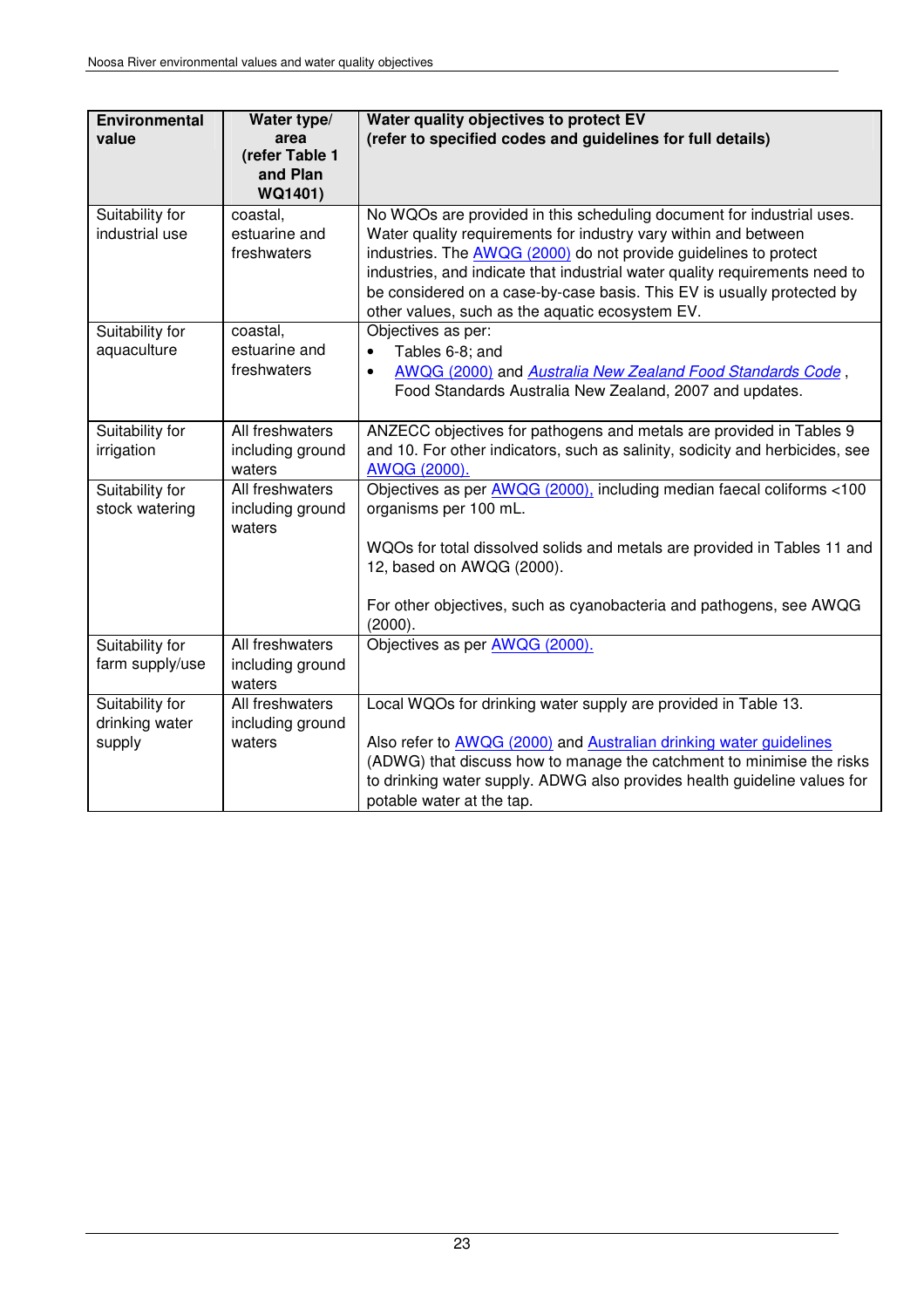#### **Table 5 Primary contact recreation EV: Water quality objectives for management of cyanobacteria in contact recreation areas**

When cyanobacteria are present in large numbers they can present a significant hazard, particularly to primary contact users of waters.

| Green level surveillance mode                                                                                                                                                                 | Amber level alert mode                                                                                                                                                                                                                                                                                                                                                                                            | <b>Red level action mode</b>                                                                                                                                                                                                                                                                                                                                                                                                                                                                                                                                                                        |
|-----------------------------------------------------------------------------------------------------------------------------------------------------------------------------------------------|-------------------------------------------------------------------------------------------------------------------------------------------------------------------------------------------------------------------------------------------------------------------------------------------------------------------------------------------------------------------------------------------------------------------|-----------------------------------------------------------------------------------------------------------------------------------------------------------------------------------------------------------------------------------------------------------------------------------------------------------------------------------------------------------------------------------------------------------------------------------------------------------------------------------------------------------------------------------------------------------------------------------------------------|
| $\geq$ 500 to <500 cells mL <sup>-1</sup><br>Microsystis aeruginosa<br>or<br>biovolume equivalent of >0.04 to<br><0.4mm <sup>3</sup> $L^{-1}$ for the combined total<br>of all cyanobacteria. | ≥ 5000 to <50 000 cells mL <sup>-1</sup><br>Microsystis aeruginosa<br>Or $\geq$ 0.4 to <4 mm <sup>3</sup> L <sup>-1</sup> for the<br>combined total of all<br>cyanobacteria where a known<br>toxin producer is dominant in the<br>total biovolume<br>Or<br>$\geq$ 0.5 to <10 mm mm <sup>3</sup> L <sup>-1</sup> for the<br>combined total of all<br>cyanobacteria where known toxin<br>producers are not present. | Level 1 guideline:<br>$\geq 10 \mu g$ L <sup>-1</sup> total microsystins<br>Or $\geq$ 50 000 cells mL <sup>-1</sup> toxic<br>Microsystis aeruginosa<br>Or biovolume equivalent of $\geq 4$<br>$mm3 L-1$ for the combined total of<br>all cyanobacteria where a known<br>toxin producer is dominant <sup>1</sup> in the<br>total biovolume<br>Or <sup>2</sup><br>Level 2 guideline:<br>$\geq 10$ mm <sup>3</sup> L <sup>-1</sup> for total biovolume of<br>all cyanobacterial material where<br>known toxins are not present<br>Or<br>Cyanobacteria scums are<br>consistently present <sup>3</sup> . |

**Source:** NHMRC Guideline for Managing Risks in Recreational Water – Cyanobacteria and algae in freshwater (NHMRC, 2008).

#### **Notes:**

- 1. The definition of "dominant" is where the known toxin producer comprises 75% or more of the total biovolume of cyanobacteria in a representative sample
- 2. This applies where high cell densities or scums of "non toxic" cyanobacteria are present i.e. where the cyanobacterial population has been tested and shown not to contain known toxins (mycrocystins, nodularian, cylindrospermopsin or saxitoxin).
- 3. This refers to the situation where scums occur at the recreation site each day when conditions are calm, particularly in the morning. Note that it is not likely that scums are always present and visible when there is a high population as the cells may mix down with wind and turbulence and then reform later when conditions become stable.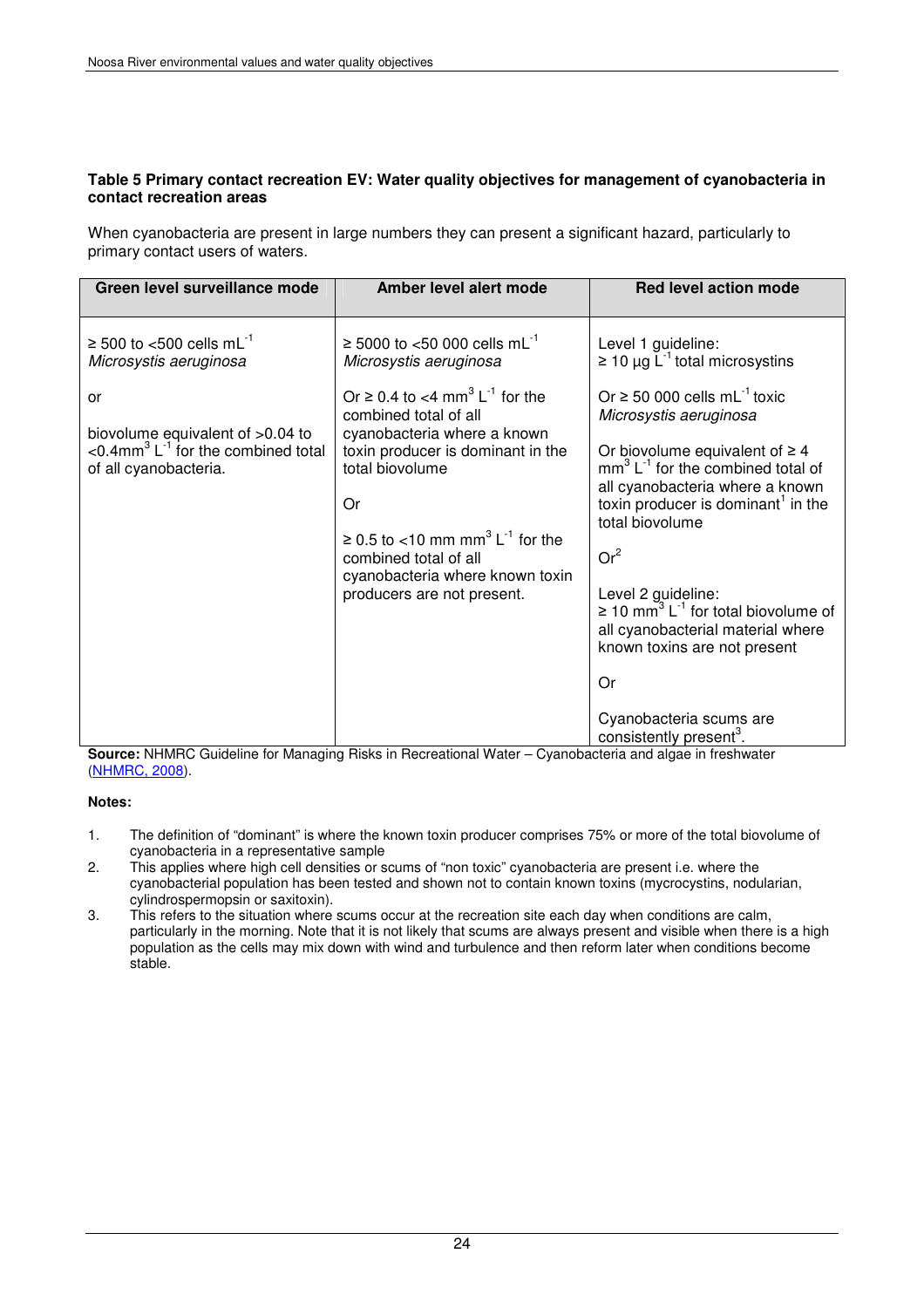|                                       | Recommended range |               |                   | Recommended range                |
|---------------------------------------|-------------------|---------------|-------------------|----------------------------------|
|                                       | <b>Freshwater</b> | <b>Marine</b> |                   | General aquatic                  |
| Water parameter                       |                   |               | Water parameter   |                                  |
| Dissolved oxygen                      | $>4$ mg/L         | $>4$ mg/L     | <b>Arsenic</b>    | $<$ 0.05mg/L                     |
| Temperature <sup>0</sup> C            | $21 - 32$         | $24 - 33$     | Cadmium           | $<$ 0.003mg/L                    |
| рH                                    | $6.8 - 9.5$       | $7 - 9.0$     | Calcium/Magnesium | 10-160mg/L                       |
| Ammonia (TAN, total                   |                   |               |                   |                                  |
| ammonia-nitrogen)                     | $<$ 1.0mg/L       | $<$ 1.0mg/L   | Chromium          | $<$ 0.1 $mq/L$                   |
| Ammonia (NH <sub>3</sub> , un-ionised | $<$ 0.1 $mg/L$    | $< 0.1$ mg/L  | Copper            | <0.006mg/L in soft water         |
| form)                                 |                   |               |                   |                                  |
| Nitrate (NO <sub>3</sub> )            | $1-100$ mg/L      | $1 - 100$     | Cyanide           | $< 0.005$ mg/L                   |
|                                       |                   | mg/L          |                   |                                  |
| Nitrite (NO <sub>2</sub> )            | $< 0.1$ mg/L      | $<$ 1.0mg/L   | <b>Iron</b>       | $<$ 0.5mg/L                      |
| <b>Salinity</b>                       | $0 - 5$ ppt       | 15–35 ppt     | Lead              | $<$ 0.03mg/L                     |
| <b>Hardness</b>                       | 20-450mg/L        |               | <b>Manganese</b>  | $<$ 0.01 $mg/L$                  |
| <b>Alkalinity</b>                     | $20 - 400$        | $>100$ mg/L   | <b>Mercury</b>    | $<$ 0.00005mg/L                  |
|                                       | mg/L              |               |                   |                                  |
| <b>Turbidity</b>                      | <80 NTU           |               | <b>Nickel</b>     | <0.01mg/L in soft water          |
|                                       |                   |               |                   | <0.04mg/L in hard water          |
| <b>Chlorine</b>                       | $<$ 0.003mg/L     |               | Tin               | $< 0.001$ mg/L                   |
| Hydrogen sulphide                     | $< 0.002$ mg/L    |               | <b>Zinc</b>       | $0.03 - 0.06$ mg/L in soft water |
|                                       |                   |               |                   | 1-2 mg/L in hard water           |

### **Table 6 Aquaculture EV: Water quality objectives for tropical aquaculture**

**Source**: Department of Primary Industries and Fisheries - Water Quality in Aquaculture—DPI Notes April 2004.

| Water parameter                                                | <b>Barramundi</b> | Eel            | Silver perch          | Jade perch     | <b>Sleepy cod</b>           | <b>Redclaw</b> |
|----------------------------------------------------------------|-------------------|----------------|-----------------------|----------------|-----------------------------|----------------|
| <b>Dissolved oxygen</b>                                        | 4-9mg/L           | $>3$ mg/L      | $>4$ mg/L             | $>3$ mg/L      | $>4.0$ mg/L                 | $>4.0$ mg/L    |
| Temperature <sup>o</sup> C                                     | $26 - 32$         | $23 - 28$      | $23 - 28$             | $23 - 28$      | $22 - 31$                   | $23 - 31$      |
| pH                                                             | $7.5 - 8.5$       | $7.0 - 8.5$    | $6.5 - 9$             | $6.5 - 9$      | $7.0 - 8.5$                 | $7.0 - 8.5$    |
| Ammonia (TAN,<br>Total ammonia-<br>nitrogen)                   |                   | $<$ 1.0mg/L    |                       |                | $<$ 1.0mg/L                 | $<$ 1.0mg/L    |
| Ammonia (NH <sub>3</sub> un-<br>ionised form)*pH<br>dependent. | $<$ 0.46mg/L      | $<$ 0.1 $mg/L$ | $< 0.1$ mg/L          | $<$ 0.1 $mg/L$ | $<$ 0.1 $mg/L$              | $< 0.1$ mg/L   |
| Nitrate (NO <sub>3</sub> )                                     |                   |                | $<$ 100mg/L           |                |                             |                |
| Nitrite $(NO2)$                                                | $<$ 1.5mg/L       | $<$ 1.0mg/L    | $<$ 0.1 $mg/L$        |                | $<$ 1.0mg/L                 | $<$ 1.0mg/L    |
| <b>Salinity (extended</b><br>periods)                          | $0 - 35$ ppt      |                | $<$ 5ppt              | $<$ 5ppt       |                             | <4ppt          |
| <b>Salinity bath</b>                                           | $0 - 35$ ppt      |                | 5-10ppt for 1<br>hour |                | max. 20ppt<br>for 1 hour    |                |
| Hardness (CaCO <sub>3</sub> )                                  |                   |                | $>50$ mg/L            | $>50$ mg/L     | $>40$ mg/L                  | $>40$ mg/L     |
| <b>Alkalinity</b>                                              | $>20$ mg/L        |                | 100-400 ppm           | 100-400 ppm    | $>40$ mg/L                  | $>40$ mg/L     |
| <b>Chlorine</b>                                                | $<$ 0.04mg/L      |                |                       |                | $<$ 0.04mg/L                |                |
| <b>Hydrogen sulphide</b>                                       | $0-0.3$ mg/L      |                |                       |                | $0-0.3$ mg/L                |                |
| Iron                                                           | $<$ 0.1 $mg/L$    |                | $<$ 0.5mg/L           | $<$ 0.5mg/L    | $<$ 0.1 $mg/L$              | $<$ 0.1 $mg/L$ |
| <b>Spawning</b><br>temperature                                 | Marine            |                | $23 - 28$             | $23 - 28$      | >24 for more<br>than 3 days |                |

#### **Table 7 Aquaculture EV: Water quality objectives for optimal growth of particular species in freshwater**

**Source**: Department of Primary Industries and Fisheries - Water Quality in Aquaculture—DPI Notes April 2004.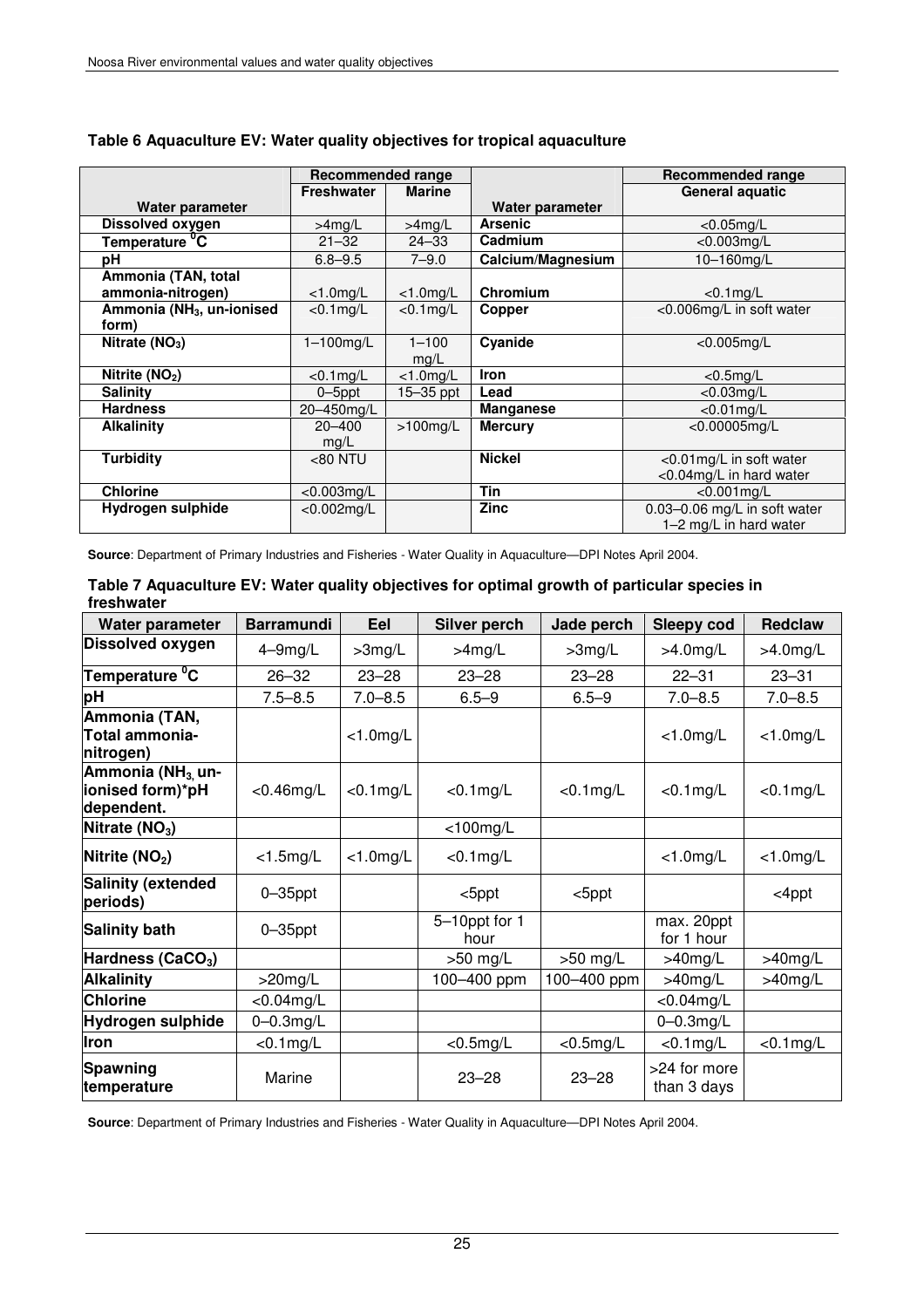| Water parameter                                | <b>Barramundi</b>                    |                                  | <b>Tiger prawn</b> |                        | Kuruma<br>prawn        |
|------------------------------------------------|--------------------------------------|----------------------------------|--------------------|------------------------|------------------------|
|                                                | Hatchery                             | Grow out                         | Hatchery           | Grow out               | Grow out               |
| Dissolved oxygen                               | Saturation                           | $>4.0$ mg/L                      | $>4.0$ mg/L        | $>3.5$ mg/L            | $>4.0$ mg/L            |
| Temperature <sup>o</sup> C                     | $28 - 30$<br>optimum 25-<br>31 range | $28 - 30$<br>optimum             |                    | $26 - 32$              | 24                     |
| рH                                             | $~\sim$ 8                            | $~\sim 8$                        | $~\sim$ 8          | $7.5 - 8.5$            | $7.5 - 8.5$            |
| Ammonia (TAN,<br>total ammonia-<br>nitrogen)   |                                      | $0.1 - 0.5$ mg/L                 |                    |                        |                        |
| Ammonia (NH <sub>3.</sub> un-<br>ionized form) | $<$ 0.1mg/L                          | $<$ 0.1 $mg/L$                   | $<$ 0.1 $mg/L$     | $<$ 0.1 $mg/L$         | $<$ 0.1 $mg/L$         |
| Nitrate $(NO3)$                                | $<$ 1.0mg/L                          | $<$ 1.0mg/L                      | $<$ 1.0mg/L        | $<$ 1.0mg/L            | $<$ 1.0mg/L            |
| Nitrite $(NO2)$                                | $<$ 0.2mg/L                          | $<$ 20mg/L                       | $<$ 0.2mg/L        | $<$ 0.2mg/L            | $<$ 0.2mg/L            |
| <b>Salinity</b>                                | 28-31ppt                             | $0 - 35$ ppt                     |                    | $10-25$ ppt<br>optimum | 30-35 ppt<br>optimum   |
| <b>Alkalinity</b>                              |                                      | 105-125mg/L<br>CaCO <sub>3</sub> |                    |                        |                        |
| <b>Clarity</b>                                 |                                      |                                  |                    | 30-40cm<br>Secchi disk | 30-40cm<br>Secchi disk |
| Hydrogen sulphide                              |                                      | $<$ 0.3mg/L                      |                    |                        |                        |
| <b>Iron</b>                                    |                                      | $<$ 0.02mg/L                     |                    | $<$ 1.0mg/L            |                        |
| Spawning<br>temperature                        |                                      | 28-32 *strain<br>dependent       |                    | $27 - 32$              |                        |

#### **Table 8 Aquaculture EV: Water quality objectives for optimal growth of particular marine species**

**Source**: Department of Primary Industries and Fisheries - Water Quality in Aquaculture—DPI Notes April 2004.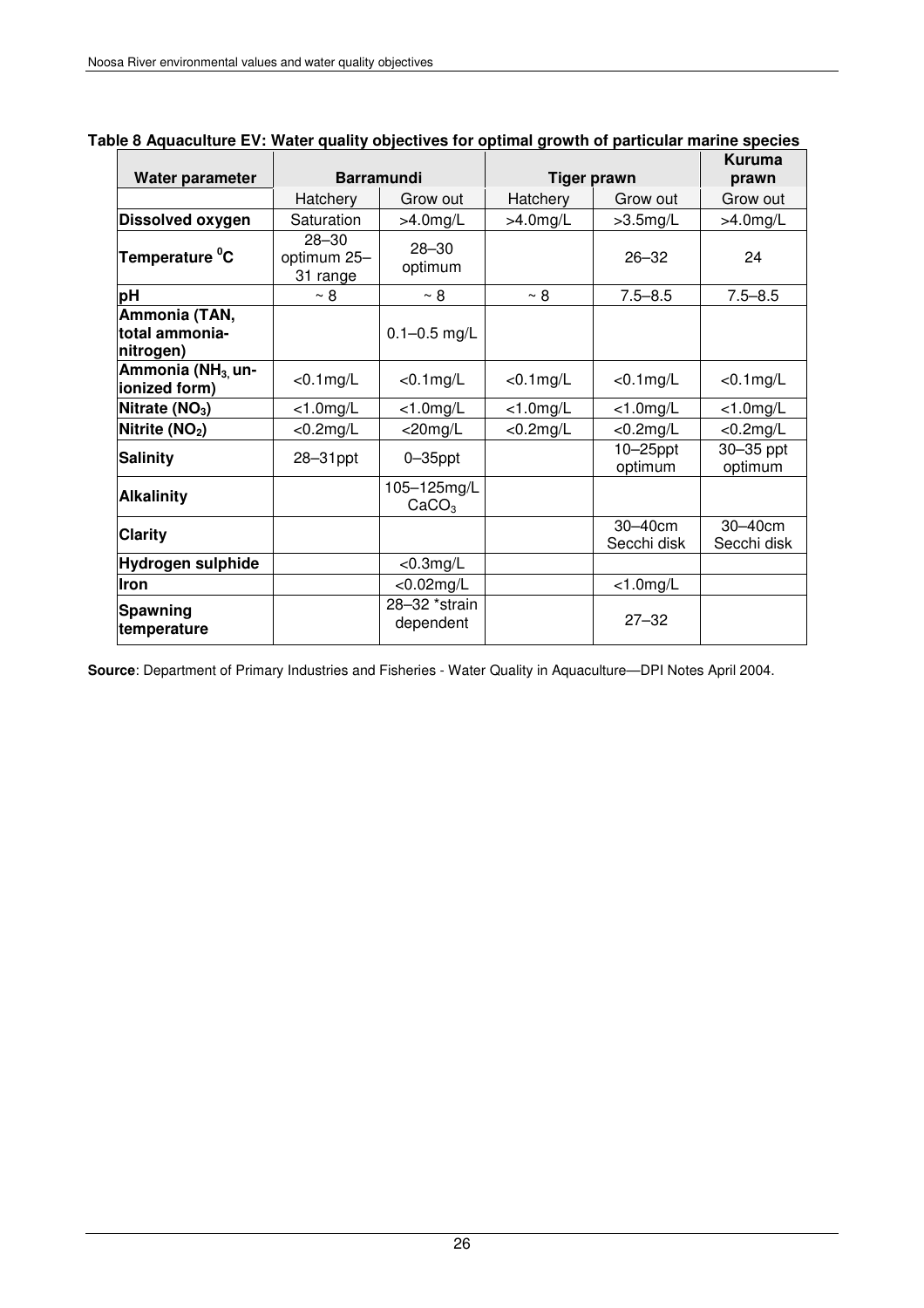#### **Table 9 Irrigation EV: Water quality objectives for thermotolerant (faecal) coliforms in irrigation waters used for food and non-food crops**

| Intended use                                                                                                                                                                                                          | Median values of thermotolerant<br>coliforms (colony forming units -<br>$ctu)^2$ |
|-----------------------------------------------------------------------------------------------------------------------------------------------------------------------------------------------------------------------|----------------------------------------------------------------------------------|
| Raw human food crops in direct contact with irrigation water (e.g.<br>via sprays, irrigation of salad vegetables)                                                                                                     | $<$ 10 cfu / 100 mL                                                              |
| Raw human food crops not in direct contact with irrigation water<br>(edible product separated from contact with water, e.g. by peel,<br>use of trickle irrigation); or crops sold to consumers cooked or<br>processed | $<$ 1000 cfu / 100 mL                                                            |
| Pasture and fodder for dairy animals (without withholding period)                                                                                                                                                     | $<$ 100 cfu / 100 mL                                                             |
| Pasture and fodder for dairy animals (with withholding period of 5<br>days)                                                                                                                                           | $<$ 1000 cfu / 100 mL                                                            |
| Pasture and fodder (for grazing animals except pigs and dairy<br>animals, i.e. cattle, sheep and goats)                                                                                                               | <1000 cfu / 100 mL                                                               |
| Silviculture, turf, cotton, etc. (restricted public access)                                                                                                                                                           | $<$ 10 000 cfu / 100 mL                                                          |

**Source**: AWQG (2000), Volume 1, Section 4.2.3.3, Table 4.2.2.

#### **Notes:**

.

- 1. Adapted from ARMCANZ, ANZECC and NHMRC (1999)
- 2. Refer to AWQG (2000) Volume 1, Section 4.2.3.3 for advice on testing protocols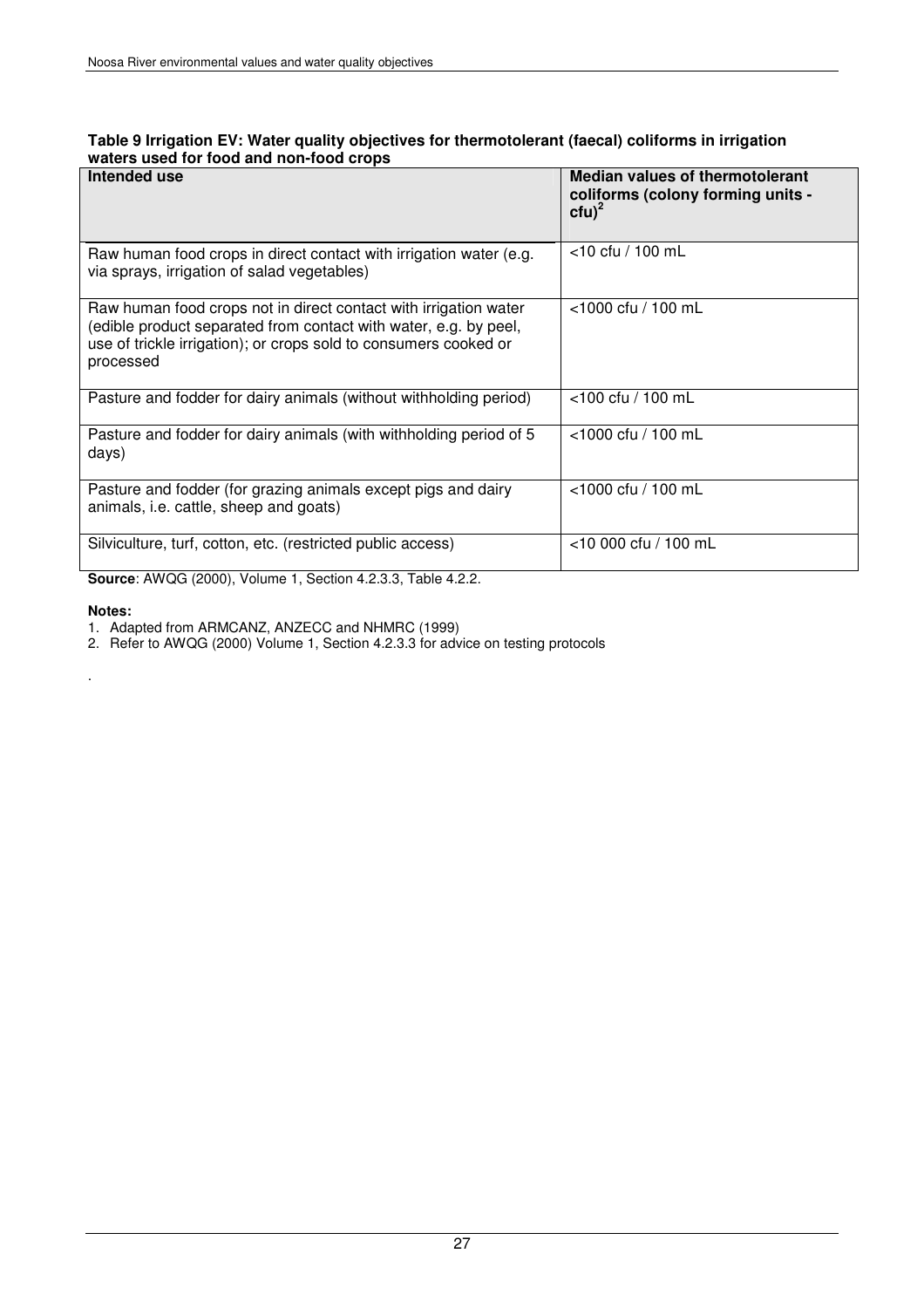#### **Table 10 Irrigation EV: Water quality objectives for heavy metals and metalloids in agricultural irrigation water<sup>1</sup> – long-term trigger value (LTV), short-term trigger value (STV) and soil cumulative contamination loading limit (CCL)**

| <b>Element</b> | Soil cumulative           | Long-term trigger value (LTV) in | Short-term trigger value  |
|----------------|---------------------------|----------------------------------|---------------------------|
|                | contaminant loading limit | irrigation water (up to 100 yrs) | (STV) in irrigation water |
|                | $(CCL - kg/ha)^2$         | (mg/L)                           | (up to 20 yrs) $(mg/L)$   |
| Aluminium      | <b>ND</b>                 | 5                                | 20                        |
| Arsenic        | 20                        | 0.1                              | 2.0                       |
| Beryllium      | <b>ND</b>                 | 0.1                              | 0.5                       |
| Boron          | <b>ND</b>                 | 0.5                              | Refer to AWQG (2000)      |
|                |                           |                                  | Vol 3, Table 9.2.18       |
| Cadmium        | $\overline{2}$            | 0.01                             | 0.05                      |
| Chromium       | <b>ND</b>                 | 0.1                              |                           |
| Cobalt         | <b>ND</b>                 | 0.05                             | 0.1                       |
| Copper         | 140                       | 0.2                              | 5                         |
| Fluoride       | <b>ND</b>                 | 1                                | $\overline{2}$            |
| Iron           | ND.                       | 0.2                              | 10                        |
| Lead           | 260                       | $\overline{2}$                   | 5                         |
| Lithium        | <b>ND</b>                 | 2.5                              | 2.5                       |
|                |                           | (0.075 for Citrus crops)         | (0.075 for Citrus crops)  |
| Manganese      | <b>ND</b>                 | 0.2                              | 10                        |
| Mercury        | $\overline{c}$            | 0.002                            | 0.002                     |
| Molybdenum     | <b>ND</b>                 | 0.01                             | 0.05                      |
| Nickel         | 85                        | 0.2                              | $\overline{2}$            |
| Selenium       | 10                        | 0.02                             | 0.05                      |
| Uranium        | <b>ND</b>                 | 0.01                             | 0.1                       |
| Vanadium       | <b>ND</b>                 | 0.1                              | 0.5                       |
| Zinc           | 300                       | $\mathbf{2}^{\prime}$            | 5                         |

**Source**: AWQG (2000), Volume 1, Section 4.2.6, Table 4.2.10

**Notes:** 

1. Concentrations in irrigation water should be less than the trigger values. Trigger values should only be used in conjunction with information on each individual element and the potential for off-site transport of contaminants (refer AWQG [2000], Volume 3, Section 9.2.5)

2. ND = Not determined; insufficient background data to calculate CCL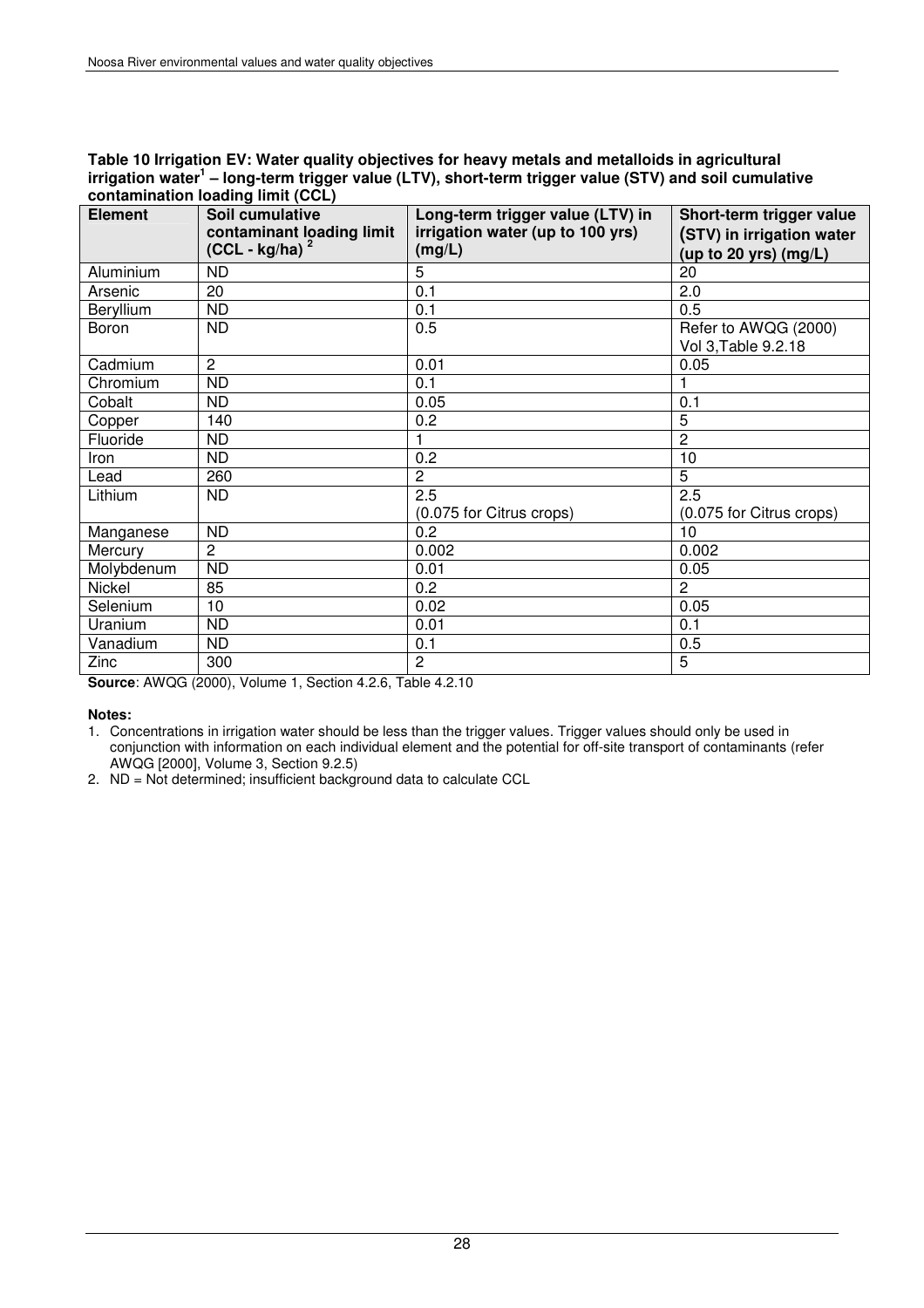#### **Table 11 Stock watering EV: Water quality objectives for tolerances of livestock to total dissolved solids (salinity) in drinking water<sup>1</sup>**

| Livestock    | Total dissolved solids (TDS) (mg/L)           |                                                                                                                                        |                                                                                                                                                                              |  |  |
|--------------|-----------------------------------------------|----------------------------------------------------------------------------------------------------------------------------------------|------------------------------------------------------------------------------------------------------------------------------------------------------------------------------|--|--|
|              | No adverse<br>effects on animals<br>expected. | Animals may have initial reluctance to<br>drink or there may be some scouring,<br>but stock should adapt without loss of<br>production | Loss of production and<br>decline in animal condition<br>and health would be<br>expected. Stock may<br>tolerate these levels for<br>short periods if introduced<br>gradually |  |  |
| Beef cattle  | $0 - 4000$                                    | 4000 - 5000                                                                                                                            | 5000-10,000                                                                                                                                                                  |  |  |
| Dairy cattle | $0 - 2500$                                    | 2500-4000                                                                                                                              | 4000-7000                                                                                                                                                                    |  |  |
| Sheep        | $0 - 5000$                                    | 5000-10,000                                                                                                                            | $10,000 - 13,000^2$                                                                                                                                                          |  |  |
| Horses       | $0 - 4000$                                    | 4000-6000                                                                                                                              | 6000-7000                                                                                                                                                                    |  |  |
| Pigs         | $0 - 4000$                                    | 4000-6000                                                                                                                              | 6000-8000                                                                                                                                                                    |  |  |
| Poultry      | $0 - 2000$<br>$\mathbf{A}$                    | 2000 - 3000                                                                                                                            | 3000-4000                                                                                                                                                                    |  |  |

**Source**: AWQG (2000), Volume 1, Section 4.3.3.5, Table 4.3.1

#### **Notes:**

1. From ANZECC (1992), adapted to incorporate more recent information

2. Sheep on lush green feed may tolerate up to 13,000 mg/L TDS without loss of condition or production

#### **Table 12 Stock watering EV: Water quality objectives (low risk trigger values) for heavy metals and metalloids in livestock drinking water**

| <b>Metal or metalloid</b> | Trigger value (low risk) $1, 2$                |
|---------------------------|------------------------------------------------|
|                           | (mg/L)                                         |
| Aluminium                 | 5                                              |
| Arsenic                   | 0.5 (up to 5 $^3$ )                            |
| Beryllium                 | <b>ND</b>                                      |
| Boron                     | 5                                              |
| Cadmium                   | 0.01                                           |
| Chromium                  |                                                |
| Cobalt                    |                                                |
| Copper                    | 0.4 (sheep), 1 (cattle), 5 (pigs), 5 (poultry) |
| Fluoride                  | 2                                              |
| Iron                      | not sufficiently toxic                         |
| Lead                      | 0.1                                            |
| Manganese                 | not sufficiently toxic                         |
| Mercury                   | 0.002                                          |
| Molybdenum                | 0.15                                           |
| Nickel                    |                                                |
| Selenium                  | 0.02                                           |
| Uranium                   | 0.2                                            |
| Vanadium                  | ND.                                            |
| Zinc                      | 20                                             |

**Source**: AWQG (2000), Volume 1, Section 4.3.4, Table 4.3.2

#### **Notes:**

- 1. Higher concentrations may be tolerated in some situations (further details provided in AWQG [2000] Volume 3, Section 9.3.5)
- 2. ND = not determined, insufficient background data to calculate
- 3. May be tolerated if not provided as a food additive and natural levels in the diet are low.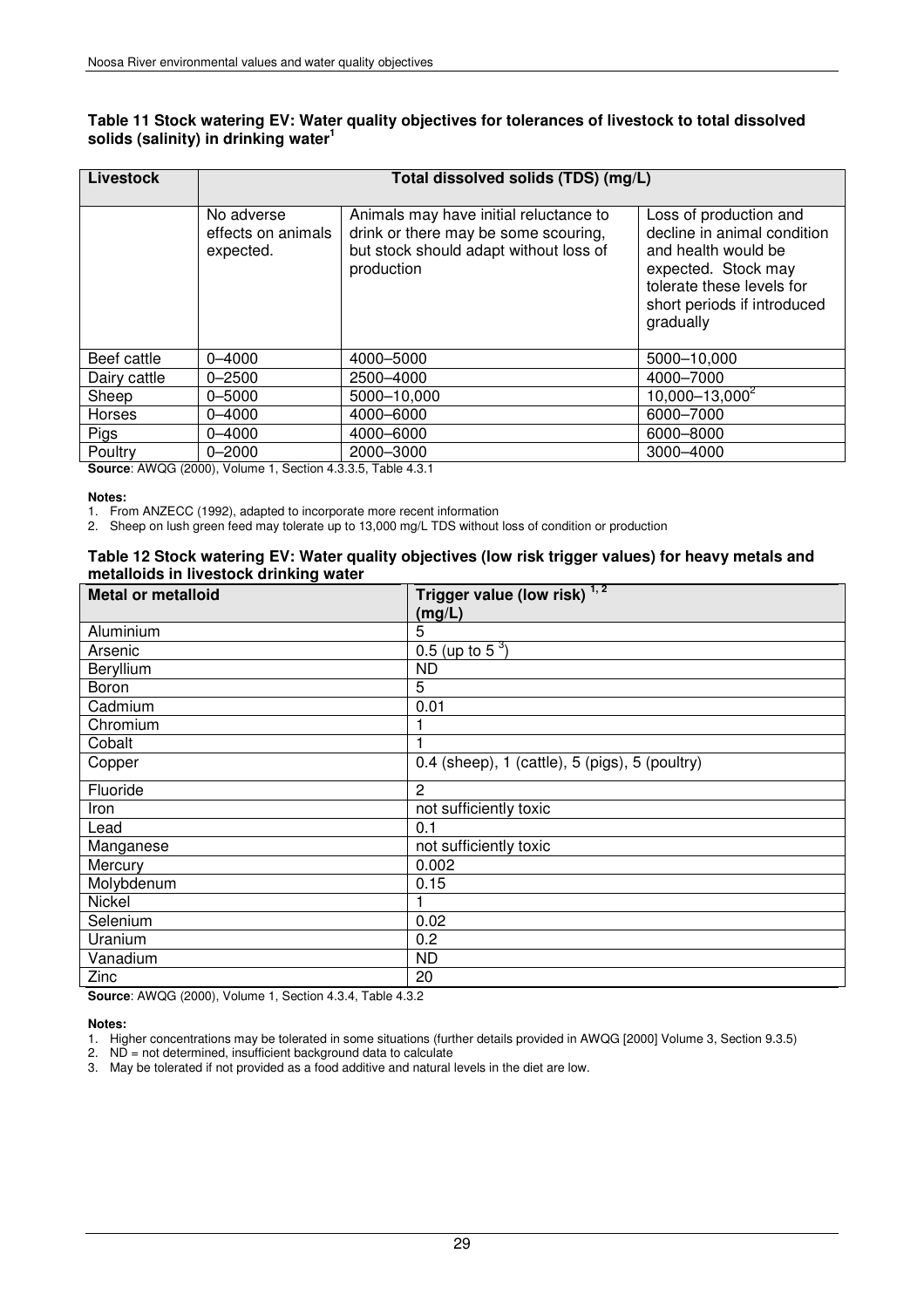#### **Table 13 Drinking water EV: Priority water quality objectives for drinking water supply in the vicinity of off-takes, including groundwater, before treatment**

| <b>Indicator</b>      | <b>Water quality objectives</b>                                         |
|-----------------------|-------------------------------------------------------------------------|
| <b>Hardness</b>       | 60-200 mg/L (as CaCO3) Refer ADWG (treated water guideline)             |
| Taste and odour       | 5 µg/L Geosmin or 10 µg/L MIB or 10 µg/L combined Geosmin & MIB         |
| Cyanotoxins (specific | Saxitoxin 3 µg/L (ADWG health alert value for acute exposure; and       |
| assessment of         | SEQWater Toxic Cyanobacteria Risk Assessment 2006)                      |
| treatment step        |                                                                         |
| efficiencies for each | Mycrocystin 1.3 µg/L (ADWG treated water guideline)                     |
| toxin is required)    |                                                                         |
| Cryptosporidium       | Cylindrospermopsin 1 µg/L<br>0 oocyst                                   |
|                       |                                                                         |
| Giardia               | 0 cyst                                                                  |
| E. coli               | 100 cfu/100mL                                                           |
|                       | (ensure sufficient turbidity reduction and chlorine contact:dose)       |
| Manganese (soluble)   | 50 µg/L                                                                 |
| Iron (soluble)        | 50 µg/L                                                                 |
| Turbidity             | 25 NTU for WTP designed for offtakes from open water storages           |
|                       | 50 NTU for WTP designed for offtakes in riverine (weir) systems         |
| Colour                | 50 Hazen Units                                                          |
| Conductivity/TDS      | See ADWG (no treatment options to remove salt) 500 mg/L TDS. Site       |
|                       | specific conversion to conductivity required. ADWG recommends           |
|                       | average multiplication factor of 2 to derive conductivity (µs/cm):      |
|                       | 1000 $\mu$ s/cm                                                         |
| Dissolved oxygen      | 4 mg/L at water surface                                                 |
| Pesticides            | Presence at detectable levels (detection limits specified by Qld Health |
|                       | <b>Scientific Services)</b>                                             |
| Dissolved Organic     | $10$ mg/L                                                               |
| Carbon                |                                                                         |

**Source**: Queensland Bulk Water Supply Authority Trading as: Seqwater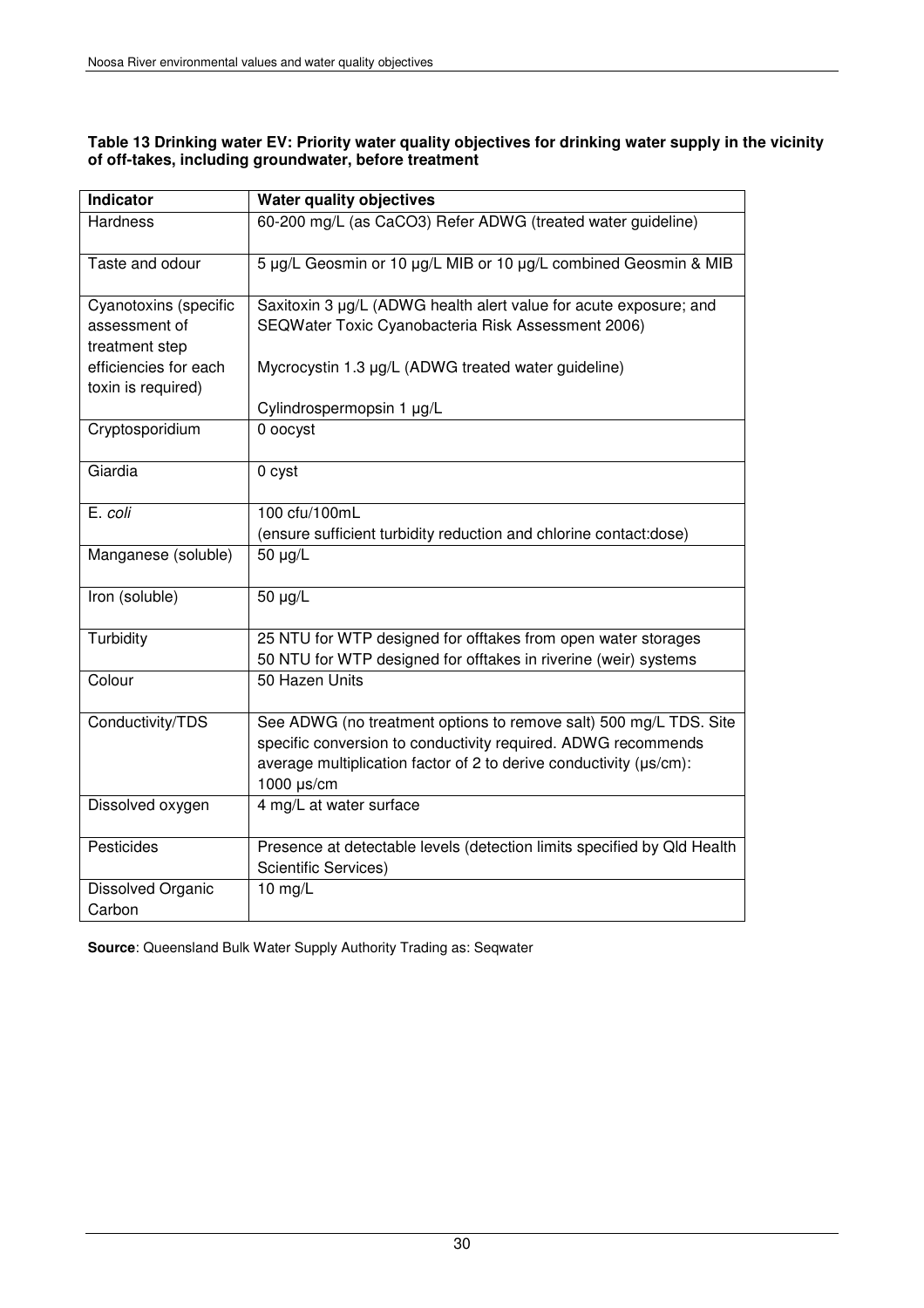## **4 Ways to improve water quality**

The following documents are relevant in considering ways to improve water quality in the Noosa River catchment. The document list below is additional to the plans, guidelines and other sources referred to in previous sections, and is provided for information only.

#### **Local studies**

- Council planning scheme and supporting codes, policies
- Noosa River Plan, 2004
- Noosa Shire Council Urban Stormwater Management Strategy, 2002
- Noosa River Catchment Management Strategy 2001
- Development guidelines for water quality management in drinking water catchments (Seqwater)

#### **Regional plans**

- South East Queensland Regional Plan 2009 2031
- South East Queensland Natural Resource Management Plan 2009-2031
- South East Queensland Healthy Waterways Strategy 2007-2012
- South East Queensland Regional Water Quality Management Strategy September 2001

#### **State plans, policies, guidelines, agreements etc**

- Queensland Water Quality Guidelines 2009 (DERM)
- Monitoring and Sampling Manual 2009 (DERM)
- **Draft Queensland Coastal Plan**
- Memorandum of Understanding between the Queensland Government and Queensland Farmers' Federation relating to Farm Management Systems 2005
- Queensland Water Plan 2005 2010 An action plan to meet our future water needs, Queensland Government, August 2005

#### **Other supporting technical information – riparian management**

- Managing riparian widths to achieve multiple objectives, fact sheet 13, Land and Water Australia, Australian Government, 2004.
- Improving water quality, fact sheet 3, Land & Water Australia, Australian Government, 2002.
- Riparian Land Management Technical Guidelines Volume 1 and 2, November 1999, Land and Water Resources Research and Development Corporation (LWRRDC)
- Guidelines for Queensland Streambank Stabilisation with Riparian Vegetation, CRC for Catchment Hydrology, September 1999
- Restoration of Fish Habitats Fisheries Guidelines for Marine Areas, FHG002, Fisheries Group, Department of Primary Industries, October 1998
- Fisheries Guidelines for Fish Habitat Buffer Zones, FHG003, Fisheries Group, Department of Primary Industries, August 2000
- Guidelines for Riparian Filter Strips for Queensland Irrigators, CSIRO Land and Water, September 1999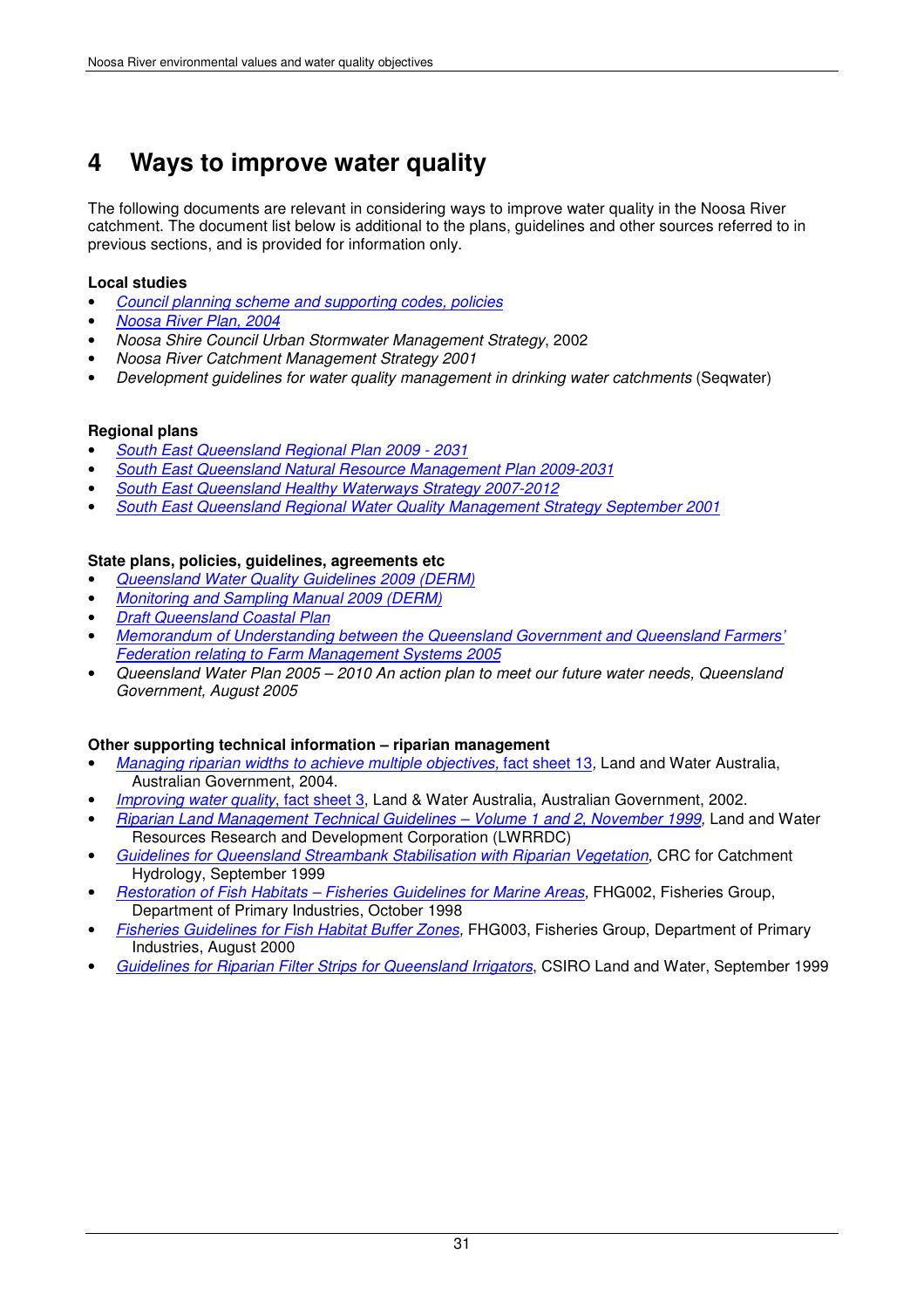## **5 Dictionary**

**AMTD** means the adopted middle thread distance which is the distance in kilometres, measured along the middle of a watercourse, that a specific point in the watercourse is from the watercourse's mouth or junction with the main watercourse (definition based on Water Regulation 2002).

**ANZECC** means the Australian and New Zealand Environment and Conservation Council.

**Aquatic ecosystems** (defined in the AWQG, 2000): comprise the animals, plants and micro-organisms that live in water, and the physical and chemical environment and climatic regime in which they interact. It is predominantly the physical components (eg light, temperature, mixing, flow, habitat) and chemical components (eg organic and inorganic carbon, oxygen, nutrients) of an ecosystem that determine what lives and breeds in it, and therefore the structure of the food web. Biological interactions (eg grazing and predation) can also play a part in structuring many aquatic ecosystems.

**ARMCANZ** means the Agriculture and Resource Management Council of Australia and New Zealand.

**Basin** means the Basin name and number provided by Geoscience Australia, Canberra (3<sup>rd</sup> edition, 2004).

**Biological integrity**, of water, means the water's ability to support and maintain a balanced, integrative, adaptive community of organisms having a species composition, diversity and functional organisation comparable to that of the natural habitat of the locality in which the water is situated.

**Catchment** means the total area draining into a river, creek, reservoir or other body of water. The limits of a given catchment are the heights of land (such as hills or mountains) separating it from neighbouring catchments. Catchments can be made up of smaller sub-catchments.

**Ecological health** (defined in the AWQG, 2000): means the 'health' or 'condition' of an ecosystem. It is the ability of an ecosystem to support and maintain key ecological processes and organisms so that their species compositions, diversity and functional organisations are as comparable as possible to those occurring in natural habitats within a region (also termed ecological integrity).

#### **Environmental value (EV)** means:

(a) a quality or physical characteristic of the environment that is conducive to ecological health or public amenity or safety; or

(b) another quality of the environment identified and declared to be an environmental value under an Environmental Protection Policy or Regulation (e.g. water suitable for swimming in or drinking).

The EVs for water that can be identified for protection are outlined in Table 14.

**Highest astronomical tide (HAT)** (defined in Marine Parks (Declaration) Regulation 2006): means the highest level of the tides that can be predicted to occur under average meteorological conditions and under any combination of astronomical conditions.

**High water mark** (defined in Coastal Protection and Management Act 1995): means the ordinary high water mark at spring tides.

**Mean high water spring**: refer high water mark.

**Queensland waters** (as defined in Acts Interpretation Act 1954): means all waters that are a) within the limits of the State; or b) coastal waters of the State.

**Sub-catchment** means part of a catchment.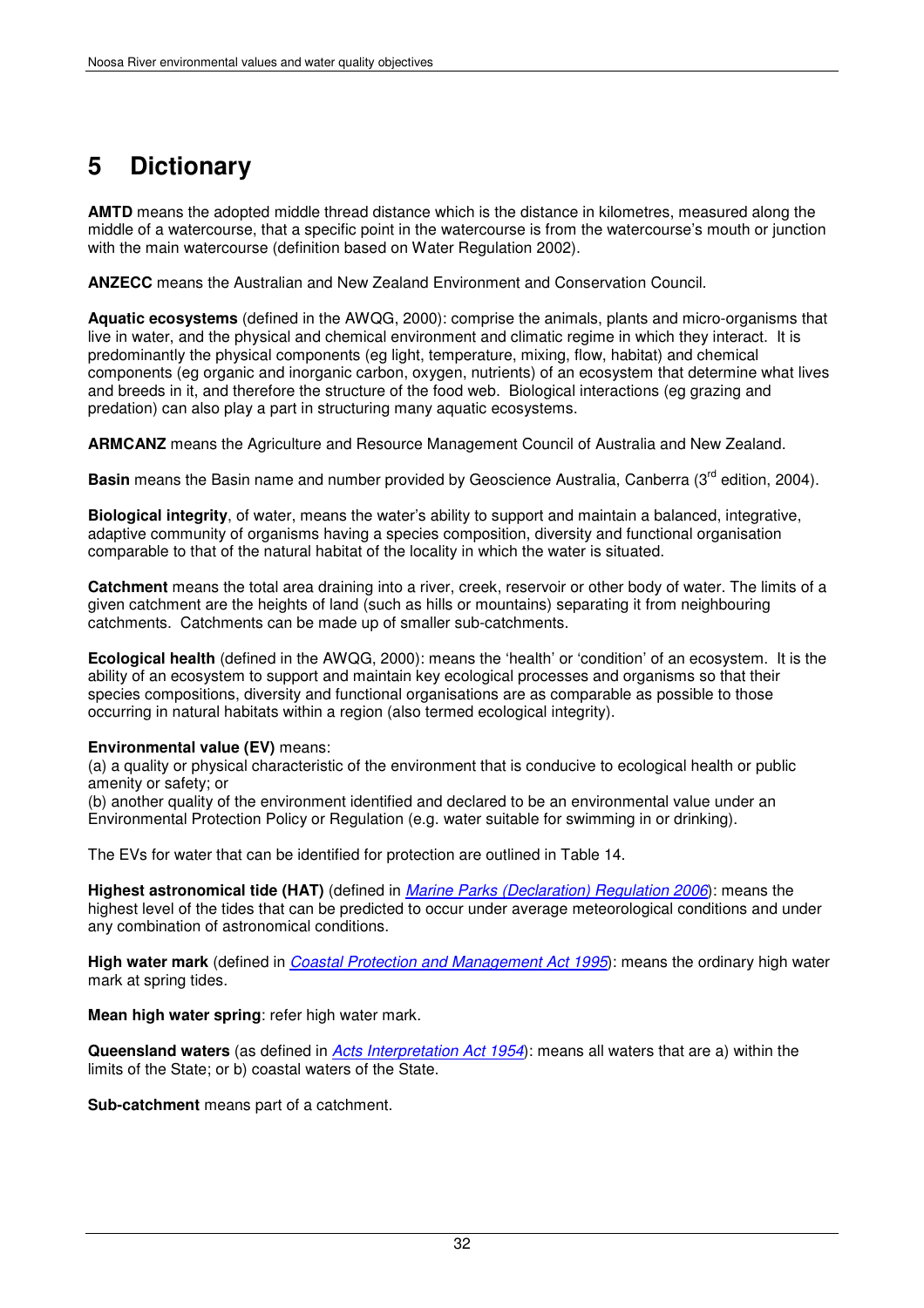| Table 14 Suite of environmental values that can be chosen for protection                                                                                                                                                                                                            |             |
|-------------------------------------------------------------------------------------------------------------------------------------------------------------------------------------------------------------------------------------------------------------------------------------|-------------|
| <b>Environmental values and definitions</b>                                                                                                                                                                                                                                         | <b>ICON</b> |
| <b>Aquatic ecosystem:</b>                                                                                                                                                                                                                                                           |             |
| "a community of organisms living within or adjacent to water, including riparian or foreshore areas". (EPPW, schedule 2)                                                                                                                                                            |             |
| The intrinsic value of aquatic ecosystems, habitat and wildlife in waterways and riparian areas - for example, biodiversity, ecological interactions,<br>plants, animals, key species (such as turtles, platypus, seagrass and dugongs) and their habitat, food and drinking water. |             |
| Waterways include perennial and intermittent surface waters, ground waters, tidal and non-tidal waters, lakes, storages, reservoirs, dams,<br>wetlands, swamps, marshes, lagoons, canals, natural and artificial channels and the bed and banks of waterways.                       |             |
| (This EV incorporates the "Wildlife habitat" EV used in the South East Queensland Regional Water Quality Management Strategy - SEQRWQMS.)<br>See below for more details on aquatic ecosystems, based on the EPP Water.                                                              |             |
| High ecological/conservation value waters<br>"Waters in which the biological integrity of the water is effectively unmodified or highly valued." (EPPW, schedule 2)                                                                                                                 | None        |
| <b>Slightly disturbed waters</b><br>"Waters that have the biological integrity of high ecological value waters with slightly modified physical or chemical indicators but effectively<br>unmodified biological indicators" (EPPW, schedule 2)                                       | None        |
| <b>Moderately disturbed waters</b><br>"Waters in which the biological integrity of the water is adversely affected by human activity to a relatively small but measurable degree." (EPPW,<br>schedule 2)                                                                            | None        |
| <b>Highly disturbed waters</b><br>"Waters that are significantly degraded by human activity and have lower ecological value than high ecological value waters or slightly or<br>moderately disturbed waters." (EPPW, schedule 2)                                                    | None        |
| Seagrass (Goal within the Aquatic ecosystem EV):<br>Maintenance or rehabilitation of seagrass habitat. (Applies only to tidal waterways.)                                                                                                                                           |             |
| Irrigation:<br>Suitability of water supply for irrigation - for example, irrigation of crops, pastures, parks, gardens and recreational areas.                                                                                                                                      | Ŧ           |
| Farm Water Supply/Use:<br>Suitability of domestic farm water supply, other than drinking water. For example, water used for laundry and produce preparation.                                                                                                                        |             |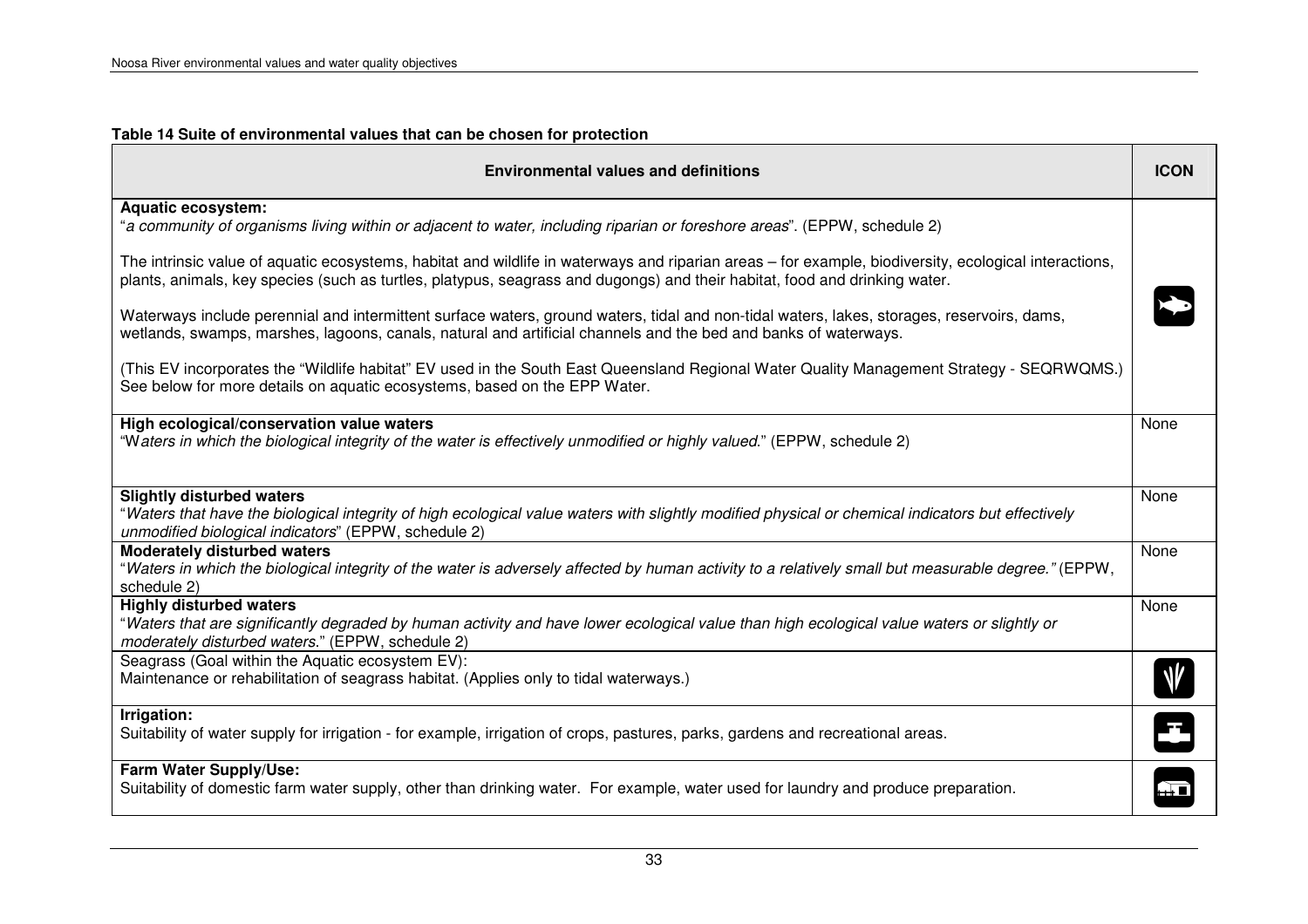| <b>Environmental values and definitions</b>                                                                                                                                                                                                                                                                                                                                                            |  |  |
|--------------------------------------------------------------------------------------------------------------------------------------------------------------------------------------------------------------------------------------------------------------------------------------------------------------------------------------------------------------------------------------------------------|--|--|
| <b>Stock Watering:</b><br>Suitability of water supply for production of healthy livestock.                                                                                                                                                                                                                                                                                                             |  |  |
| Aquaculture:<br>Health of aquaculture species and humans consuming aquatic foods (such as fish, molluscs and crustaceans) from commercial ventures.                                                                                                                                                                                                                                                    |  |  |
| Human consumers of aquatic foods:<br>Health of humans consuming aquatic foods - such as fish, crustaceans and shellfish from natural waterways. Note that in some areas oystering<br>is a more specific goal identified under the human consumer EV (see below).                                                                                                                                       |  |  |
| Oystering (Goal within the EV of Human consumers of aquatic foods):<br>Health of humans consuming oysters from natural waterways and commercial ventures. (Applies only to tidal waterways.)                                                                                                                                                                                                           |  |  |
| <b>Primary recreation:</b><br>Health of humans during recreation which involves direct contact and a high probability of water being swallowed — for example, swimming,<br>surfing, windsurfing, diving and water-skiing.<br>Primary recreational use, of water, means full body contact with the water, including, for example, diving, swimming, surfing, waterskiing and<br>windsurfing. (EPPW, s6) |  |  |
| <b>Secondary recreation:</b><br>Health of humans during recreation which involves indirect contact and a low probability of water being swallowed — for example, wading,<br>boating, rowing and fishing.<br>Secondary recreational use, of water, means contact other than full body contact with the water, including, for example, boating and fishing.<br>(EPPW, s6)                                |  |  |
| <b>Visual recreation:</b><br>Amenity of waterways for recreation which does not involve any contact with water — for example, walking and picnicking adjacent to a waterway.<br>Visual recreational use, of a water, means viewing the water without contact with it. (EPPW, s6)                                                                                                                       |  |  |